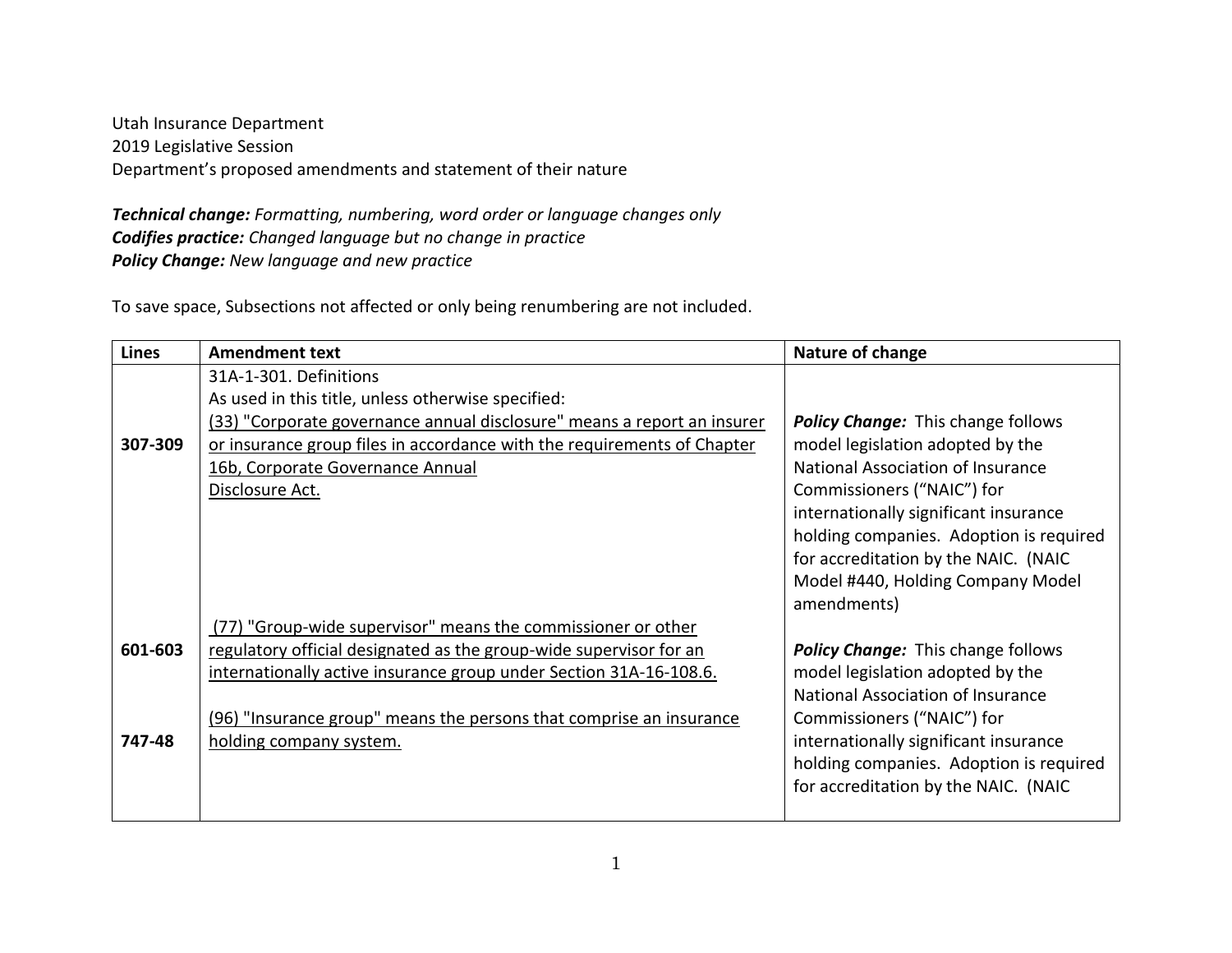|         | (100)(b) "Insurer" does not include a governmental entity [to the extent        | Model #440, Holding Company Model        |
|---------|---------------------------------------------------------------------------------|------------------------------------------|
|         | the governmental entity is engaged in an activity described in Section 31A-     | amendments)                              |
| 784-785 | 42 107].                                                                        |                                          |
|         |                                                                                 | <b>Technical change</b>                  |
|         | (102) "Internationally active insurance group" means an insurance holding       |                                          |
|         | company system:                                                                 |                                          |
| 788-96  | (a) that includes an insurer registered under Section 34A-16-105;               |                                          |
|         | (b) that has premiums written in at least three countries;                      | Policy change: Necessary for Utah's      |
|         | (c) whose percentage of gross premiums written outside the United States        | accreditation by National Association of |
|         | is at least 10% of its total gross written premiums; and                        | Insurance Commissioners. See above.      |
|         | (d) that, based on a three-year rolling average, has:                           |                                          |
|         | (i) total assets of at least \$50,000,000,000; or                               |                                          |
|         | (ii) total gross written premiums of at least \$10,000,000,000.                 |                                          |
|         |                                                                                 |                                          |
|         | (132) "ORSA guidance manual" means the current version of the Own Risk          |                                          |
|         | and Solvency Assessment Guidance Manual developed and adopted by the            |                                          |
| 1017-19 | National Association of Insurance Commissioners and as amended from             |                                          |
|         | time to time.                                                                   | Policy change: Necessary for Utah's      |
|         |                                                                                 | accreditation by National Association of |
|         | (133) "ORSA summary report" means a confidential high-level summary of          | Insurance Commissioners. See above.      |
|         | an insurer or insurance group's own risk and solvency assessment.               |                                          |
| 1020-21 |                                                                                 |                                          |
|         |                                                                                 | Policy change: Necessary for Utah's      |
|         | (135) "Own risk and solvency assessment" means an insurer or insurance          | accreditation by National Association of |
|         | group's confidential internal assessment:                                       | Insurance Commissioners. See above.      |
| 1024-32 | (a) (i) of each material and relevant risk associated with the insurer or       |                                          |
|         | insurance group;                                                                | Policy change: Necessary for Utah's      |
|         | (ii) of the insurer or insurance group's current business plan to support       | accreditation by National Association of |
|         | each risk described in Subsection (135)(a)(i); and                              | Insurance Commissioners. See above.      |
|         | (iii) of the sufficiency of capital resources to support each risk described in |                                          |
|         | Subsection (135)(a)(i); and                                                     |                                          |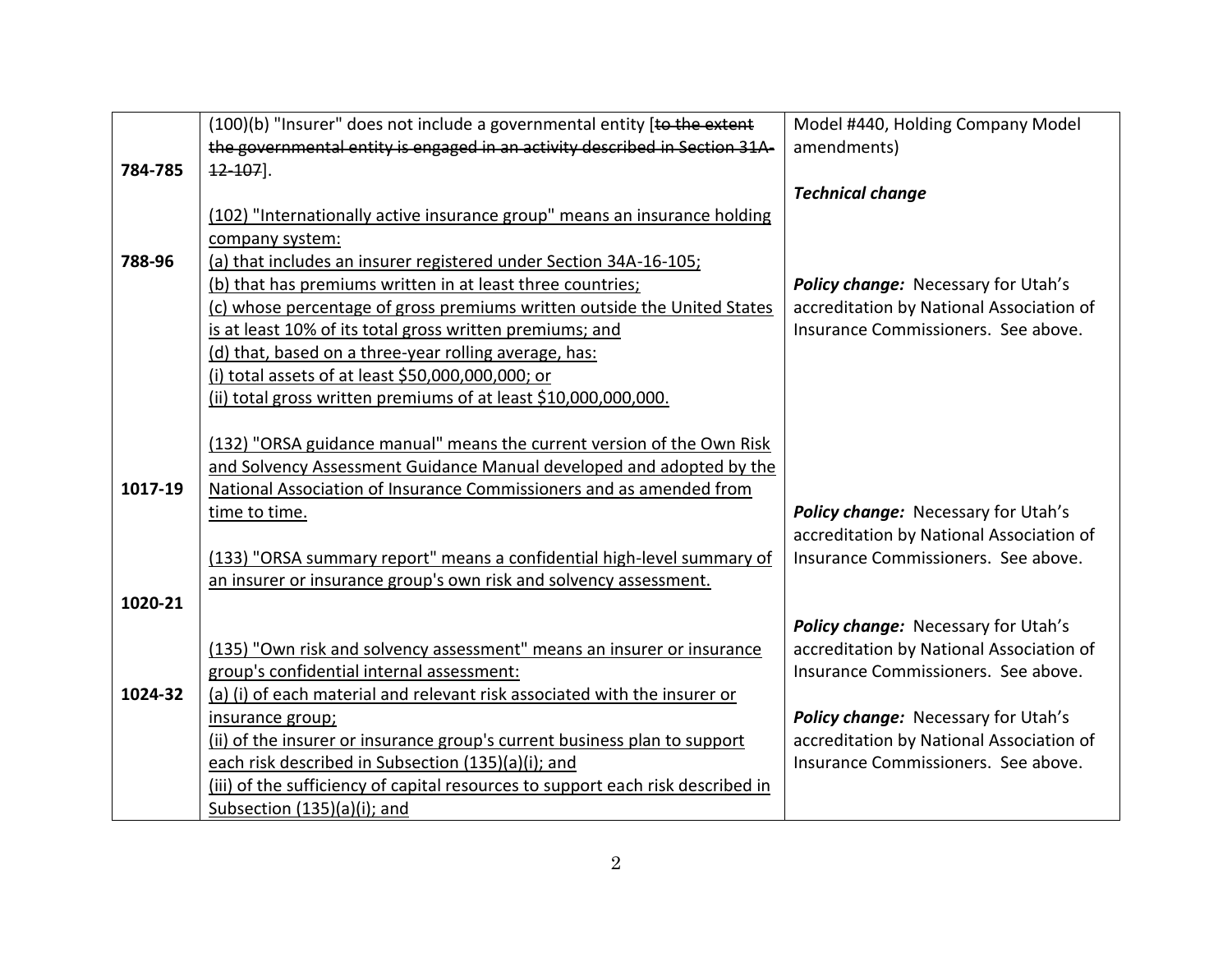|              | (b) that is appropriate to the nature, scale, and complexity of an insurer or |                                                  |
|--------------|-------------------------------------------------------------------------------|--------------------------------------------------|
|              | insurance group.                                                              |                                                  |
|              | (172) "Short-term limited duration health insurance" means a health           |                                                  |
|              | benefit product that:                                                         |                                                  |
| 1270-75      | (a) after taking into account any renewals or extensions, has a total         |                                                  |
|              | duration of no more than 36 months; and                                       | <b>Technical change:</b> Moves definition from   |
|              | (b) has an expiration date specified in the contract that is less than 12     | 31A-30-103 and expands the amount of             |
|              | months after the original effective date of coverage under the health         | time a person can be covered under a             |
|              | benefit product.                                                              | short term plan. Language is modified to         |
|              |                                                                               | be consistent with federal law.                  |
| <b>Lines</b> | <b>Amendment Text</b>                                                         | Nature of change                                 |
| 1418-        | 31A-2-308                                                                     | <b>Codifies practice:</b> Current practice is to |
| 1421         | $(1)(a)$ A person who violates any insurance statute or rule or any order     | order forfeitures up to twice the profit         |
|              | issued under Subsection 31A-2-201(4) shall forfeit to the state up to twice   | because requiring forfeiture of twice the        |
|              | the amount of any profit gained from the violation, in addition to any        | profit would, in some cases, put the             |
|              | other forfeiture or penalty imposed.                                          | licensee out of business.                        |
| <b>Lines</b> | <b>Amendment text</b>                                                         | Nature of change                                 |
| 1575-        | $31A-2-403(6)$                                                                | Policy change: The Title and Escrow              |
| 1590         | (6) (a) (i) $[$ The] Except as provided in Subsection (6)(b), the commission  | Commission may meet less than monthly            |
|              | shall meet at least monthly.                                                  | if its workload permits.                         |
|              | (ii)(A) The commissioner shall, with the concurrence of the chair of the      |                                                  |
|              | commission, designate at least one monthly meeting per quarter as an in-      |                                                  |
|              | person meeting.                                                               |                                                  |
|              |                                                                               |                                                  |
|              | (B) Notwithstanding Section 52-4-207, a commission member shall               |                                                  |
|              | physically attend [a regularly scheduled monthly meeting of the               |                                                  |
|              | commission] a meeting designated as an in-person meeting under                |                                                  |
|              | Subsection (6)(a)(ii)(A) and may not attend through electronic means.         |                                                  |
|              | A commission member may attend any other commission meeting,                  |                                                  |
|              | subcommittee [meetings, emergency meetings, or other not regularly            |                                                  |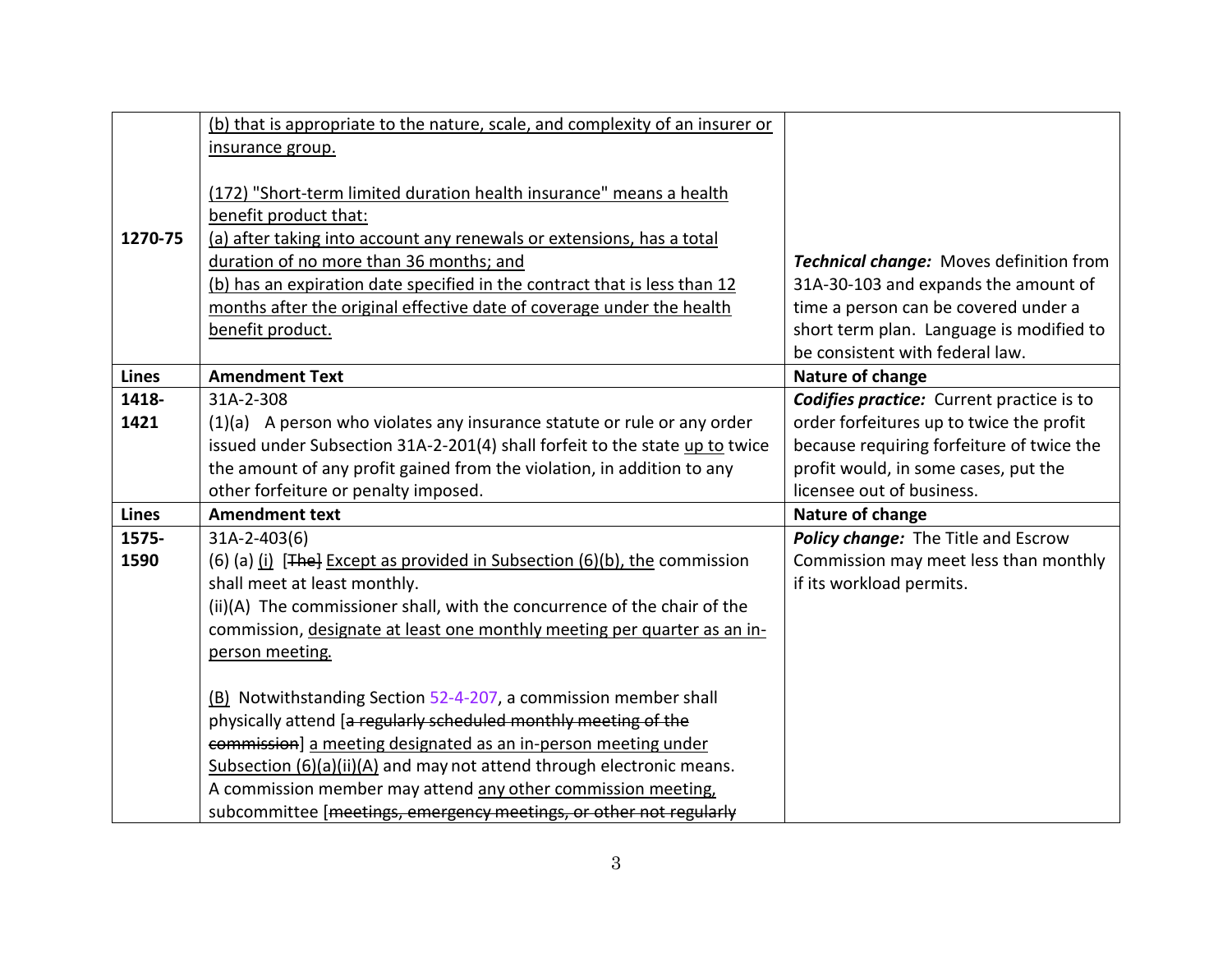|              | scheduled meetings electronically] meeting, or emergency meeting by         |                                         |
|--------------|-----------------------------------------------------------------------------|-----------------------------------------|
|              | electronic means in accordance with Section 52-4-207.                       |                                         |
|              |                                                                             |                                         |
|              | (b) (i) Except as provided in Subsection (6)(b)(ii), the commissioner may,  |                                         |
|              | with the concurrence of the chair of the commission, cancel a monthly       |                                         |
|              | meeting of the commission if, due to the number or nature of pending title  |                                         |
|              | insurance matters, the monthly meeting is not necessary.                    |                                         |
|              | (ii) The commissioner may not cancel a monthly meeting designated as an     |                                         |
|              | in-person meeting under Subsection (6)(a)(ii)(A).                           |                                         |
| <b>Lines</b> | <b>Amendment text</b>                                                       | Nature of change                        |
| 1641-        | $31A-3-304(5)(e)$                                                           | Policy change: Reduces the amount of    |
| 1644         | An appropriation from the Captive Insurance Restricted Account is           | Captive fund excess that lapses to the  |
|              | nonlapsing, except that at the end of each fiscal year, money received by   | General Fund.                           |
|              | the commissioner in excess of the following shall be treated as free        |                                         |
|              | revenue in the General Fund:                                                |                                         |
|              | (i) for fiscal year [2017 2018] 2018-2019 and subsequent fiscal years, in   |                                         |
|              | excess of [\$1,850,000] \$1,600,000; and                                    |                                         |
|              | (ii) for fiscal year [2018-2019] 2019-2020 and subsequent fiscal years, in  |                                         |
|              | excess of [\$1,600,000] \$1,450,000.                                        |                                         |
| <b>Lines</b> | <b>Amendment text</b>                                                       | Nature of change                        |
| 1646-        | 31A-16-108.6                                                                | Policy Change: This change follows      |
| 1769         | (1) (a) Except as otherwise provided in this section, the commissioner      | model legislation adopted by the        |
|              | shall act as the group-wide supervisor for each internationally active      | National Association of Insurance       |
|              | insurance group.                                                            | Commissioners ("NAIC") for              |
|              | (b) In lieu of acting as the group-wide supervisor for an internationally   | internationally significant insurance   |
|              | active insurance company, the commissioner may acknowledge a                | holding companies. Adoption is required |
|              | regulatory official from another jurisdiction as the internationally active | for accreditation by the NAIC. (NAIC    |
|              | insurance group's group-wide supervisor, if the internationally active      | Model #440, Holding Company Model       |
|              | insurance group:                                                            | amendments)                             |
|              | (i) does not have substantial insurance operations in the United States;    |                                         |
|              |                                                                             |                                         |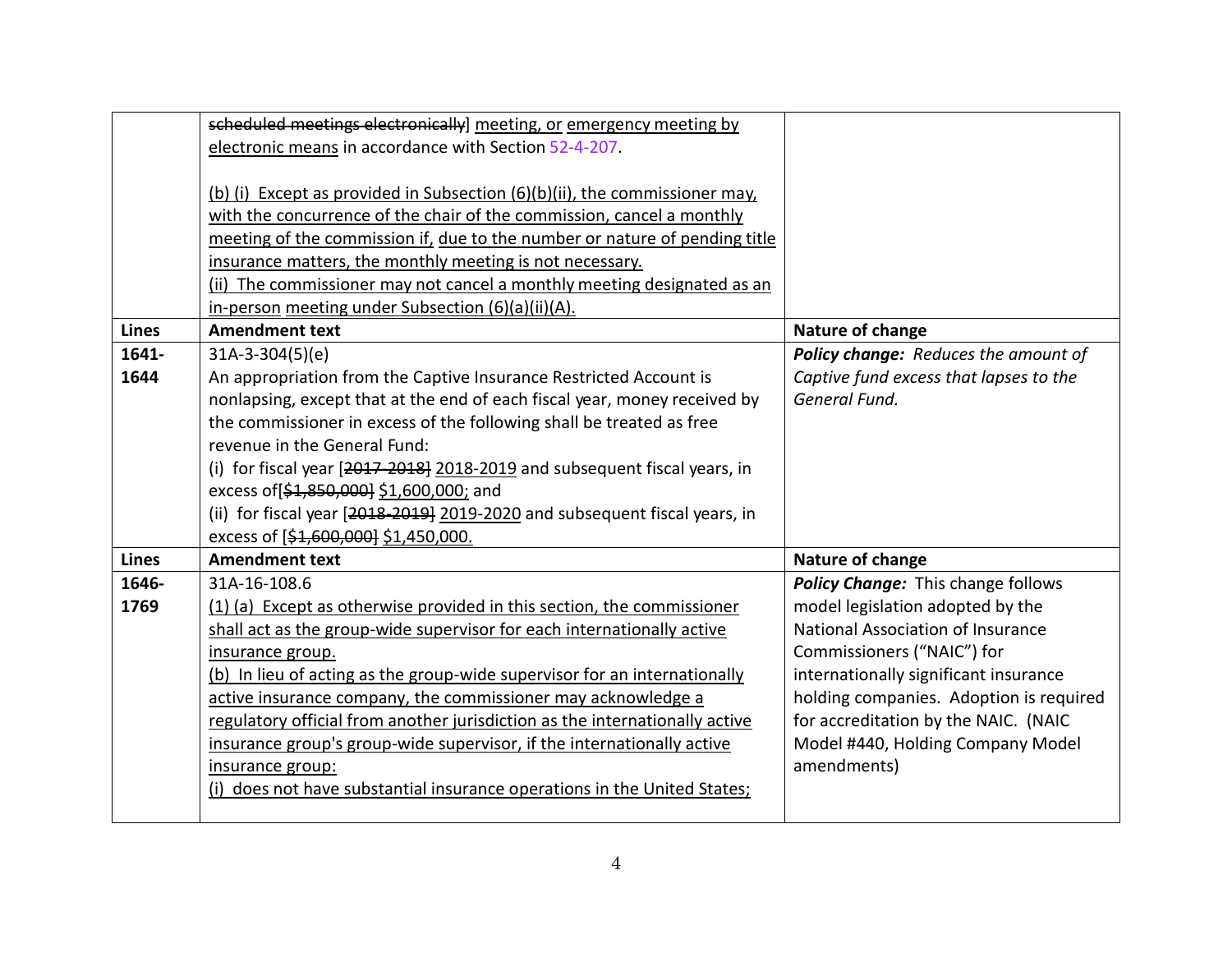| (ii) has substantial insurance operations in the United States, but does not    |
|---------------------------------------------------------------------------------|
| have substantial insurance operations in the state; or                          |
| (iii) has substantial insurance operations in the United State and in the       |
| state, but in accordance with the provisions of this section, the               |
| commissioner determines that a regulatory official from another                 |
| jurisdiction is an appropriate group-wide supervisor.                           |
| (2) In deciding whether to acknowledge another regulatory official as an        |
| internationally active insurance group's group-wide supervisor in lieu of       |
| acting as the group-wide supervisor, the commissioner shall:                    |
| (a) consult and cooperate with other state, federal, and international          |
| regulatory agencies; and                                                        |
| (b) consider:                                                                   |
| (i) the domicile of the insurer or insurers within the internationally active   |
| insurance group that hold the largest share of the group's written              |
| premiums, assets, or liabilities;                                               |
| (ii) the domicile of the top-tiered insurer or insurers in the insurance        |
| holding company system of the internationally active insurance group;           |
| (iii) the location of the executive office or largest operational office of the |
| internationally active insurance group;                                         |
| (iv) whether another regulatory official acts or seeks to act as the group-     |
| wide supervisor under a regulatory system that the commissioner                 |
| determines to be:                                                               |
| (A) substantially similar to the system of regulation provided under the        |
| laws of this state; or                                                          |
| (B) sufficient in terms of providing for group-wide supervision, enterprise     |
| risk analysis, and cooperation with other regulatory officials; and             |
| (v) whether another regulatory official acting or seeking to act as the         |
| group-wide supervisor provides the commissioner with reasonably                 |
| reciprocal recognition and cooperation.                                         |
| (3) (a) Before acting as the group-wide supervisor for an internationally       |
| active insurance group, the commissioner shall notify:                          |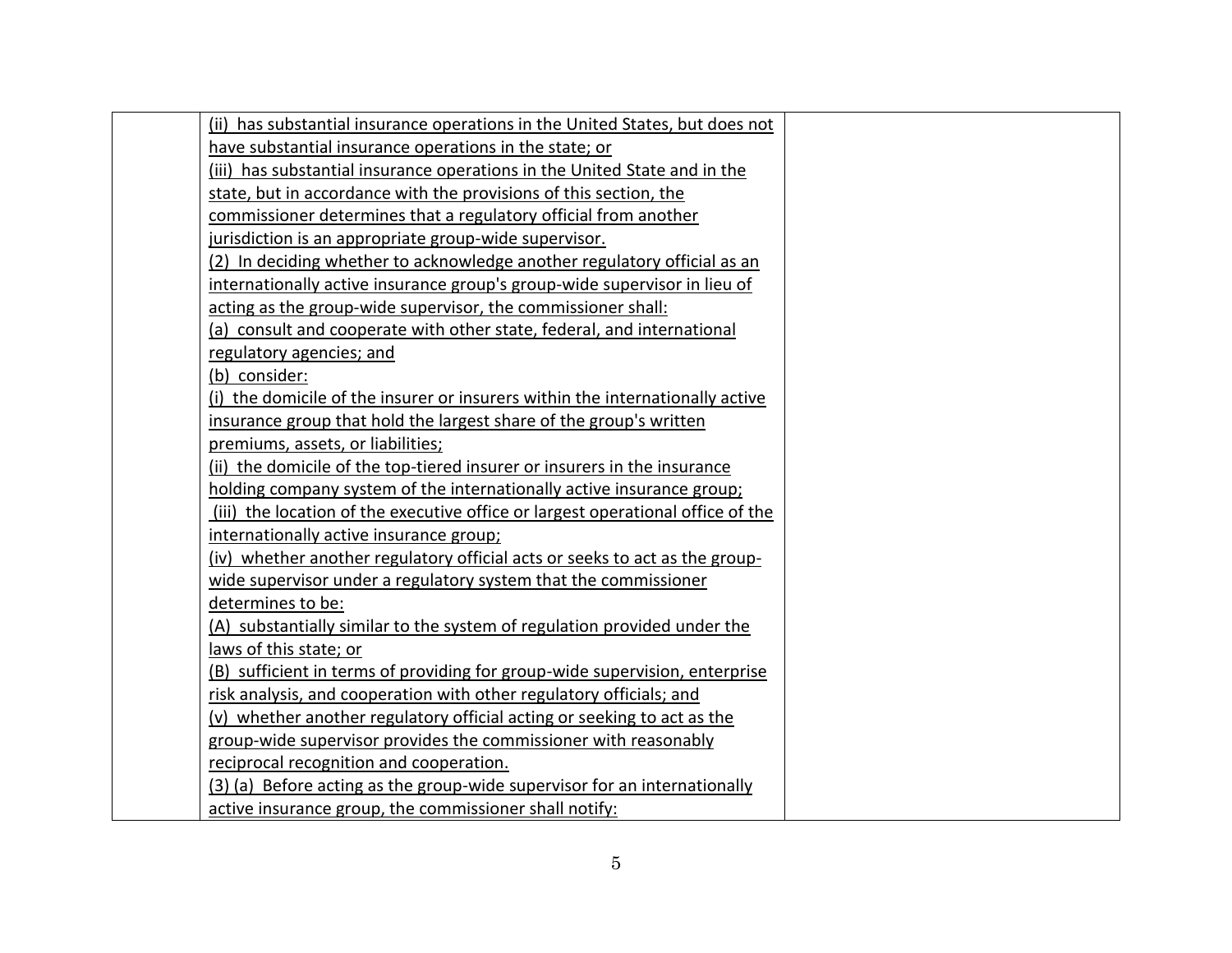| (i) the insurer registered under Section 31A-16-105; and                      |  |
|-------------------------------------------------------------------------------|--|
| (ii) the ultimate controlling person within the internationally active        |  |
| insurance group.                                                              |  |
| (b) Within 30 days after the day on which an internationally active           |  |
| insurance group receives a notification described in Subsection (3)(a), the   |  |
| internationally active insurance group may provide the commissioner           |  |
| additional information relevant to whether the commissioner should act        |  |
| as the internationally active insurance group's group-wide supervisor.        |  |
| (4) If the commissioner acts as the group-wide supervisor for an              |  |
| internationally active insurance group, the commissioner may later            |  |
| acknowledge a regulatory official from another jurisdiction as the group-     |  |
| wide supervisor for the internationally active insurance group if the         |  |
| commissioner:                                                                 |  |
| (a) considers the factors described in Subsection (2)(b);                     |  |
| (b) cooperates with other regulatory officials involved with the              |  |
| supervision of the members of the internationally active insurance group;     |  |
| and                                                                           |  |
| (c) consults with the internationally active insurance group.                 |  |
| (5) Notwithstanding any other provision of law, when a regulatory official    |  |
| from another jurisdiction is acting as the group-wide supervisor for an       |  |
| internationally active insurance group, the commissioner shall:               |  |
| (a) acknowledge the regulatory official as the group-wide supervisor; and     |  |
| (b) in accordance with Subsection (2), reevaluate whether it is               |  |
| appropriate to acknowledge a regulatory official from another jurisdiction    |  |
| as the group-wide supervisor if a change in circumstances results in:         |  |
| (i) the insurer or insurers within the internationally active insurance group |  |
| that hold the largest share of the group's written premiums, assets, or       |  |
| liabilities being domiciled in the state; or                                  |  |
| (ii) the top-tiered insurer or insurers in the insurance holding company      |  |
| system of the internationally active insurance group being domiciled in the   |  |
| state.                                                                        |  |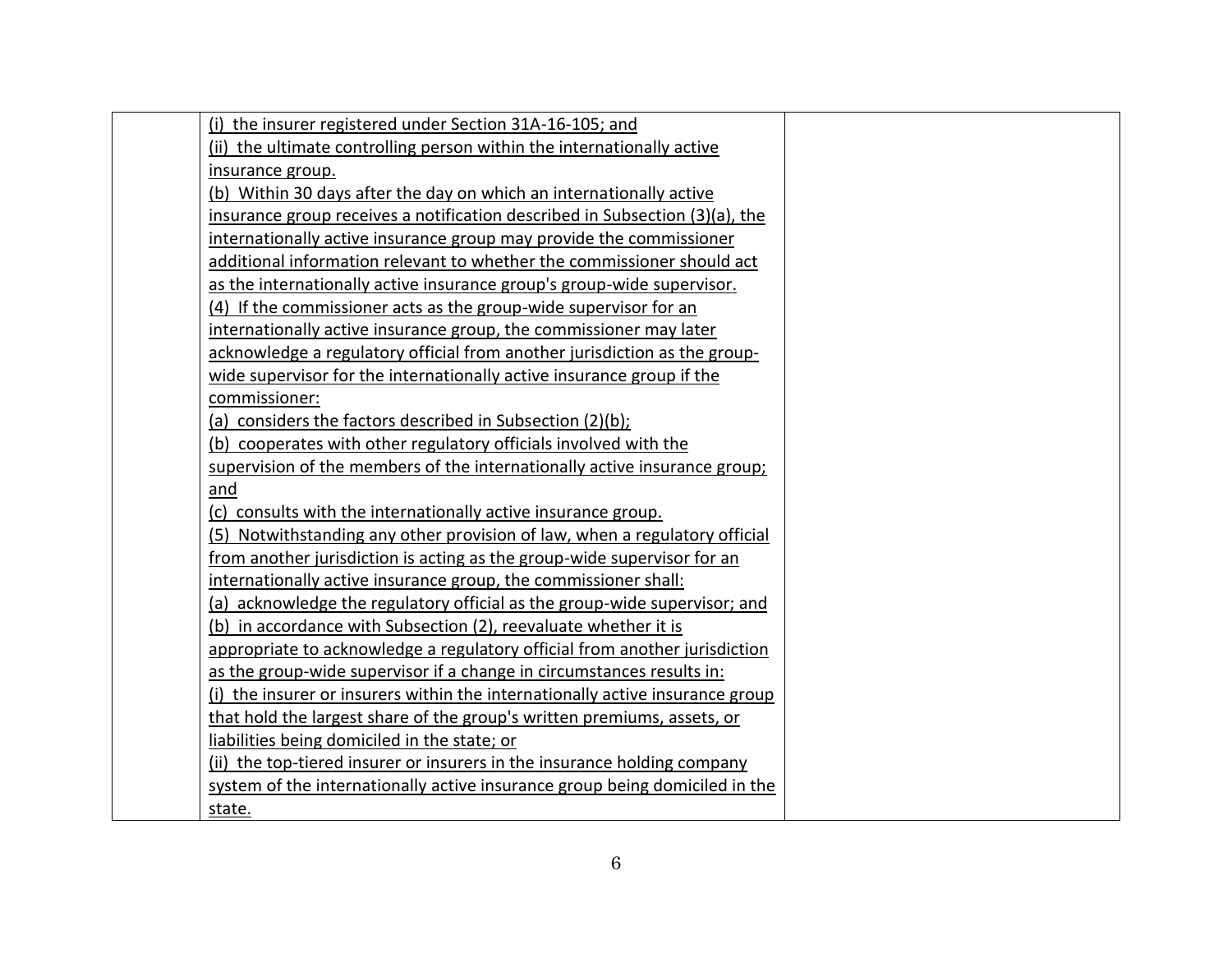| (6) In accordance with Section 31A-16-107.5, upon request from the           |
|------------------------------------------------------------------------------|
| commissioner, an insurer subject to this chapter shall provide the           |
| commissioner any information necessary to determine the appropriate          |
| group-wide supervisor for an internationally active insurance group.         |
| (7) The commissioner shall publish on the department's website the           |
| identity of each internationally active insurance group for which the        |
| commissioner acts as the group-wide supervisor.                              |
| (8) If the commissioner is the group-wide supervisor of an internationally   |
| active insurance group, the commissioner may:                                |
| (a) assess the enterprise risks within the internationally active insurance  |
| group to ensure that:                                                        |
| (i) management of the internationally active insurance group identifies      |
| the material financial condition and liquidity risks to the members of the   |
| internationally active insurance group that are engaged in the business of   |
| insurance; and                                                               |
| (ii) reasonable and effective mitigation measures are in place;              |
| (b) request, from any member of the internationally active insurance         |
| group, subject to the commissioner's supervision, information necessary      |
| and appropriate to assess enterprise risk, including information about the   |
| members of the internationally active insurance group regarding:             |
| (i) governance, risk assessment, and management;                             |
| (ii) capital adequacy; or                                                    |
| (iii) material intercompany transactions;                                    |
| (c) coordinate and, through the authority of the regulatory officials of the |
| jurisdictions where members of the internationally active insurance group    |
| are domiciled, compel development and implementation of reasonable           |
| measures designed to ensure that the internationally active insurance        |
| group is able to timely recognize and mitigate enterprise risks to members   |
| of the internationally active insurance group that are engaged in the        |
| business of insurance;                                                       |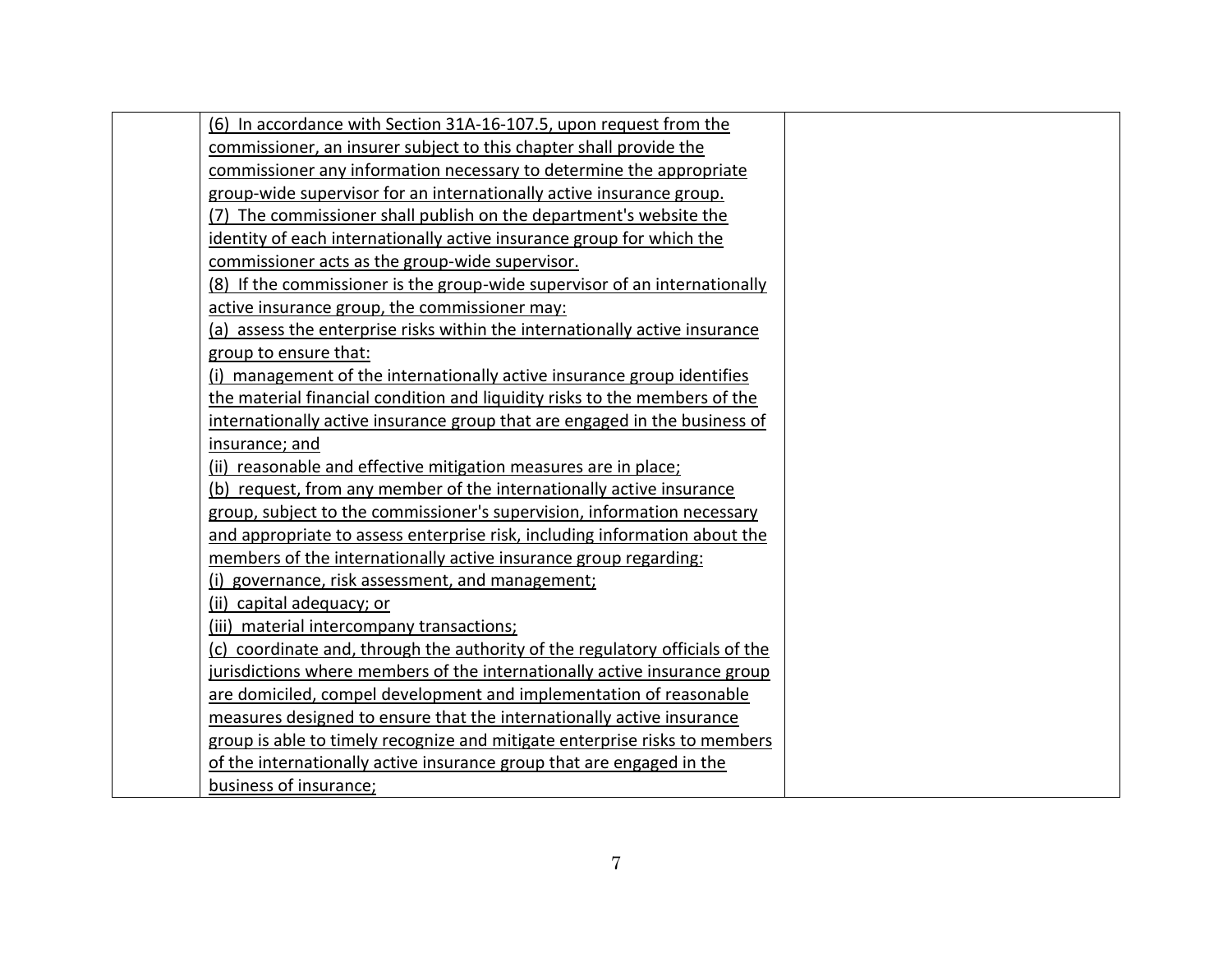| (d) communicate with other state, federal, and international regulatory     |  |
|-----------------------------------------------------------------------------|--|
| agencies for members within the internationally active insurance group;     |  |
| (e) subject to the confidentiality provisions of Section 31A-16-109, share  |  |
| relevant information:                                                       |  |
| (i) through a supervisory college in accordance with Section 31A-16-108.5;  |  |
| or                                                                          |  |
| (ii) by entering into an agreement or obtaining documentation:              |  |
| (A) with or from an insurer registered under Section 31A-16-105, a          |  |
| member of the internationally active insurance group, or a state, federal   |  |
| or international regulatory agency for members of the internationally       |  |
| active insurance group; and                                                 |  |
| (B) that provides the basis for or otherwise clarifies the commissioner's   |  |
| role as group-wide supervisor, including a provision for resolving disputes |  |
| with another regulatory official; and                                       |  |
| (f) engage in any other group-wide supervision activity, consistent with an |  |
| authority and purpose enumerated in this section, as the commissioner       |  |
| determines necessary.                                                       |  |
| (9) An agreement or documentation described in Subsection (8)(e) may        |  |
| not serve as evidence in any proceeding that an insurer or person within    |  |
| an insurance holding company system not domiciled or incorporated in        |  |
| the state:                                                                  |  |
| (a) is doing business in the state; or                                      |  |
| (b) is subject to jurisdiction in the state.                                |  |
| (10) (a) If the commissioner acknowledges as a group-wide supervisor        |  |
| another regulatory official from a jurisdiction that the NAIC does not      |  |
| accredit as a group-wide supervisor, the commissioner may reasonably        |  |
| cooperate, through supervisory colleges or otherwise, with the group-       |  |
| wide supervision undertaken by the group-wide supervisor, provided that:    |  |
| (i) the commissioner's cooperation is in compliance with the laws of this   |  |
| state; and                                                                  |  |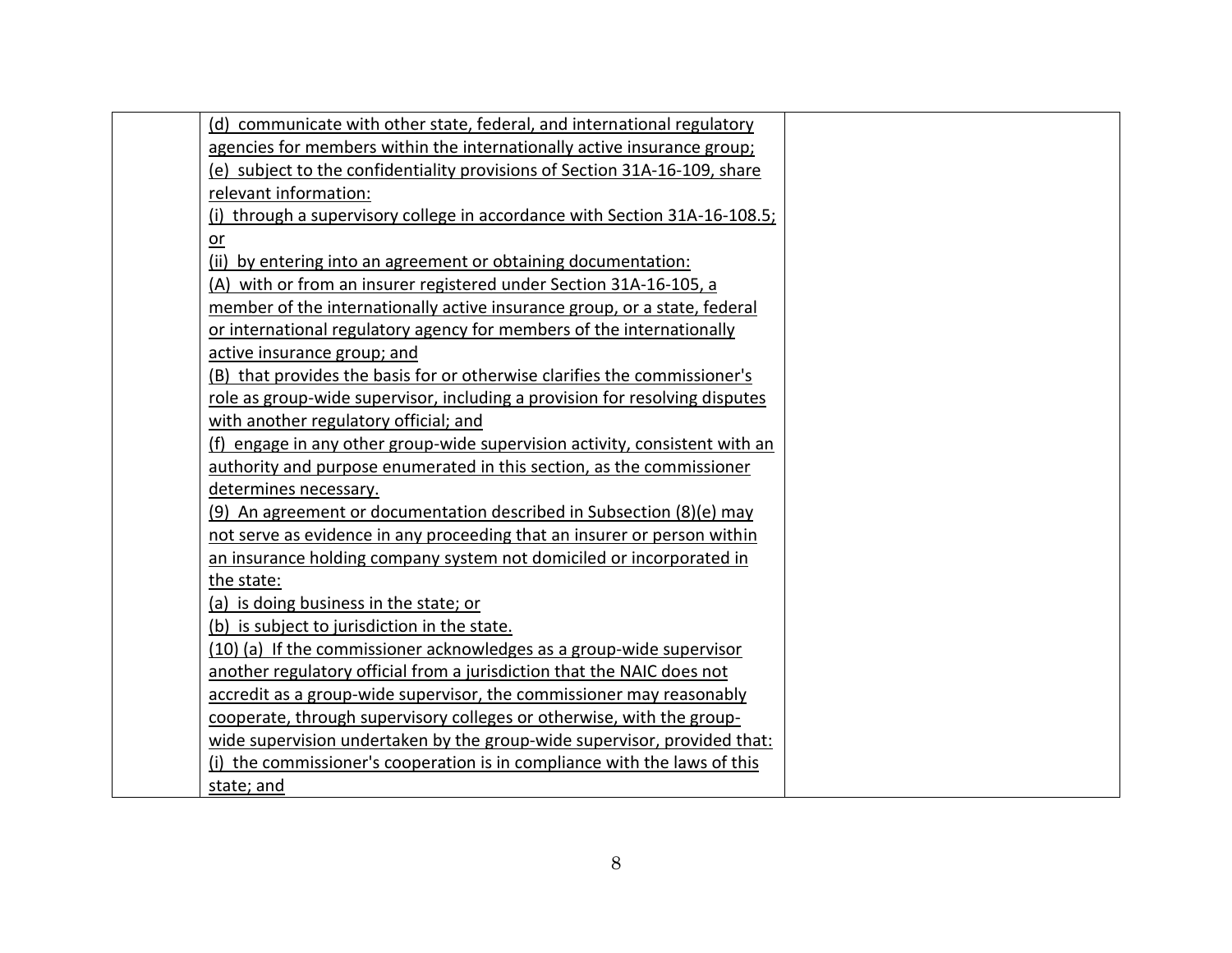|              | (ii) the group-wide supervisor also recognizes and cooperates with the                                      |                                         |
|--------------|-------------------------------------------------------------------------------------------------------------|-----------------------------------------|
|              | commissioner's activities as the group-wide supervisor for other                                            |                                         |
|              | internationally active insurance groups where applicable.                                                   |                                         |
|              | (b) Where the recognition and cooperation described in Subsection                                           |                                         |
|              | (10)(a)(ii) is not reasonably reciprocal, the commissioner may refuse                                       |                                         |
|              | recognition and cooperation.                                                                                |                                         |
|              | (11) The commissioner may in accordance with Title 63G, Chapter 3, Utah                                     |                                         |
|              | Administrative Rulemaking Act, make rules necessary for the                                                 |                                         |
|              | administration of this section.                                                                             |                                         |
|              | (12) An insurer subject to this section is liable for and shall pay the                                     |                                         |
|              | reasonable                                                                                                  |                                         |
|              | expenses of the commissioner's participation in the administration of this                                  |                                         |
|              | section, including:                                                                                         |                                         |
|              | (a) the engagement of an attorney, actuary, or other professional; and                                      |                                         |
|              | (b) all reasonable travel expenses.                                                                         |                                         |
| <b>Lines</b> | <b>Amendment text</b>                                                                                       | Nature of change                        |
|              |                                                                                                             |                                         |
| 1771-        | $31A-16-109(1), (2), (3), (4)$                                                                              | Policy Change: This change follows      |
| 1843         | (1) (a) [Information, documents, and copies of these that are]                                              | model legislation adopted by the        |
|              | Documents, materials, or information obtained by or disclosed to the                                        | National Association of Insurance       |
|              | commissioner or any other person in the course of an examination or                                         | Commissioners ("NAIC") for              |
|              | investigation made under Section 31A-16-107.5, and all information                                          | internationally significant insurance   |
|              | reported or provided to the department under Section 31A-16-105 or                                          | holding companies. Adoption is required |
|              | 31A-16-108.6, is confidential. [It is]                                                                      | for accreditation by the NAIC. (NAIC    |
|              | (b) Any confidential document, material, or information described in                                        | Model #440, Holding Company Model       |
|              | Subsection (1)(a) is not subject to subpoena and may not be made public                                     | amendments)                             |
|              | by the commissioner or any other person without the permission of the                                       |                                         |
|              | insurer, except [it] the confidential document, material, or information                                    |                                         |
|              | may be provided to the insurance departments of other states, without                                       |                                         |
|              | the prior written consent of the insurer to which [i+] the confidential                                     |                                         |
|              | document, material, or information pertains.<br>(2) The commissioner and any person who [received] receives |                                         |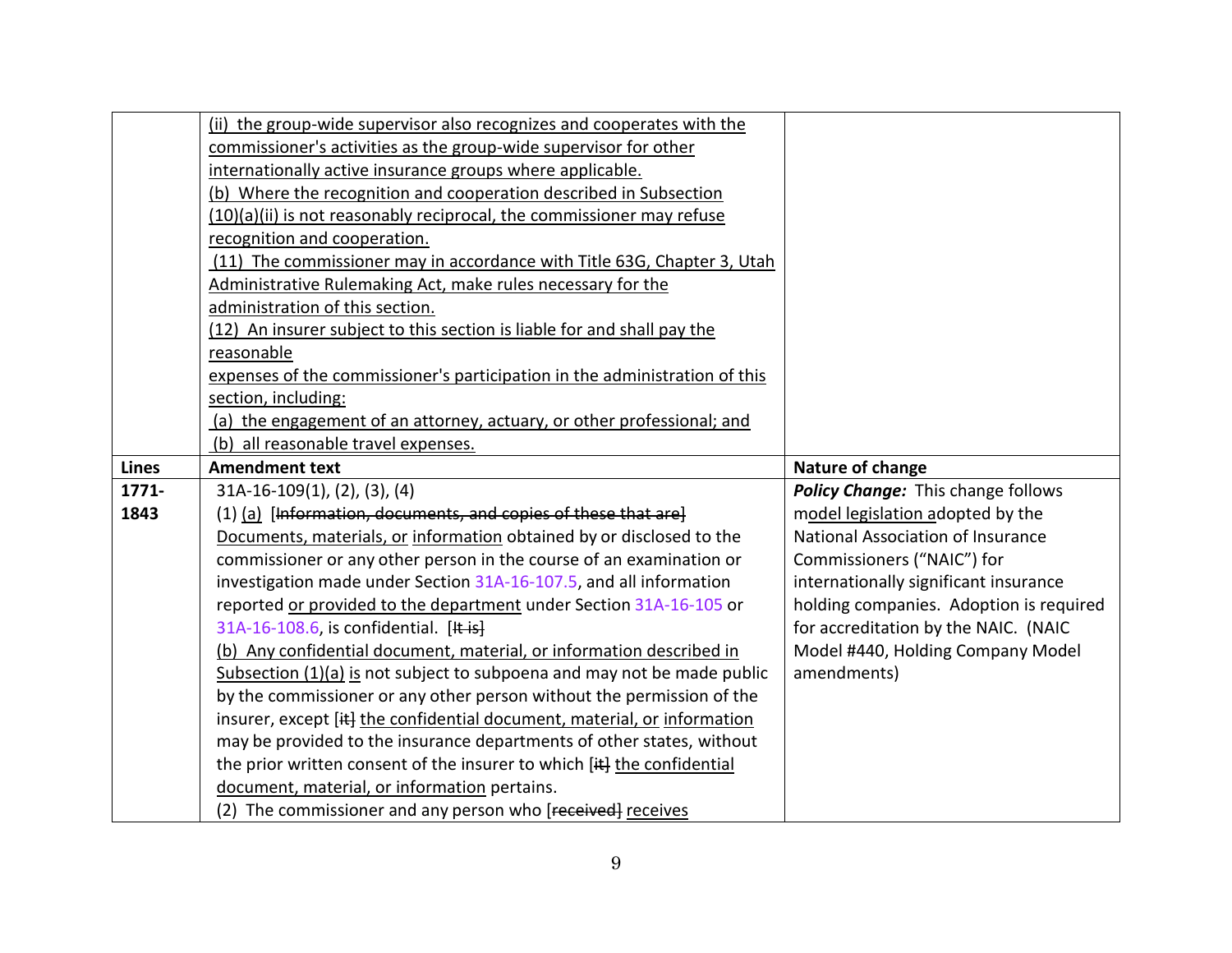| documents, materials, or other information while acting under the            |  |
|------------------------------------------------------------------------------|--|
| authority of the commissioner or with whom the documents, materials,         |  |
| or other information are shared pursuant to this chapter shall keep          |  |
| confidential any confidential documents, materials, or information           |  |
| subject to Subsection (1).                                                   |  |
| (3) (a) To assist in the performance of the commissioner's duties, the       |  |
| commissioner:                                                                |  |
| (i) may share documents, materials, or other information, including the      |  |
| confidential documents, materials, or information subject to Subsection      |  |
| (1), with the following if the recipient agrees in writing to maintain the   |  |
| confidentiality status of the document, material, or other information,      |  |
| and has verified in writing the legal authority to maintain confidentiality: |  |
| (A) [other] a state, federal, [and] or international regulatory [agencies]   |  |
| agency;                                                                      |  |
| (B) the National Association of Insurance Commissioners [and its affiliates  |  |
| and subsidiaries; and] or an NAIC affiliate or subsidiary; or                |  |
| (C) a state, federal, [and] or international law enforcement [authorities]   |  |
|                                                                              |  |
| authority, including [members] a member of a supervisory college             |  |
| described in Section 31A-16-108.5;                                           |  |
| (ii) notwithstanding Subsection (1), may only share confidential             |  |
| documents, material, or information reported pursuant to Section 31A-        |  |
| 16-105 or 31A-16-108.6 with [commissioners of states] a commissioner of      |  |
| a state having statutes or regulations substantially similar to Subsection   |  |
| (1) and who [have] has agreed in writing not to disclose the documents,      |  |
| material, or information;                                                    |  |
| (iii) may receive documents, materials, or information, including            |  |
| otherwise confidential documents, materials, or information from:            |  |
| (A) the National Association of Insurance Commissioners [and its             |  |
| affiliates and subsidiaries and from} or an NAIC affiliate or subsidiary; or |  |
| (B) a regulatory [and] or law enforcement [officials] official of [other] a  |  |
| foreign or domestic [jurisdictions, and] jurisdiction;                       |  |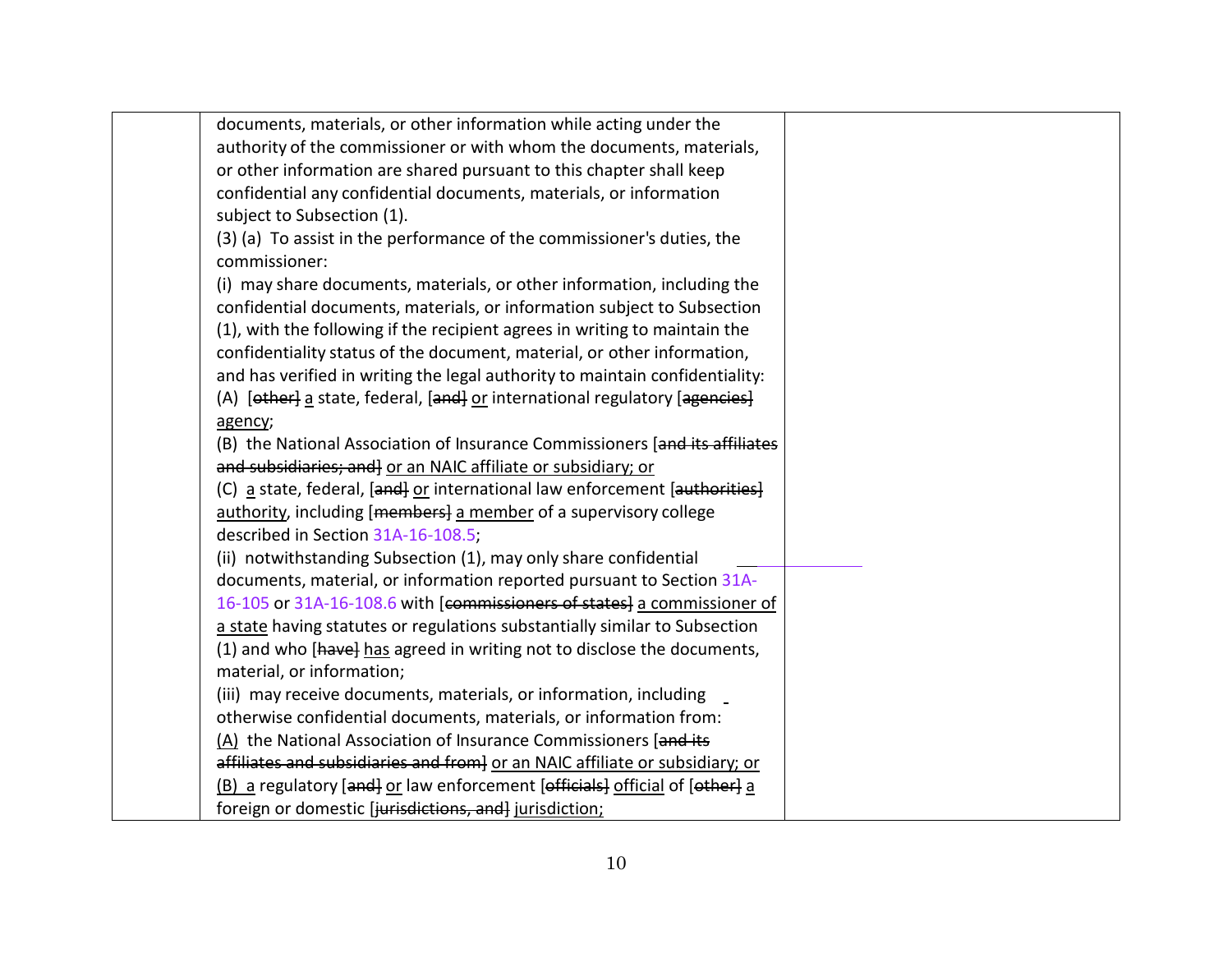| (iv) shall maintain as confidential any document, material, or information |  |
|----------------------------------------------------------------------------|--|
| received under this section with notice or the understanding that it is    |  |
| confidential under the laws of the jurisdiction that is the source of the  |  |
| document, material, or information; and                                    |  |
|                                                                            |  |
| Association of Insurance Commissioners governing sharing and use of        |  |
| information provided pursuant to this chapter consistent with this         |  |
| Subsection (3) that shall:                                                 |  |
| (A) specify procedures and protocols regarding the confidentiality and     |  |
| security of information shared with the National Association of Insurance  |  |
| Commissioners and [its] NAIC affiliates and subsidiaries pursuant to this  |  |
| chapter, including procedures and protocols for sharing by the National    |  |
| Association of Insurance Commissioners with other state, federal, or       |  |
| international regulators;                                                  |  |
| (B) specify that ownership of information shared with the National         |  |
| Association of Insurance Commissioners and [its] NAIC affiliates and       |  |
| subsidiaries pursuant to this chapter remains with the commissioner and    |  |
| the National Association of Insurance Commissioner's use of the            |  |
| information is subject to the direction of the commissioner;               |  |
| (C) require prompt notice to be given to an insurer whose confidential     |  |
| information in the possession of the National Association of Insurance     |  |
| Commissioners pursuant to this chapter                                     |  |
| is subject to a request or subpoena to the National Association of         |  |
| Insurance Commissioners for disclosure or production; and                  |  |
| (D) require the National Association of Insurance Commissioners and        |  |
| [its] NAIC affiliates and subsidiaries to consent to intervention by an    |  |
| insurer in any judicial or administrative action in which the National     |  |
| Association of Insurance Commissioners and [its]NAIC affiliates and        |  |
| subsidiaries may be required to disclose confidential information about    |  |
| the insurer shared with the National Association of Insurance              |  |
| Commissioners and [its] NAIC affiliates and subsidiaries pursuant to this  |  |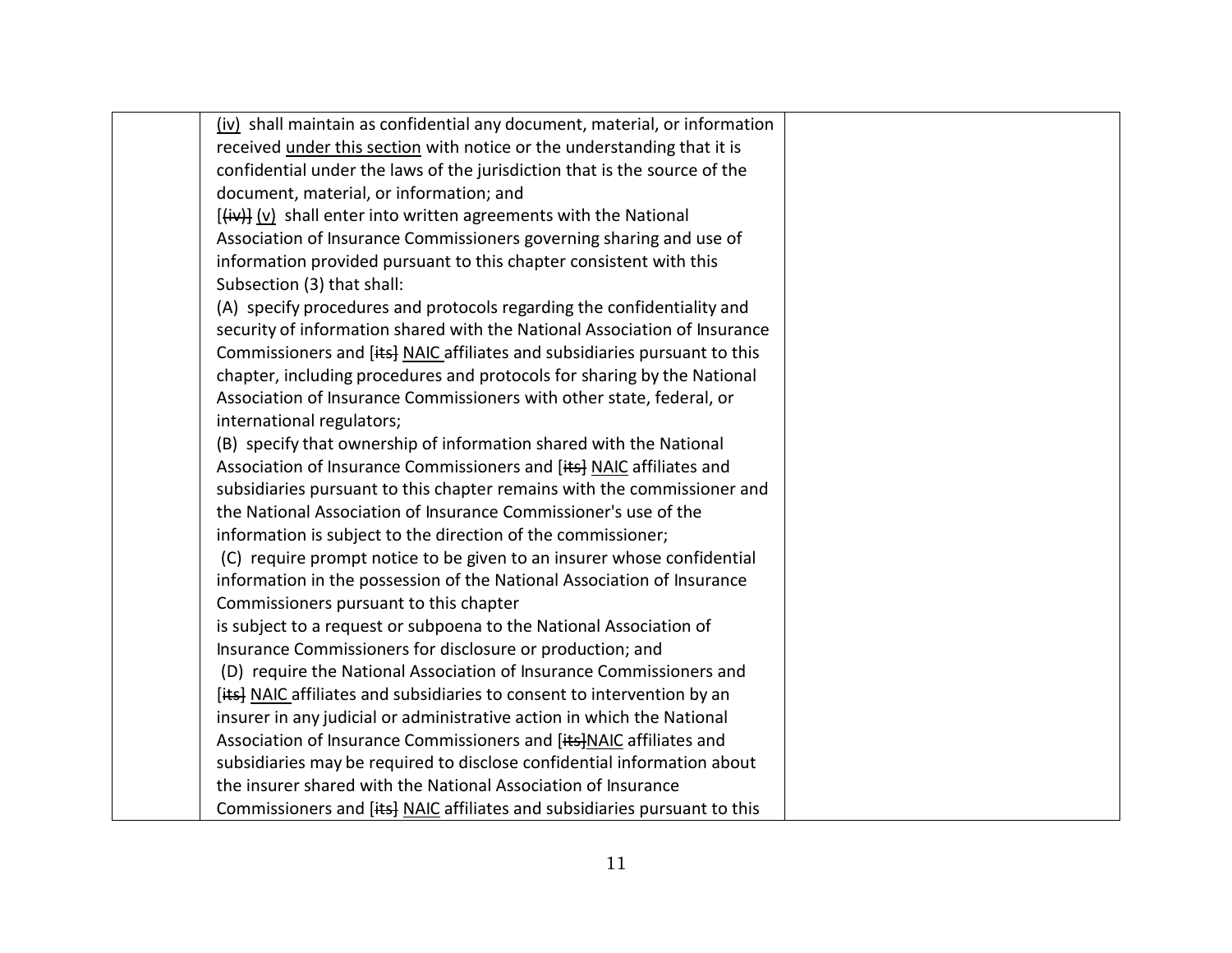|       | chapter.                                                                      |                                        |
|-------|-------------------------------------------------------------------------------|----------------------------------------|
|       | (4) The sharing of information by the commissioner pursuant to this           |                                        |
|       | chapter does not constitute a delegation of regulatory authority or           |                                        |
|       | rulemaking, and the commissioner is solely responsible for the                |                                        |
|       | administration, execution, and enforcement of this chapter.                   |                                        |
| Line  | <b>Amendment text</b>                                                         | Nature of change                       |
| 1846- | 31A-16b-101. Title.                                                           | Policy Change: This change follows     |
| 2052  | This chapter is known as the "Corporate Governance Annual Disclosure          | model legislation adopted by the       |
|       | Act."                                                                         | National Association of Insurance      |
|       | Section 8. Section 31A-16b-102 is enacted to read:                            | Commissioners ("NAIC") for corporate   |
|       | 31A-16b-102. Administration and scope.                                        | governance disclosures. Adoption no    |
|       | (1) The commissioner is solely responsible for the administration and         | later than 1/1/20 will be needed for   |
|       | enforcement of the provisions of this chapter.                                | accreditation by the NAIC. (NAIC Model |
|       | (2) This chapter does not: (a)                                                | #305, Corporate Governance Annual      |
|       | prescribe or impose corporate governance standards or internal                | Disclosure Model Act)                  |
|       | procedures beyond what is required under applicable state corporate law;      |                                        |
|       | $or$                                                                          |                                        |
|       | (b) limit the commissioner's authority, or the rights or obligations of third |                                        |
|       | parties, under Chapter 2, Administration of the Insurance Laws.               |                                        |
|       | (3) The requirements of this Chapter apply to each insurer domiciled in       |                                        |
|       | the state.                                                                    |                                        |
|       | Section 9. Section 31A-16b-103 is enacted to read:                            |                                        |
|       | 31A-16b-103. Disclosure requirement.                                          |                                        |
|       | (1) An insurer, or the insurance group of which the insurer is a member,      |                                        |
|       | shall on or before June 1 of each year submit to the commissioner a           |                                        |
|       | corporate governance annual disclosure that contains the information          |                                        |
|       | required under Section 31A-16b-105.                                           |                                        |
|       | (2) Notwithstanding a request from the commissioner described in              |                                        |
|       | Subsection (4), if an                                                         |                                        |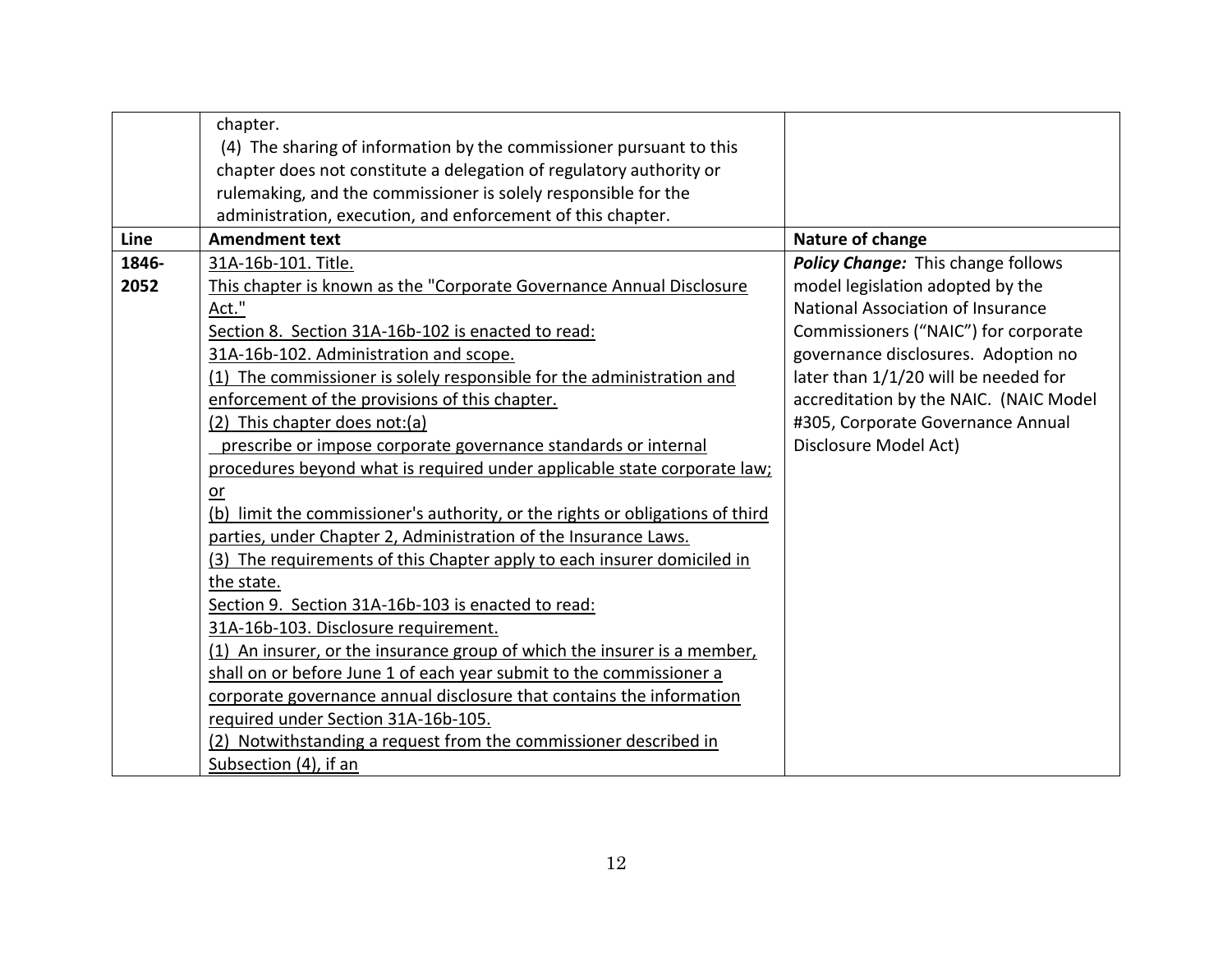| insurer is a member of an insurance group, the insurer shall submit the          |  |
|----------------------------------------------------------------------------------|--|
| report required under this section to the commissioner of the lead state         |  |
| for the insurance group in accordance with:                                      |  |
| (a) the laws of the lead state; and                                              |  |
| (b) the procedures outlined in the most recent Financial Analysis                |  |
| Handbook adopted by the NAIC.                                                    |  |
| (3) The corporate governance annual disclosure described in Subsection           |  |
| (1) shall include a signature:                                                   |  |
| (a) of the insurer's or insurance group's chief executive officer or             |  |
| corporate secretary; and                                                         |  |
| (b) attesting to the best of the signatory's belief and knowledge that:          |  |
| (i) the insurer or insurance group has implemented the corporate                 |  |
| governance practices; and                                                        |  |
| (ii) a copy of the disclosure has been provided to the insurer's or              |  |
| insurance group's board of directors or the appropriate committee                |  |
| thereof.                                                                         |  |
| (4) An insurer not required to submit a corporate governance annual              |  |
| disclosure under this section shall submit a corporate governance annual         |  |
| disclosure to the commissioner upon the commissioner's request.                  |  |
| (5) (a) For purposes of completing a corporate governance annual                 |  |
| disclosure, an insurer or insurance group may provide information                |  |
| regarding corporate governance at one of the following levels:                   |  |
| (i) at the ultimate controlling parent level;                                    |  |
| (ii) at an intermediate holding company level; or                                |  |
| (iii) at the individual legal entity level.                                      |  |
| (b) An insurer or insurance group shall consider making each corporate           |  |
| governance annual disclosure at the level at which the insurer or                |  |
| insurance group:                                                                 |  |
| (i) determines the insurer or insurance group's risk appetite;                   |  |
| (ii) (A) collectively oversees the earnings, capital, liquidity, operations, and |  |
| reputation of the insurer; and                                                   |  |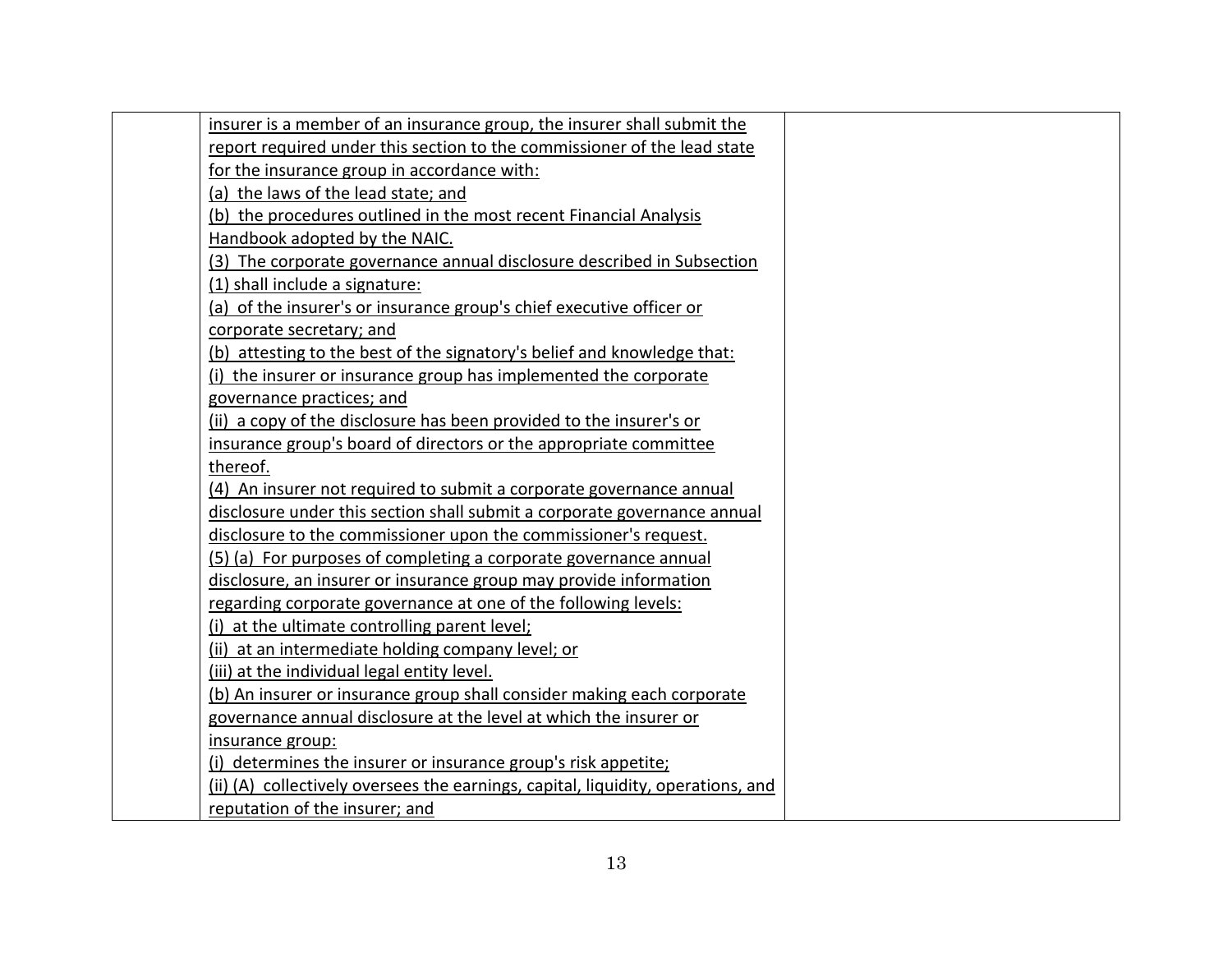| (B) coordinates and exercises the supervision of earnings, capital,              |
|----------------------------------------------------------------------------------|
| liquidity, operations and reputation of the insurer; or                          |
| (iii) places legal liability for failure of general corporate governance duties. |
| (6) If an insurer or insurance group chooses a level of reporting described      |
| in Subsection (5), it shall indicate:                                            |
| (a) which of the three levels the insurer or insurance group chose; and          |
| (b) explain any subsequent change in the level of reporting.                     |
| (7) An insurer may choose not to include certain information in a                |
| corporate governance annual disclosure, if:                                      |
| (a) the information is substantially similar to information included in          |
| another document submitted to the commissioner, including a proxy                |
| statement filed in conjunction with Section31A-16-105 or another state or        |
| federal filing provided to the department; and                                   |
| (b) the insurer cross references the document described in Subsection            |
| (7)(a) in the corporate governance annual disclosure.                            |
| (8) A review of a corporate governance annual disclosure or any                  |
| additional request for information related to a corporate governance             |
| annual disclosure shall be made through the lead state as determined by          |
| the procedures outlined in the most recent Financial Analysis Handbook           |
| adopted by the NAIC.                                                             |
| Section 10. Section 31A-16b-104 is enacted to read:                              |
| 31A-16b-104. Rulemaking.                                                         |
| (1) In accordance with Title 63G, Chapter 3, Utah Administrative                 |
| Rulemaking Act, the commissioner may make rules to implement and                 |
| administer this chapter.                                                         |
| (2) The commissioner may issue orders as is necessary to carry out this          |
| chapter.                                                                         |
| Section 11. Section 31A-16b-105 is enacted to read:                              |
| 31A-16b-105. Contents of corporate governance annual disclosure.                 |
| (1) (a) A corporate governance annual disclosure shall include information       |
| sufficient to provide the commissioner a clear understanding of the              |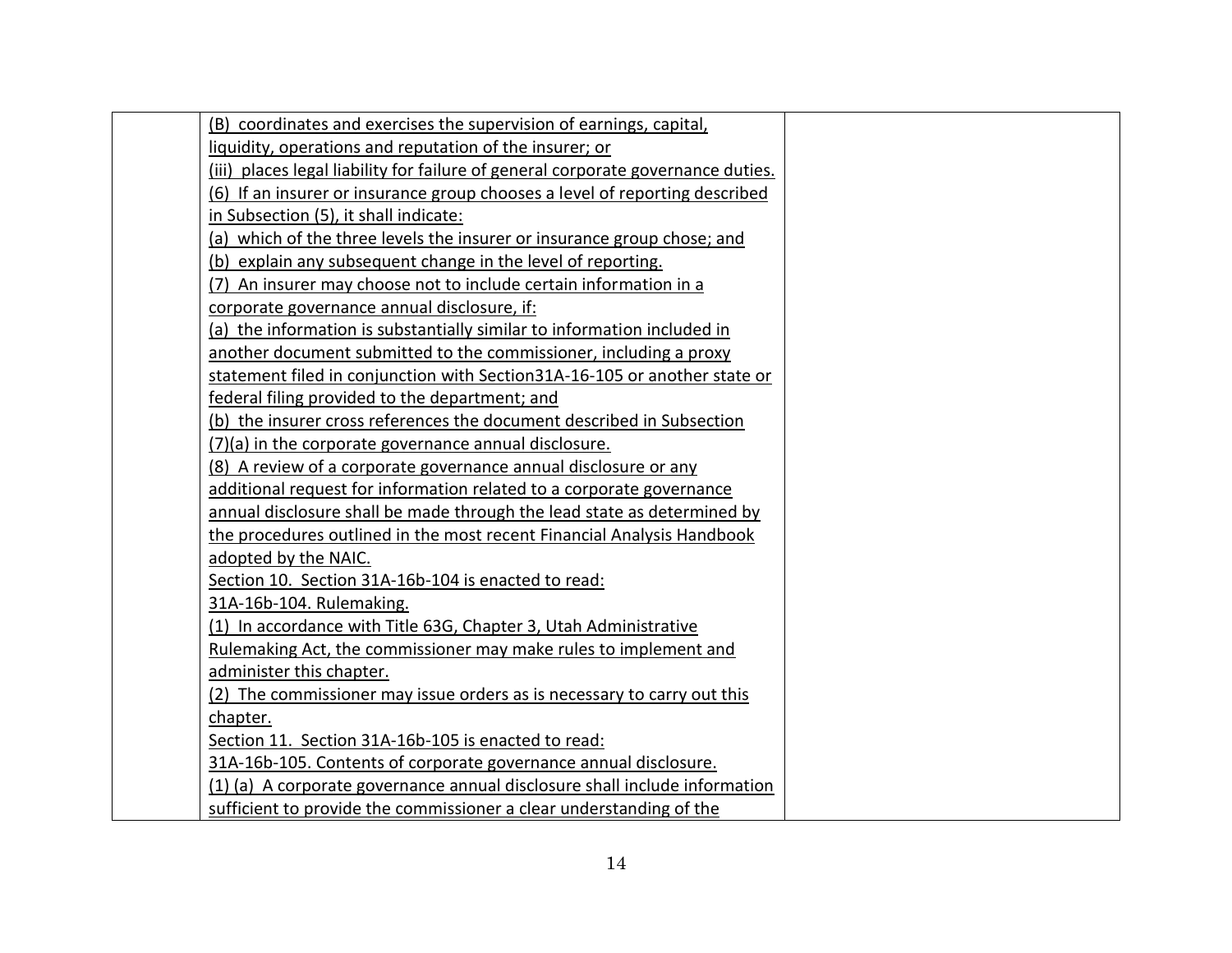| insurer's or insurance group's corporate governance structure, policies,   |  |
|----------------------------------------------------------------------------|--|
| and practices.                                                             |  |
| (b) An insurer or insurance group has discretion to determine the          |  |
| information the insurer or insurance group includes in a corporate         |  |
| governance annual disclosure, provided the information complies with       |  |
| Subsection (1)(a).                                                         |  |
| (2) The commissioner may request additional information that the           |  |
| commissioner determines material and necessary to provide the              |  |
| commissioner with a clear understanding of the insurer's or insurance      |  |
| group's:                                                                   |  |
| (a) corporate governance policies;                                         |  |
| (b) reporting and information systems; or                                  |  |
| (c) controls implementing the items described in Subsection (2)(a) or (b). |  |
| (3) An insurer or insurance group shall maintain and make available upon   |  |
| request of the commissioner:                                               |  |
| (a) documentation; and                                                     |  |
| (b) supporting information.                                                |  |
| Section 12. Section 31A-16b-106 is enacted to read:                        |  |
| 31A-16b-106. Confidentiality.                                              |  |
| (1) A document, material, or other information, including a corporate      |  |
| governance annual disclosure, is considered proprietary and to contain a   |  |
| trade secret if the document, material, or other information is:           |  |
| (a) in the control or possession of the department; and                    |  |
| (b) obtained by, created by, or disclosed to the commissioner or any other |  |
| person in accordance with this chapter.                                    |  |
| (2) A document, material, or other information described in Subsection     |  |
| $(1)$ is:                                                                  |  |
| (a) confidential and privileged;                                           |  |
| (b) classified as a protected record under Title 63G, Chapter 2,           |  |
| Government Records Access and Management Act;                              |  |
| (c) not subject to:                                                        |  |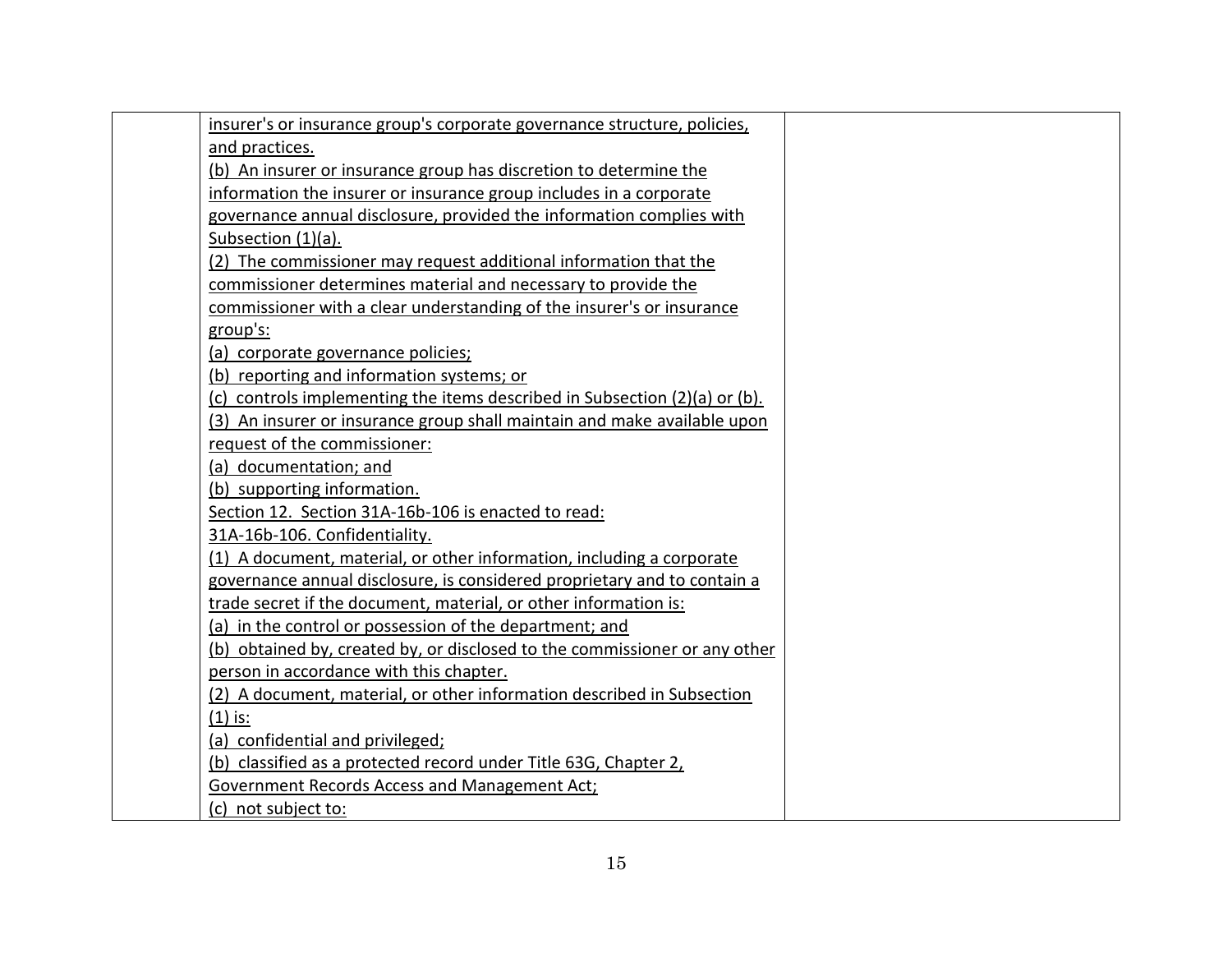| (i) subpoena; or                                                                |  |
|---------------------------------------------------------------------------------|--|
| (ii) discovery; and                                                             |  |
| (d) no admissible as evidence in any private civil action.                      |  |
| (3)(a) The commissioner may use a document, material or other                   |  |
| information described in Subsection (1) in the furtherance of a regulatory      |  |
| or legal action brought as a part of the commissioner's duties.                 |  |
| (b) Except as described in Subsection (3)(a), the commissioner may not          |  |
| make a document, material, or other information described in Subsection         |  |
| (1) public without the prior written consent of the insurer or insurance        |  |
| group.                                                                          |  |
| (4) Nothing in this section requires written consent of the insurer or          |  |
| insurance group before the commissioner shares or receives, in                  |  |
| accordance with Subsection (6), a document, material, or other                  |  |
| information described in Subsection (1) to assist in the performance of the     |  |
| commissioner's duties.                                                          |  |
| (5) The following may not testify in any private civil action regarding a       |  |
| document, material, or other information described in Subsection (1):           |  |
| (a) the commissioner; or                                                        |  |
| (b) a person:                                                                   |  |
| (i) who receives the document, material, or other information, through          |  |
| examination or otherwise, while acting under the authority of the               |  |
| commissioner; or                                                                |  |
| (ii) with whom the document, material, or other information is shared in        |  |
| accordance with this chapter.                                                   |  |
| (6) To carry out the commissioner's duties, the commissioner may:               |  |
| (a) upon request, share a document, material, or other information              |  |
| described in Subsection (1) with:                                               |  |
| (i) a state, federal, or international financial regulatory agency, including a |  |
| member of a supervisory college as defined in Section 31A-16-108.5; or          |  |
| (ii) the NAIC or a third-party consultant retained in accordance with           |  |
| Section31A-16b-107, if the recipient:                                           |  |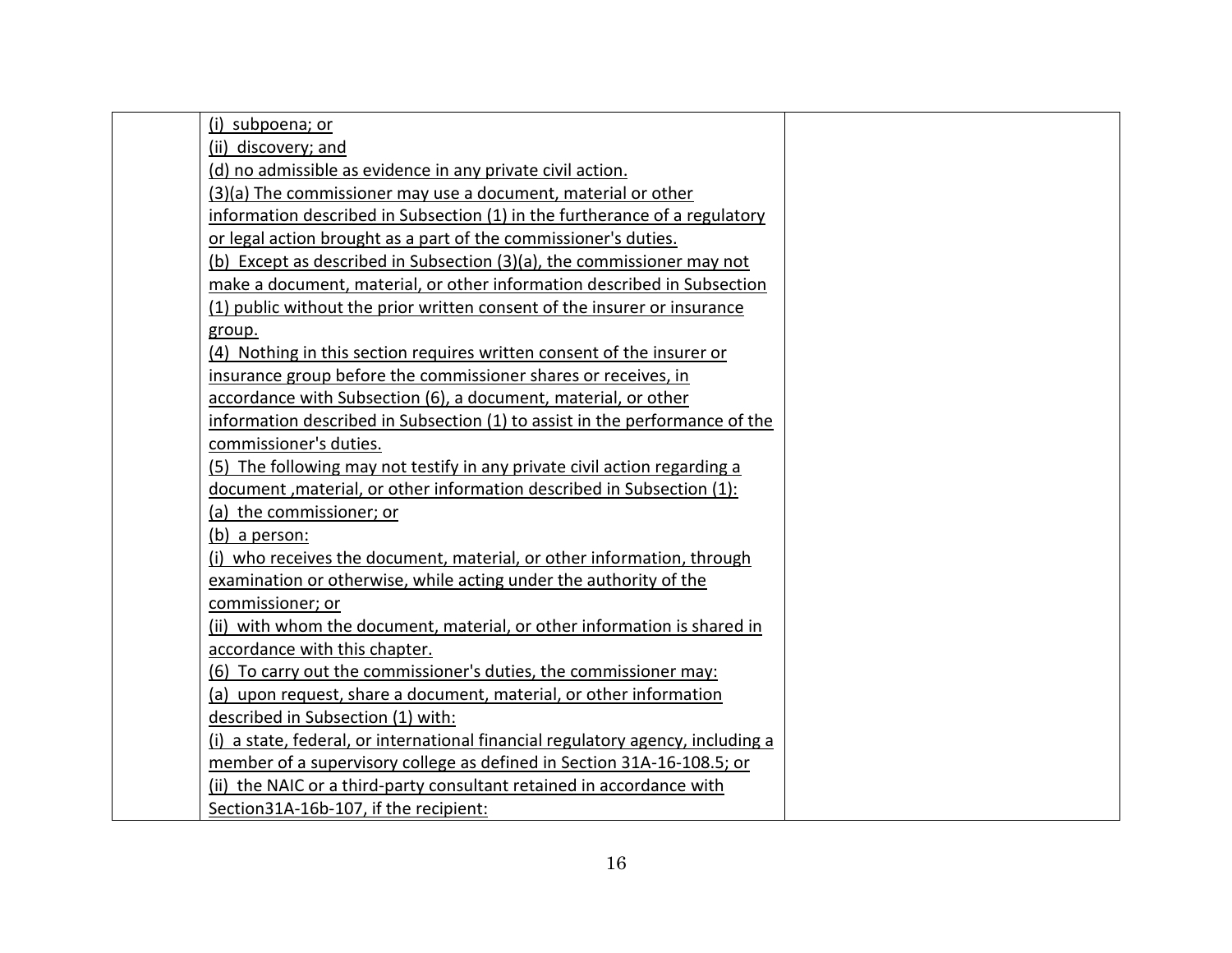| (A) agrees in writing to maintain the confidentiality and privileged status |
|-----------------------------------------------------------------------------|
| of the document, material, or other information; and                        |
| (B) verifies in writing the legal authority to maintain confidentiality; or |
| (b) receive documents, materials, or other information related to a         |
| corporate governance annual disclosure, including:                          |
| (i) otherwise confidential and privileged documents, materials, or other    |
| information; and                                                            |
| (ii) proprietary and trade secret information or documents from:            |
| (A) a regulatory official of a state, federal, or international financial   |
| regulatory agency, including a member of a supervisory college as defined   |
| in Section 31A-16-108.5; or                                                 |
| (B) the NAIC.                                                               |
| (7) A written agreement governing the sharing of a document, material,      |
| or other information described in Subsection (1) with the NAIC or a third-  |
| party consultant shall contain the following:                               |
| (a) specific procedures and protocols for maintaining the confidentiality   |
| and privileged status of the document, material, or other information in    |
| accordance with this chapter;                                               |
| (b) procedures and protocols ensuring the NAIC shares information only      |
| with a state regulator from a state in which the insurance group has a      |
| domiciled insurer;                                                          |
| (c) verification that the recipient has legal authority to maintain the     |
| confidentiality and privileged status of the document, material, or other   |
| information;                                                                |
| (d) a provision specifying that:                                            |
| (i) ownership of the document, material, or other information remains       |
| with the department; and                                                    |
| (ii) the NAIC's or third-party consultant's use of the document, material,  |
| or other information shared with the NAIC or third-party consultant is      |
| subject to the direction of the commissioner;                               |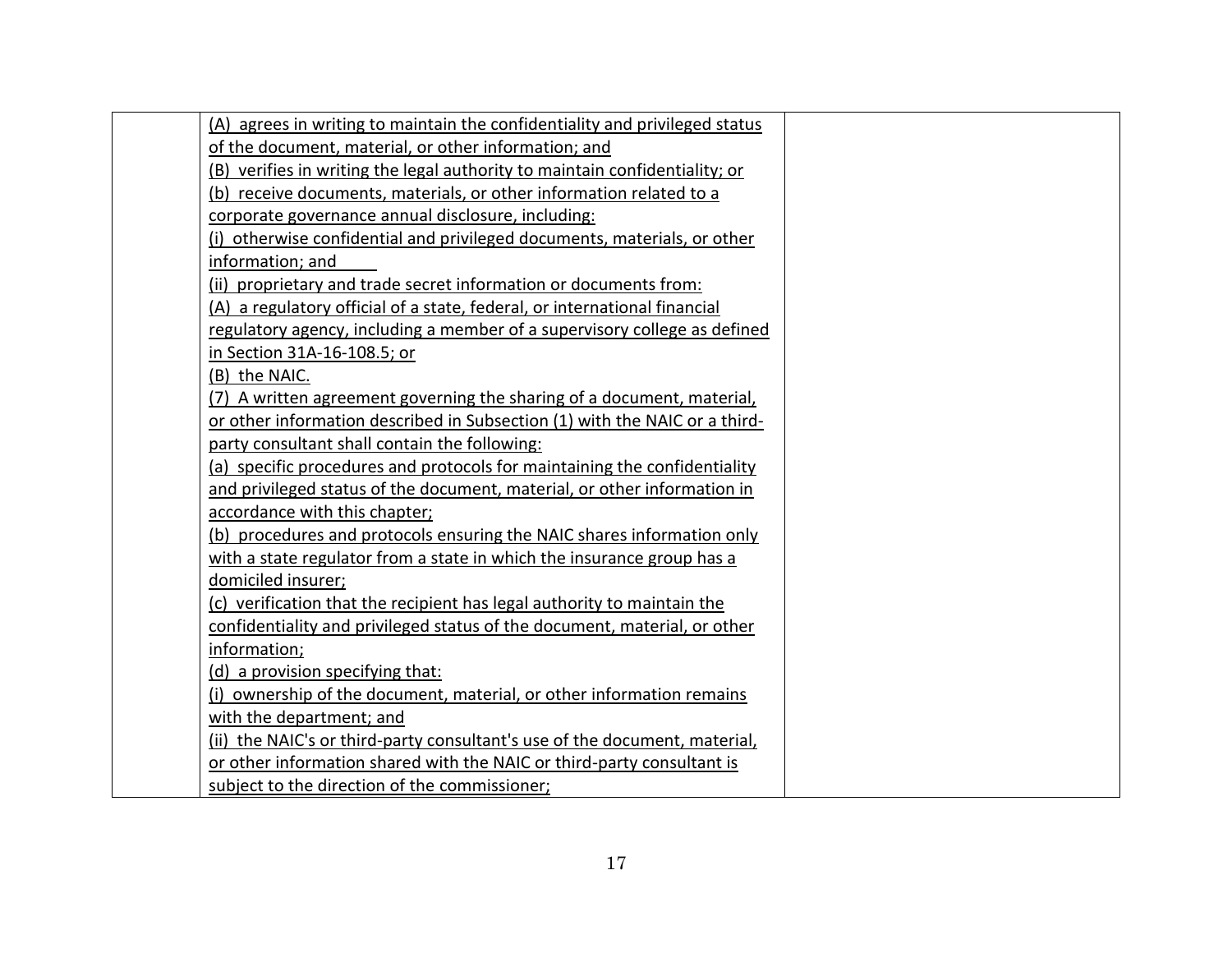| (e) a provision prohibiting the NAIC or third-party consultant from storing   |
|-------------------------------------------------------------------------------|
| the document, material, or other information in a permanent database          |
| after the underlying analysis is complete;                                    |
| (f) a provision requiring the NAIC or third-party consultant to provide       |
| prompt notice to the commissioner and to the insurer or insurance group       |
| regarding any subpoena, request for disclosure, or request for production     |
| of the document, material, or other information;                              |
| (g) a provision requiring the NAIC or third-party consultant consent to the   |
| insurer or insurance group intervening in any judicial or administrative      |
| action in which the NAIC or third-party consultant may be required to         |
| disclose the document, material, or other information; and                    |
| (h) a provision requiring the written consent of the insurer or insurance     |
| group before making public the document, material, or other information.      |
| (8) (a) The commissioner shall maintain as confidential or privileged any     |
| documents, materials, or other information received with notice or with       |
| the understanding that it is confidential or privileged under the laws of the |
| jurisdiction that is the source of the document, material, or other           |
| information.                                                                  |
| (b) The NAIC and a third-party consultant are subject to the same             |
| confidentiality standards and requirements as the commissioner.               |
| (9) The sharing of a document, material, or other information described in    |
| Subsection(1) by the commissioner in accordance with this chapter is not a    |
| delegation of regulatory authority or rulemaking.                             |
| (10) Disclosing or sharing a document, material, or other information         |
| described in Subsection (1) in accordance with this chapter does not waive    |
| any privilege or claim of confidentiality, propriety, or trade secret related |
| to the document, material, or other information.                              |
| Section 13. Section 31A-16b-107 is enacted to read:                           |
| 31A-16b-107. Third-party consultants.                                         |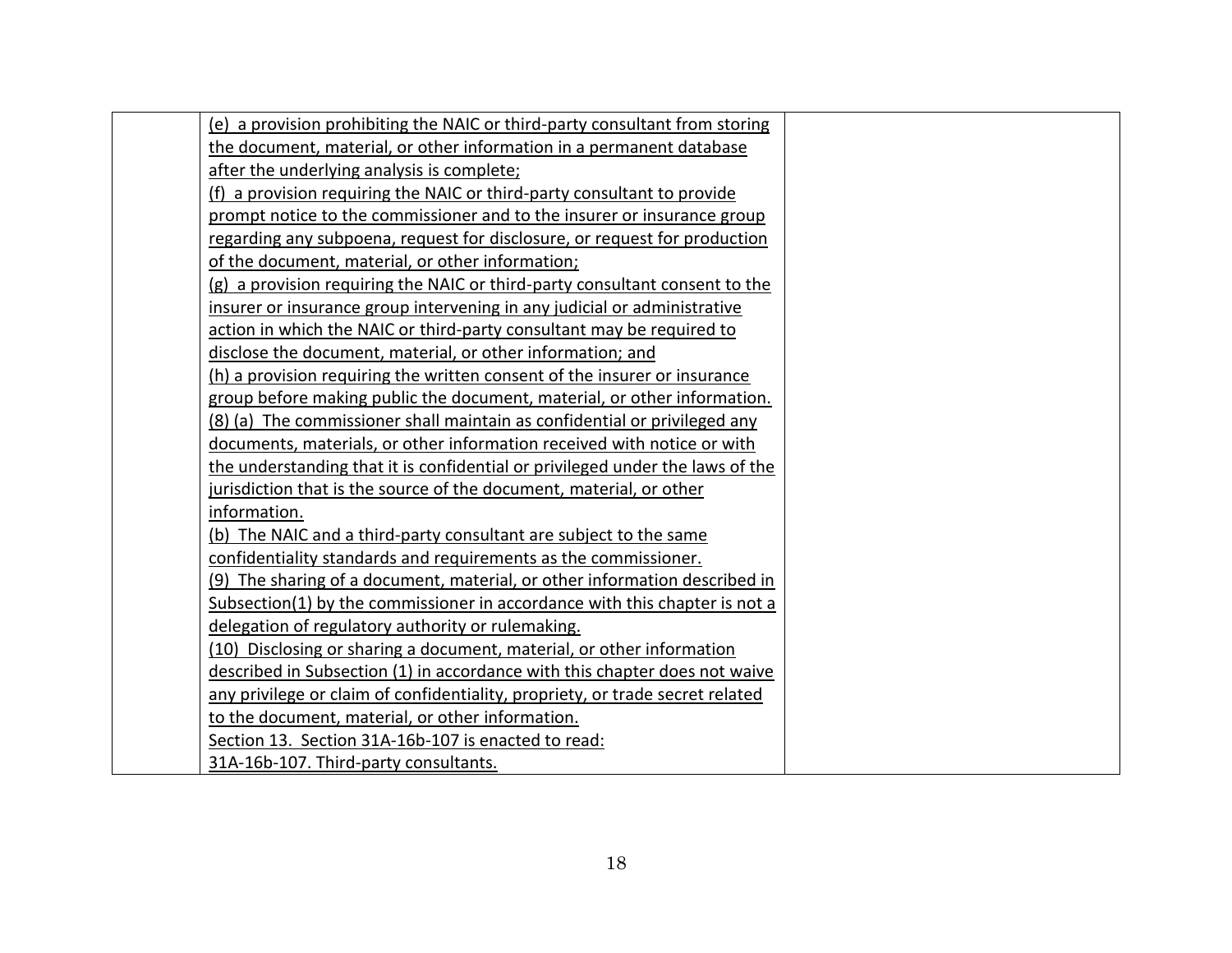| (1) The commissioner may retain a third-party consultant, including an         |
|--------------------------------------------------------------------------------|
| attorney, actuary, accountant, or other expert not otherwise a part of the     |
| commissioner's staff:                                                          |
| (a) at the insurer's or insurance group's expense; and                         |
| (b) as is reasonably necessary to assist the commissioner in reviewing the     |
| insurer's or insurance group's:                                                |
| (i) corporate governance annual disclosure and related information; or         |
| (ii) compliance with this chapter.                                             |
| (2) A person the commissioner retains under Subsection (1):                    |
| (a) is under the direction and control of the commissioner; and                |
| (b) shall act in a purely advisory capacity.                                   |
| (3) As part of the retention process, a third-party consultant shall verify to |
| the commissioner, with notice to the insurer or insurance group, that the      |
| third-party consultant:                                                        |
| (a) is free of a conflict of interest; and                                     |
| (b) has internal procedures in place to:                                       |
| (i) monitor compliance with Subsection (3)(a); and                             |
| (ii) comply with the confidentiality standards and requirements of this        |
| chapter.                                                                       |
| Section 14. Section 31A-16b-108 is enacted to read:                            |
| 31A-16b-108. Penalties.                                                        |
| (1) An insurer or insurance group that, without just cause, fails to timely    |
| file a corporate governance annual disclosure as required in this chapter      |
| shall, after notice and hearing, pay a penalty of \$10,000 for each day's      |
| delay, up to \$300,000.                                                        |
| (2) Any penalty recovered by the commissioner under this section shall be      |
| deposited into the General Fund.                                               |
| (3) The commissioner may reduce a penalty under this section if the            |
| insurer or insurance group demonstrates to the commissioner that the           |
| imposition of the penalty would constitute a financial hardship to the         |
| insurer.                                                                       |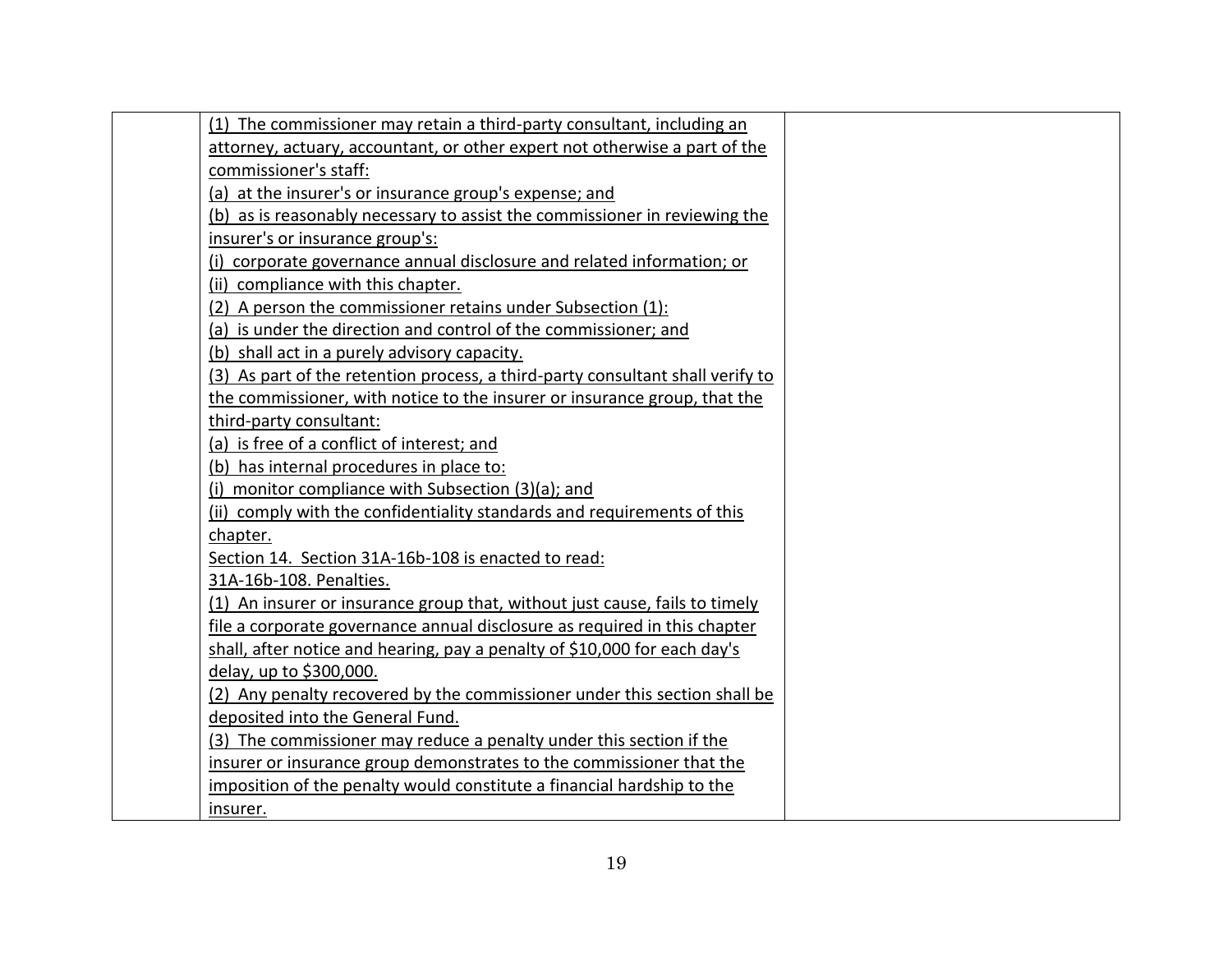| <b>Lines</b> | <b>Amendment text</b>                                                        | Nature of change                            |
|--------------|------------------------------------------------------------------------------|---------------------------------------------|
| 2054-        | 31A-17-519                                                                   | Policy change: Clarifies that the           |
| 2088         | (1) A company that is licensed and doing business in Utah, and whose         | exemption applies to any policy so long     |
|              | reserves are computed subject to the requirements of Subsection 31A-17-      | as that policy is issued in a year in which |
|              | 502(2), in lieu of the reserves required by Sections 31A-17-514 and 31A-     | the company qualifies for the exemption.    |
|              | 17-515, may hold reserves for ordinary life insurance policies issued        | Brings the statute in line with the         |
|              | directly, or assumed, during the current calendar year, based on the         | updated NAIC Valuation Manual.              |
|              | mortality tables and interest rates defined by the valuation manual for net  |                                             |
|              | premium reserves and using the methodology defined in Sections 31A-17-       |                                             |
|              | 507 through 31A-17-512 as they apply to ordinary life insurance-in-lieu of   | Policy change: Removes the RBC              |
|              | the reserves required by Sections 31A 17 514 and 31A 17 515, provided        | requirement as a condition for              |
|              | that all of the following conditions have been met:                          | exemption.                                  |
|              | (a) the company has less than \$300,000,000 of ordinary life premium;        |                                             |
|              | (b) if the company is a member of a group of life insurers, the group has    |                                             |
|              | combined ordinary life premiums of less than \$600,000,000;                  |                                             |
|              | (c) the company reported total adjusted capital of at least 450% of          |                                             |
|              | Authorized Control Level Risk Based Capital in the risk-based capital report |                                             |
|              | for the prior calendar year;                                                 |                                             |
|              | (ec) the appointed actuary has provided an unqualified opinion on the        |                                             |
|              | reserves in accordance with Subsection 31A-17-503(2) for the prior           |                                             |
|              | calendar year;                                                               |                                             |
|              | (ed) the company has provided a certification by a qualified actuary that    | Technical change: Clarifies that this       |
|              | any universal life policy with a secondary guarantee issued on or after-the  | requirement applies to policies that        |
|              | operative date of the valuation manual January 1, 2020 and in force on       | remain in force.                            |
|              | the company's annual financial statement for the current calendar year-      |                                             |
|              | end valuation date, only has secondary guarantees that meets the             |                                             |
|              | definition of a non-material secondary guarantee universal life product as   |                                             |
|              | defined in the valuation manual;                                             |                                             |
|              | (fe) the company has filed by July 1 of the calendar year for which          |                                             |
|              | valuation under Subsection 31A-17-502(2) is required a statement with its    |                                             |
|              | domiciliary commissioner certifying that these conditions are met and that   |                                             |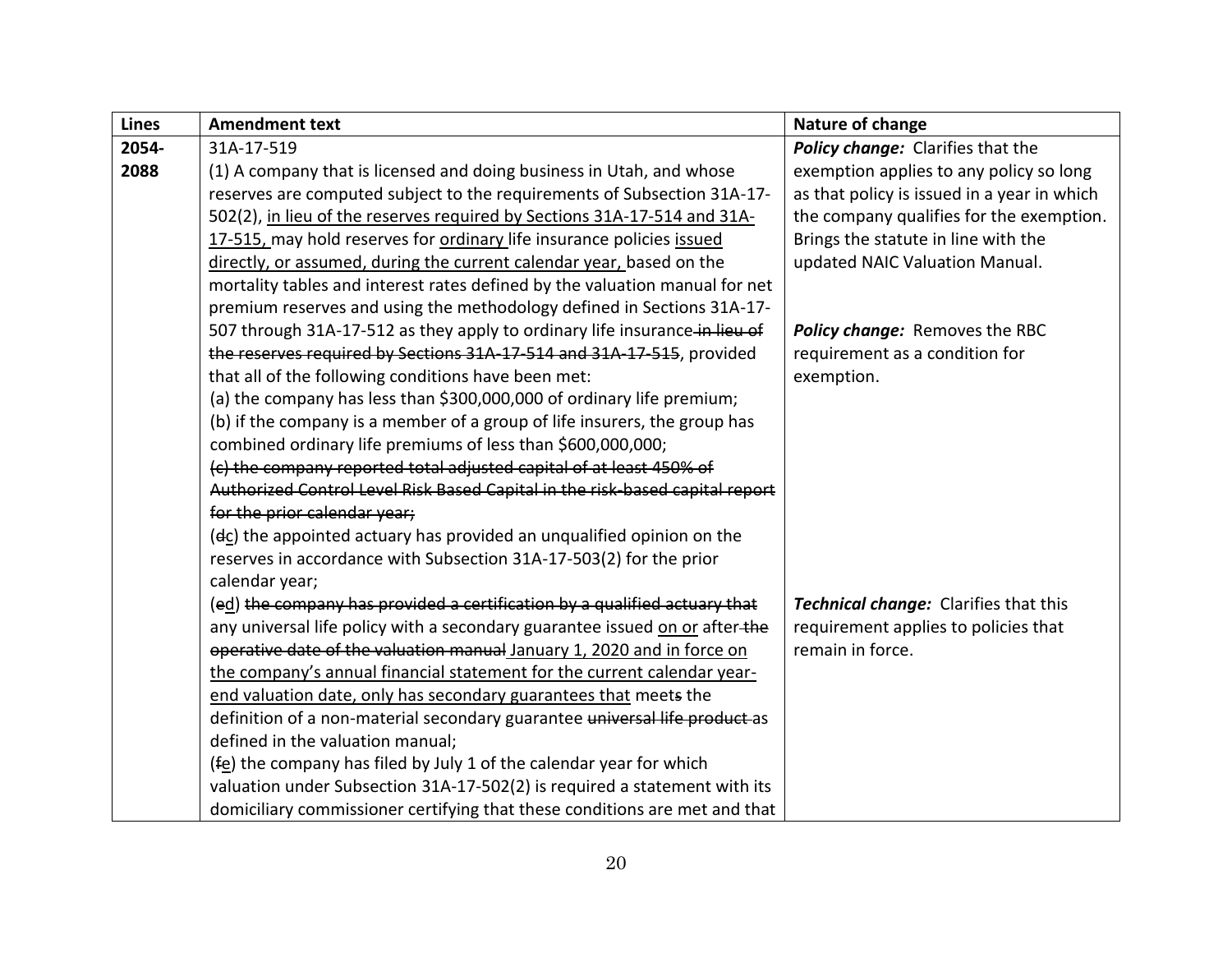|              | the company intends to calculate reserves as described in this section; and  |                                               |
|--------------|------------------------------------------------------------------------------|-----------------------------------------------|
|              | $(gf)$ the company's domiciliary commissioner has not informed the           |                                               |
|              | company in writing before September 1 of the calendar year for which         |                                               |
|              | valuation under Subsection 31A-17-502(2) is required that the company        |                                               |
|              | must comply with the valuation manual requirements for life insurance        |                                               |
|              | reserves.                                                                    |                                               |
|              | (2) For purposes of Subsections (1)(a) and (b), ordinary life premiums are   |                                               |
|              | measured as direct premium plus reinsurance assumed from an                  |                                               |
|              | unaffiliated company, as reported in the prior calendar year annual          | <b>Technical change:</b> Excludes premium for |
|              | statement, excluding premiums for guaranteed issue policies and pre-         | pre-need and guaranteed issue policies.       |
|              | need life contracts and excluding amounts that represent the transfer of     | NAIC Valuation Manual does not consider       |
|              | reserves in-force as of the effective date of a reinsurance assumed          | transferred reserves in determining life      |
|              | transaction.                                                                 | premium.                                      |
| <b>Lines</b> | <b>Amendment text</b>                                                        | Nature of change                              |
| 2123         | 31A-21-201(3)(b)                                                             | <b>Codifies practice: Requires an</b>         |
|              | (3(b) Subsection (3)(a)(iii) does not apply to an endorsement                | endorsement to a policy to provide the        |
|              | insurance policy.                                                            | name and domicile of the insurer.             |
| <b>Lines</b> | <b>Amendment text</b>                                                        | Nature of change                              |
| 2159-        | 31A-21-311                                                                   | Policy change: Current law requires an        |
| 2211         | (1)(a)(i) An insurer issuing an individual or group life insurance policy or | insurer to deliver a health or life           |
|              | accident and health insurance policy, shall as soon as practicable deliver   | insurance policy, but does not clarify a      |
|              | the policy to the policyholder, but no later than 90 days after the day on   | time frame. This change requires              |
|              | which coverage is effective.                                                 | delivery within 90 days of the effective      |
|              | (b) The policy required by this Subsection (1) shall:                        | date.                                         |
|              | (A) provide the exact name of the insurer;                                   |                                               |
|              | (B) state the state of domicile of the insurer.                              |                                               |
|              | (2)(a) Except under Subsection (2)(d), an insurer issuing a group insurance  |                                               |
|              | policy, other than a blanket insurance policy, shall, as soon as practicable |                                               |
|              | after the coverage is effective, but no later than 90 days after the         |                                               |
|              | participant's coverage is effective, provide a certificate for each member   |                                               |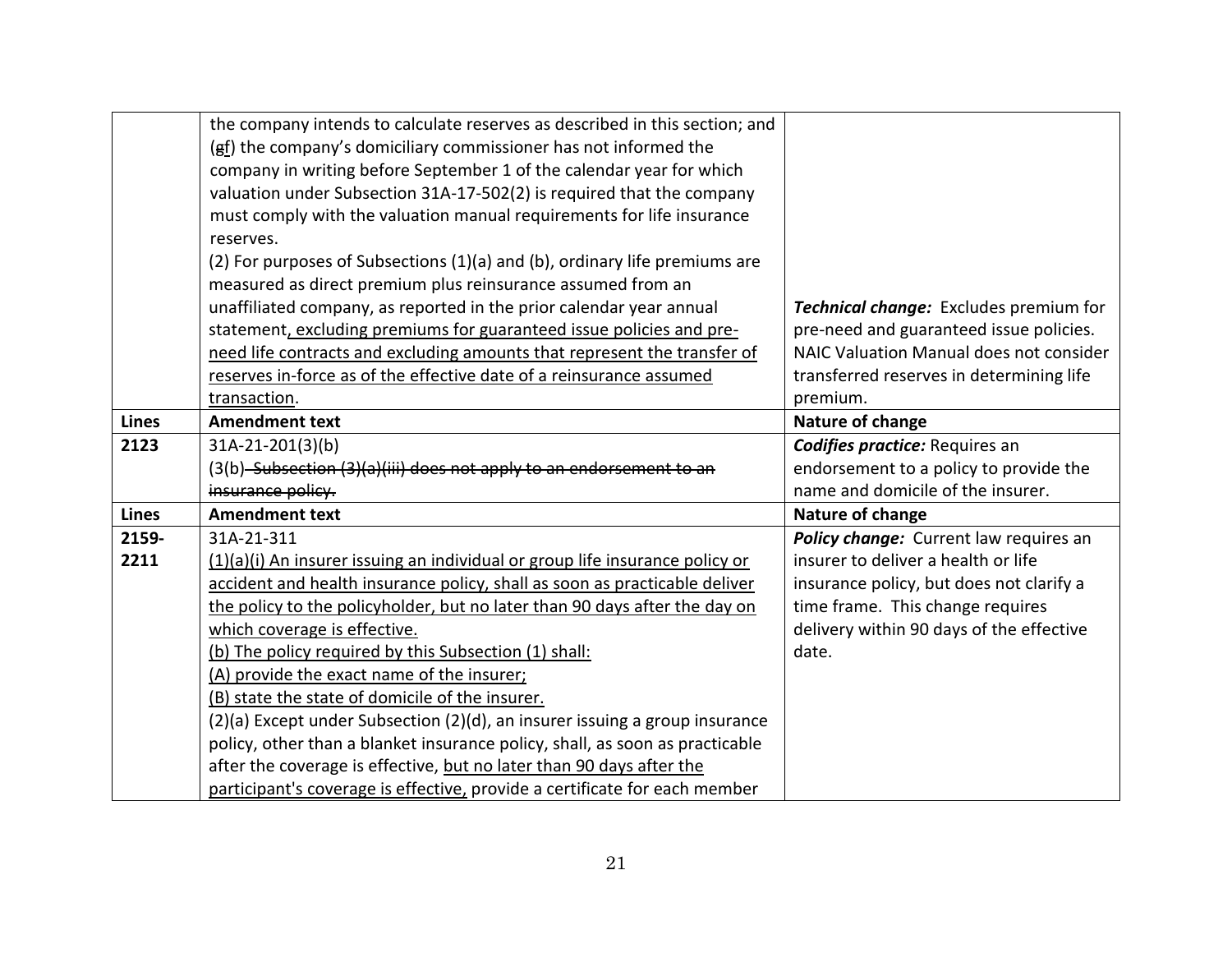| of the insured group, except that only one certificate need be provided for   |  |
|-------------------------------------------------------------------------------|--|
| the members of a family unit.                                                 |  |
| (iib) The certificate required by described in this Subsection (2) shall:     |  |
| (A) provide the exact name of the insurer;                                    |  |
| (B) state the state of domicile of the insurer; and                           |  |
| (C) contain a summary of the essential features of the insurance coverage,    |  |
| including:                                                                    |  |
| (I) any rights of conversion to an individual policy;                         |  |
| (II) in the case of group life insurance, any continuation of coverage during |  |
| total disability; and                                                         |  |
| (III) in the case of group life insurance, the incontestability provision.    |  |
| (iii) Upon receiving a written request, the insurer shall inform any insured  |  |
| how the insured may inspect, during normal business hours at a place          |  |
| reasonably convenient to the insured:                                         |  |
| (A) a copy of the policy; or                                                  |  |
| (B) a summary of the policy containing all the details that are relevant to   |  |
| the certificate holder.                                                       |  |
| (b) The commissioner may by rule impose a requirement similar to              |  |
| Subsection (1)(a) on any class of blanket insurance policies for which the    |  |
| commissioner finds that the group of persons covered is constant enough       |  |
| for that type of action to be practicable and not unreasonably expensive.     |  |
| (c)(i) A certificate shall be provided in a manner reasonably calculated to   |  |
| bring the certificate to the attention of the certificate holder.             |  |
| (ii) The insurer may deliver or mail a certificate:                           |  |
| (A) directly to the certificate holders; or                                   |  |
| (B) in bulk to the policyholder to transmit to certificate holders.           |  |
| (iii) An affidavit by the insurer that the insurer mailed the certificates in |  |
| the usual course of business creates a rebuttable presumption that the        |  |
| insurer has mailed the certificate to:                                        |  |
| (A) a certificate holder; or                                                  |  |
| (B) a policyholder as provided in Subsection (2) $(4)$ (c)(ii)(B).            |  |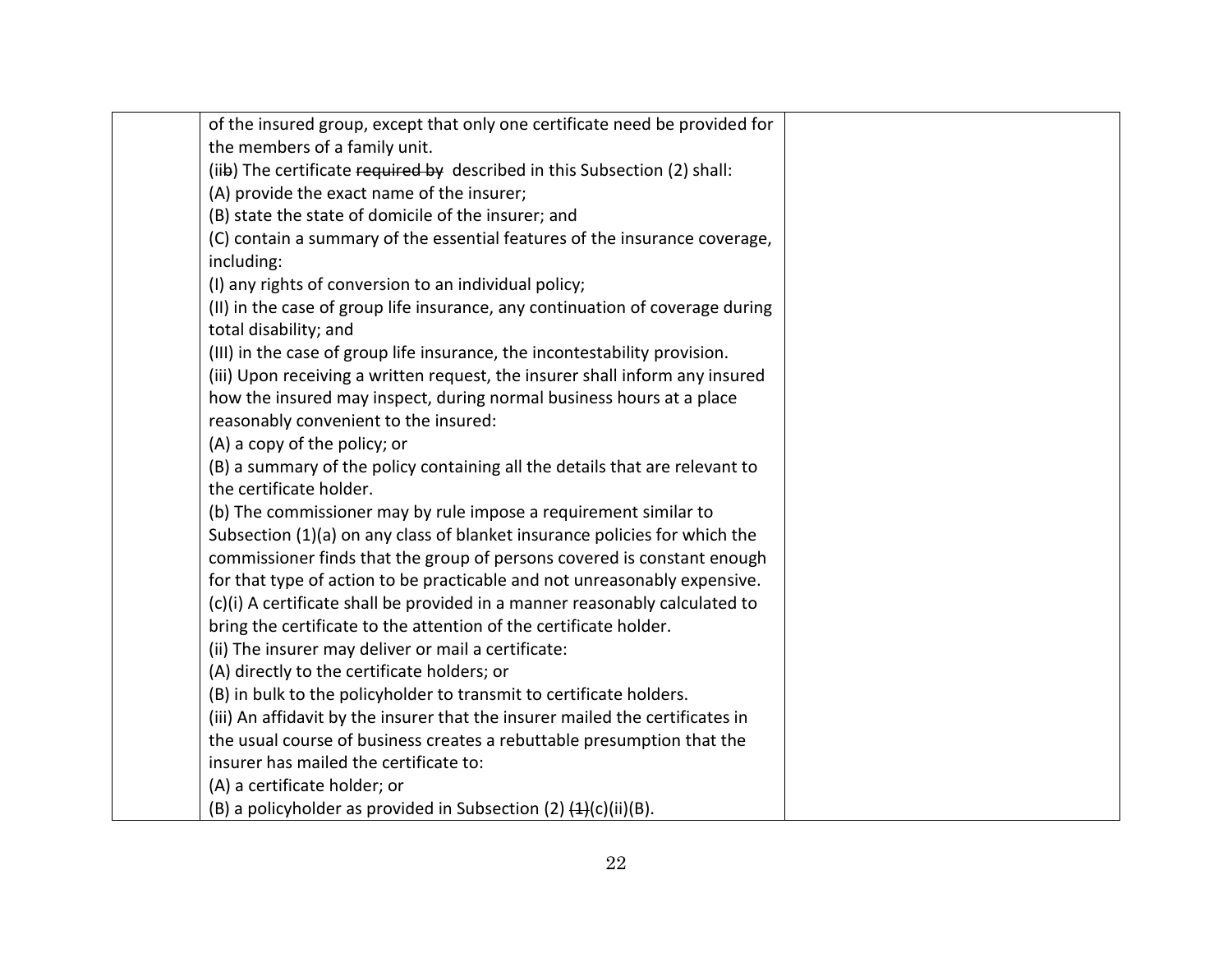|              | (d) The commissioner may by rule or order prescribe substitutes for          |                                            |
|--------------|------------------------------------------------------------------------------|--------------------------------------------|
|              | delivery or mailing of certificates that are reasonably calculated to inform |                                            |
|              | a certificate holder of the certificate holder's rights, including:          |                                            |
|              | (i) booklets describing the coverage;                                        |                                            |
|              | (ii) the posting of notices in the place of business; or                     |                                            |
|              | (iii) publication in a house organ.                                          |                                            |
|              | (2)(3) Unless a policy, certificate or an authorized substitute has been     |                                            |
|              | made available to the policyholder or certificate holder, as applicable,     |                                            |
|              | when required by this section, an act or omission forbidden to or required   |                                            |
|              | of the policyholder or certificate holder by the policy or certificate after |                                            |
|              | the coverage has become effective as to the policyholder or certificate      |                                            |
|              | holder, other than intentionally causing the loss insured against or failing |                                            |
|              | to make required contributory premium payments, may not affect the           |                                            |
|              | insurer's obligations under the insurance contract.                          |                                            |
| <b>Lines</b> | <b>Amendment text</b>                                                        | Nature of change                           |
|              |                                                                              |                                            |
| 2218-        | 31A-22-501                                                                   | Technical change: Revises terminology      |
| 2219         | A group or blanket policy of life insurance may not be delivered in Utah     | for consistency with references related to |
|              | unless the insured group:                                                    | accident and health insurance, 31A-22-     |
|              | (1) falls within at least one of the classifications under Sections 31A-22-  | $701(1)(b)$ and $(2)(a)$ .                 |
|              | 501.1 through 31A-22-509; and                                                |                                            |
|              | (2) is formed for a reason other than the purchase of insurance and          |                                            |
|              | maintained in good faith for purposes other than obtaining insurance.        |                                            |
| <b>Lines</b> | <b>Amendment text</b>                                                        | Nature of change                           |
|              | $31A-22-605.1(4)$ , (5)                                                      |                                            |
| 2236-        | (4)(a) Except as provided in this Subsection (4), otherwise provided in this |                                            |
| 2237         | section, a health benefit plan may impose a preexisting condition            |                                            |
|              | exclusion only if:                                                           |                                            |
|              | (i) the exclusion relates to a preexisting condition for which medical       |                                            |
|              | advice, diagnosis, care, or treatment was recommended or received within     |                                            |
|              | the six-month period ending on the enrollment date from an individual        |                                            |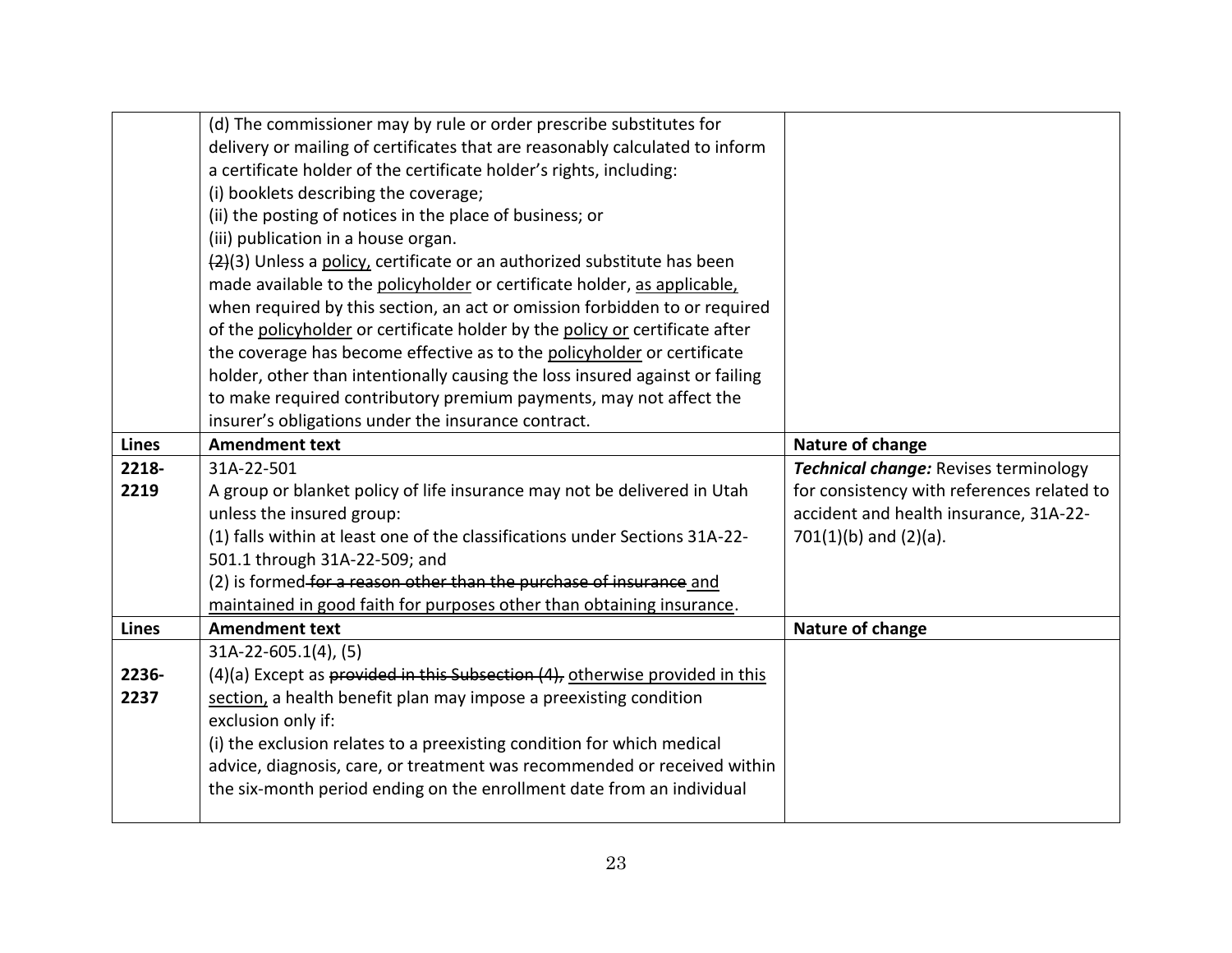|      | licensed or similarly authorized to provide those services under state law    |  |
|------|-------------------------------------------------------------------------------|--|
|      | and operating within the scope of practice authorized by state law;           |  |
|      | (ii) the exclusion period ends no later than 12 months after the enrollment   |  |
|      | date, or in the case of a late enrollee, 18 months after the enrollment       |  |
|      | date; and                                                                     |  |
|      | (iii) the exclusion period is reduced by the number of days of creditable     |  |
|      | coverage the enrollee has as of the enrollment date, in accordance with       |  |
|      | Subsection (4)(b).                                                            |  |
|      | (b)(i) The amount of creditable coverage allowed under Subsection             |  |
|      | (4)(a)(iii) is determined by counting all the days on which the individual    |  |
|      | has one or more types of creditable coverage.                                 |  |
|      | (ii) Days of creditable coverage that occur before a significant break in     |  |
|      | coverage are not required to be counted.                                      |  |
|      | (A) Days in a waiting period or affiliation period are not taken into account |  |
|      | in determining whether a significant break in coverage has occurred.          |  |
|      | (B) For an individual who elects federal COBRA continuation coverage          |  |
|      | during the second election period provided under the federal Trade Act of     |  |
|      | 2002, the days between the date the individual lost group health plan         |  |
|      | coverage and the first day of the second COBRA election period are not        |  |
|      | taken into account in determining whether a significant break in coverage     |  |
|      | has occurred.                                                                 |  |
|      | (c) A group health benefit plan may not impose a preexisting condition        |  |
|      | exclusion relating to pregnancy.                                              |  |
|      | (d)(i) An insurer imposing a preexisting condition exclusion shall provide a  |  |
|      | written general notice of preexisting condition exclusion as part of any      |  |
|      | written application materials.                                                |  |
| 2262 | (ii) The general notice under this subsection shall include:                  |  |
|      | (A) a description of the existence and terms of any preexisting condition     |  |
|      | exclusion under the plan, including the six-month period ending on the        |  |
|      | enrollment date, the maximum preexisting condition exclusion period, and      |  |
|      |                                                                               |  |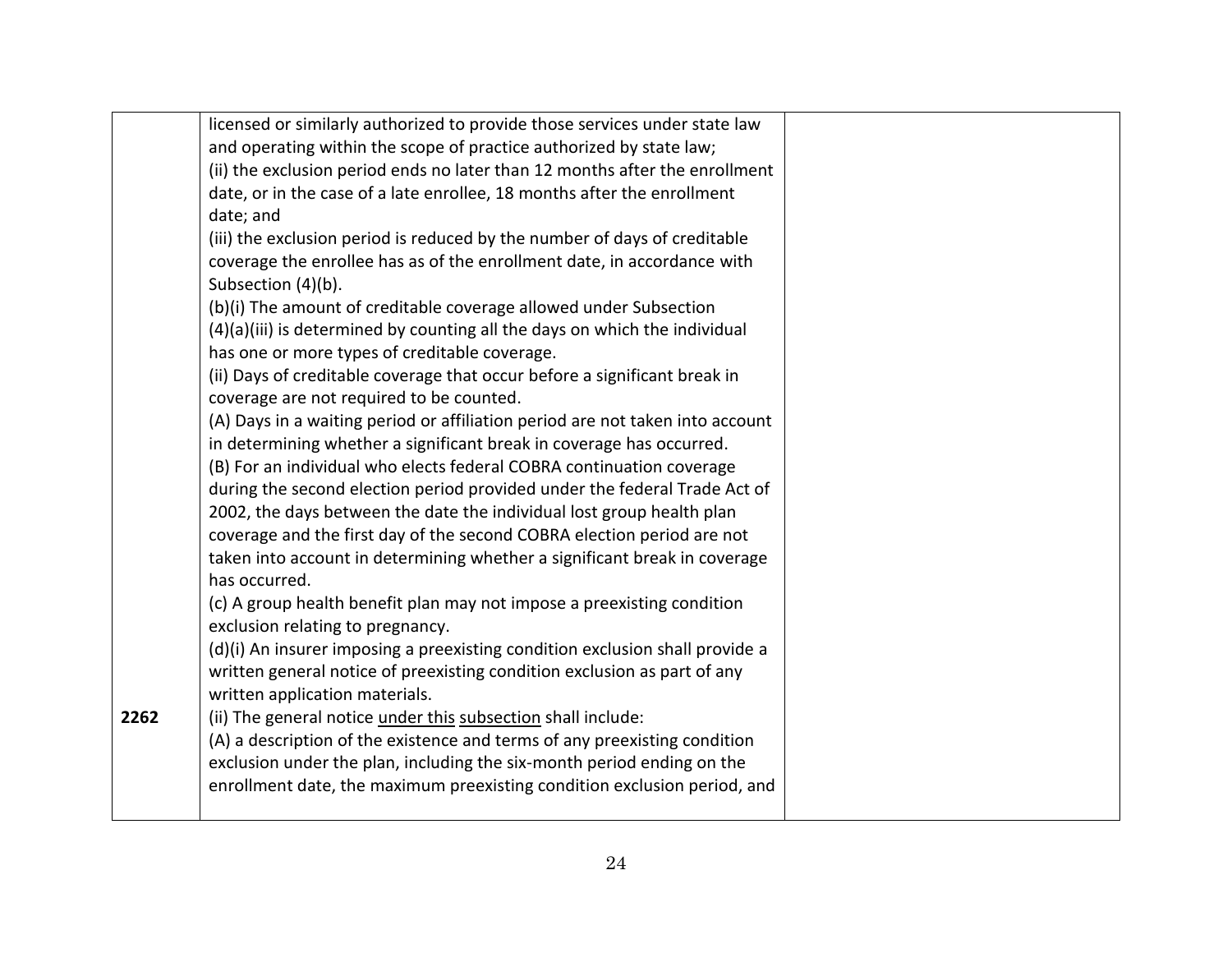|       | how the insurer will reduce the maximum preexisting condition exclusion         |                                             |
|-------|---------------------------------------------------------------------------------|---------------------------------------------|
|       | period by creditable coverage;                                                  |                                             |
|       | (B) a description of the rights of individuals:                                 |                                             |
|       | (I) to demonstrate creditable coverage, including any applicable waiting        |                                             |
|       | periods, through a certificate of creditable coverage or through other          |                                             |
|       | means; and                                                                      |                                             |
|       | (II) to request a certificate of creditable coverage from a prior plan;         |                                             |
|       | (C) a statement that the current plan will assist in obtaining a certificate of |                                             |
|       | creditable coverage from any prior plan or issuer if necessary; and             |                                             |
|       | (D) a person to contact, and an address and telephone number for the            |                                             |
|       | person, for obtaining additional information or assistance regarding the        |                                             |
|       | preexisting condition exclusion.                                                |                                             |
|       | (e) An insurer may not impose any limit on the amount of time that an           |                                             |
|       | individual has to present a certificate or other evidence of creditable         |                                             |
|       | coverage.                                                                       |                                             |
|       | (f) This Subsection (4) does not preclude application of any waiting period     |                                             |
| 2279- | applicable to all new enrollees under the plan.                                 | Policy change: This bill extends the        |
| 2292  | (5)(a) If a short-term limited duration plan policy provides for an extension   | availability of short-term limited duration |
|       | or renewal of the policy, the insurer may not exclude coverage for a loss       | coverage. If an insurer selects to extends  |
|       | due to a preexisting condition for a period greater than 12 months              | such policies beyond 12 months this         |
|       | following the original effective date of the coverage, unless the insurer       | change provisions for limitations on the    |
|       | specifically and expressly excludes in the preexisting condition in the         | use of pre-existing condition limitations.  |
|       | terms of the policy or certificate.                                             |                                             |
|       | (b)(i) An insurer that includes a preexisting condition exclusion in a short-   |                                             |
|       | term limited duration health insurance policy shall provide a written           |                                             |
|       | general notice of preexisting condition exclusion as part of the written        |                                             |
|       | application materials.                                                          |                                             |
|       | (ii) A written general notice described in this subsection shall:               |                                             |
|       | (A) include a description of the existence and terms of any preexisting         |                                             |
|       | condition exclusion under the policy, including the maximum preexisting         |                                             |
|       | exclusion period; and                                                           |                                             |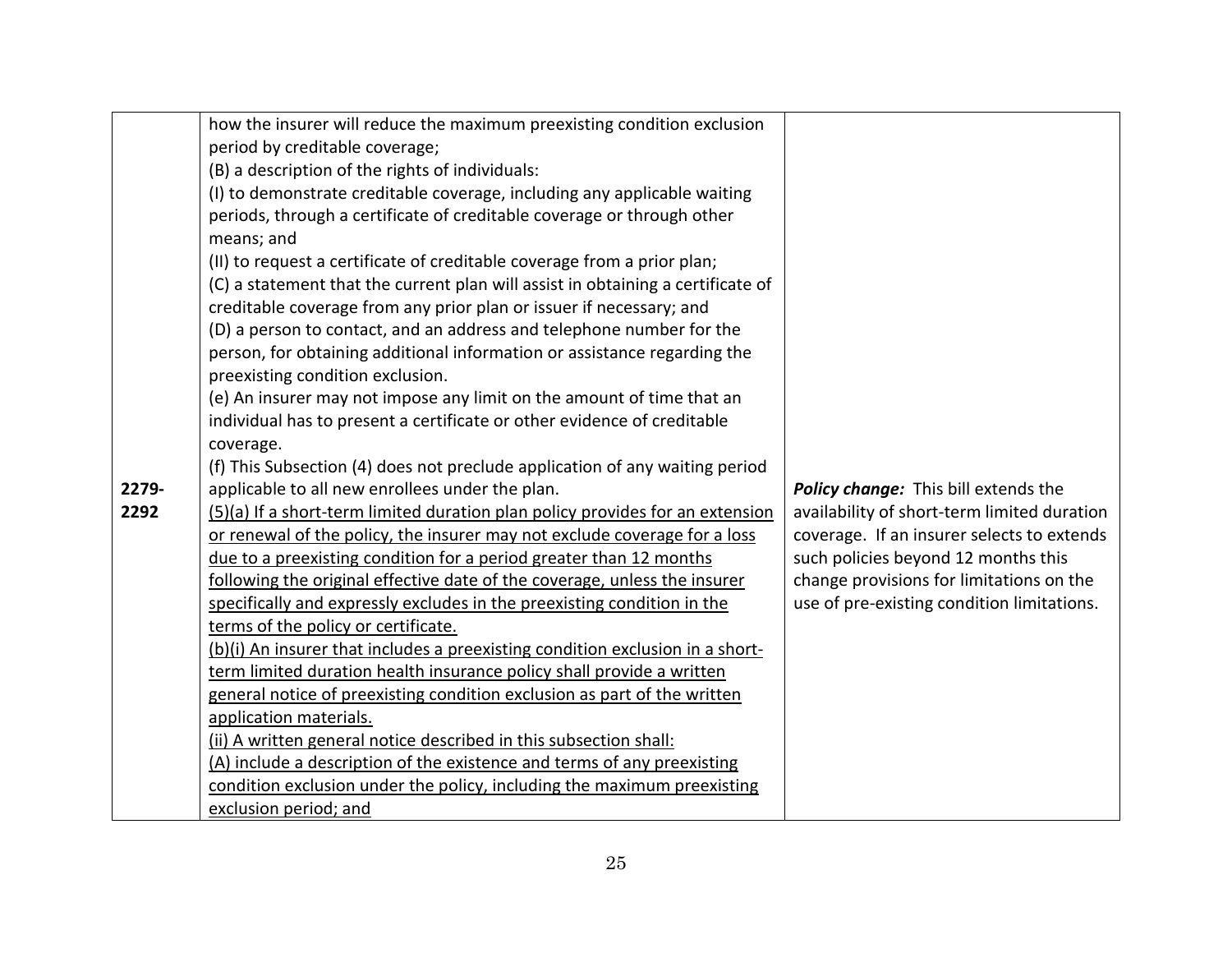|              | (B) the exclusion period ends no later than 12 months after the original      |                                                  |
|--------------|-------------------------------------------------------------------------------|--------------------------------------------------|
|              | effective date of the coverage.                                               |                                                  |
| <b>Lines</b> | <b>Amendment text</b>                                                         | Nature of change                                 |
| 2322         | 31A-22-611(2)                                                                 | <b>Codifies practice:</b> Revised for consistent |
|              | (2) The insurer may require proof of the incapacity impairment and            | terminology within the statute using the         |
|              | dependency be furnished by the person insured under the policy within 30      | term, impairment rather than incapacity.         |
|              | days of the effective date or the date the child attains the age specified in |                                                  |
|              | Subsection 31A-22-610.5(2), and at any time thereafter, except that the       |                                                  |
|              | insurer may not require proof more often than annually after the two-year     |                                                  |
|              | period immediately following attainment of the limiting age by the            |                                                  |
|              | dependent with a disability.                                                  |                                                  |
| <b>Lines</b> | <b>Amendment text</b>                                                         | Nature of change                                 |
|              | 31A-22-627(3)                                                                 |                                                  |
|              | (3) For purposes of this section:                                             |                                                  |
|              | (a) "Emergency medical condition" means a medical condition manifesting       |                                                  |
|              | itself by acute symptoms of sufficient severity, including severe pain, such  |                                                  |
|              | that a prudent layperson, who possesses an average knowledge of               |                                                  |
|              | medicine and health, would reasonably expect the absence of immediate         |                                                  |
| 2355         | medical attention at through a hospital emergency department to result        | <b>Codifies practice:</b> Revised definition of  |
|              | in:                                                                           | emergency medical condition for                  |
|              | (i) placing the insured's health, or with respect to a pregnant woman, the    | compliance with the Emergency Medical            |
|              | health of the woman or her unborn child, in serious jeopardy;                 | Treatment & Labor Act (EMTALA) and 45            |
|              | (ii) serious impairment to bodily functions; or                               | CFR 147.138(b).                                  |
|              | (iii) serious dysfunction of any bodily organ or part.                        |                                                  |
|              | (b) "Hospital emergency department" means that area of a hospital in          |                                                  |
|              | which emergency services are provided on a 24-hour-a-day basis.               |                                                  |
|              | (c) "Stabilize" means the same as that term is defined in 42 U.S.C. Sec.      |                                                  |
|              | 1395dd(e)(3).                                                                 |                                                  |
| <b>Lines</b> | <b>Amendment text</b>                                                         | Nature of change                                 |
| 2426-        | 31A-22-638(4)                                                                 | Technical change: Corrects reference to          |
| 2427         |                                                                               | Chapter 45, Managed Care Organizations,          |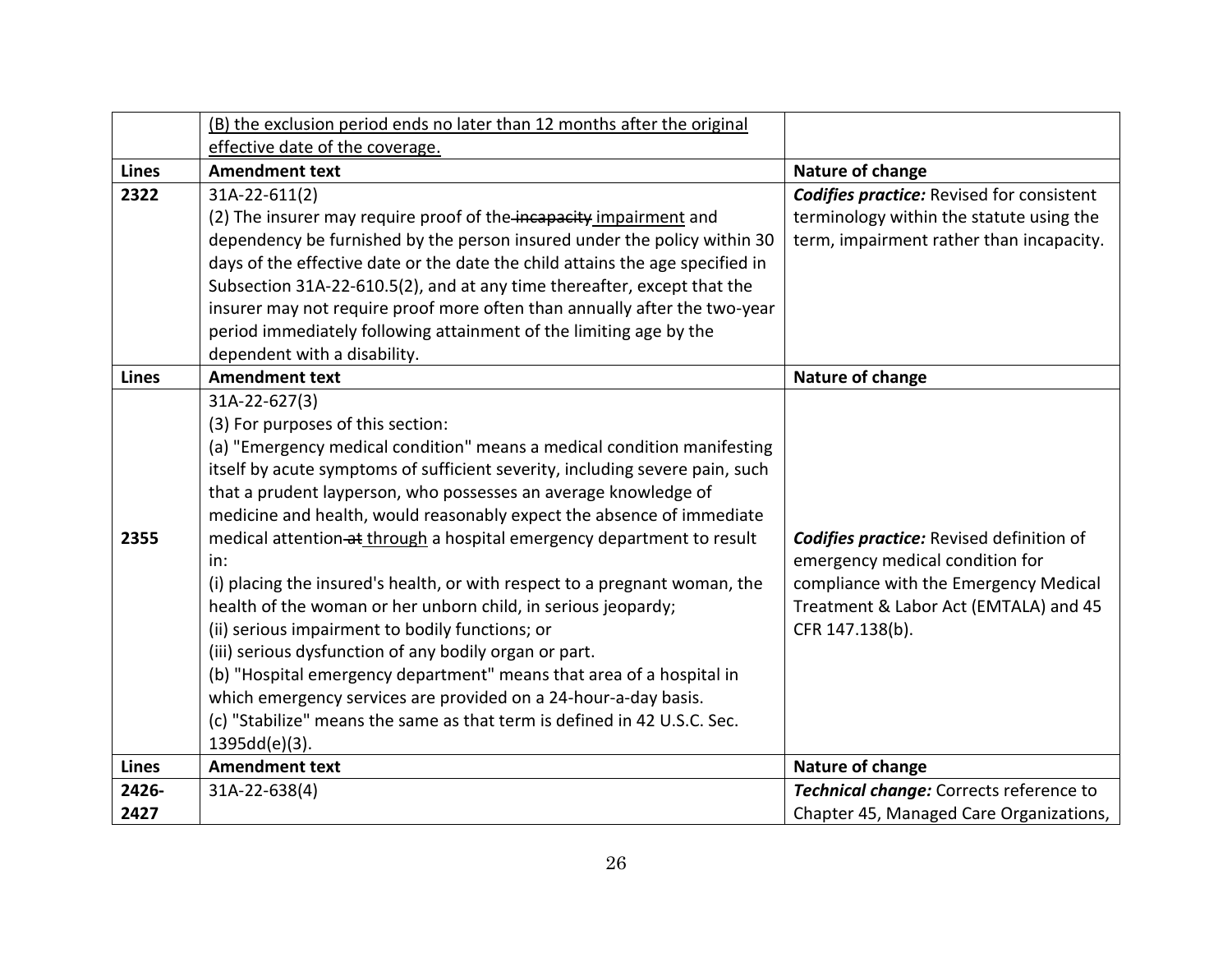|               | (4) If the coverage described in this section is provided through a managed<br>care plan, offered under Chapter 8, Health Maintenance Organizations and<br>Limited Health Plans, or under a preferred provider plan under this<br>chapter, 45, Managed Care Organizations, the insured shall have access to<br>medically necessary prosthetic clinical care, and to prosthetic devices and                                                                                                                                                                                                                                                                                                                                                                                                                           | which should have been changed in<br>HB336, Health Reform Amendments,<br>2017 General Session.                                          |
|---------------|----------------------------------------------------------------------------------------------------------------------------------------------------------------------------------------------------------------------------------------------------------------------------------------------------------------------------------------------------------------------------------------------------------------------------------------------------------------------------------------------------------------------------------------------------------------------------------------------------------------------------------------------------------------------------------------------------------------------------------------------------------------------------------------------------------------------|-----------------------------------------------------------------------------------------------------------------------------------------|
|               | technology, from one or more prosthetic providers in the managed care<br>plan's provider network.                                                                                                                                                                                                                                                                                                                                                                                                                                                                                                                                                                                                                                                                                                                    |                                                                                                                                         |
| <b>Lines</b>  | <b>Amendment text</b>                                                                                                                                                                                                                                                                                                                                                                                                                                                                                                                                                                                                                                                                                                                                                                                                | Nature of change                                                                                                                        |
| 2432-<br>2514 | 31A-22-701(3)(d)(vii)<br>(3)(d)(viii) a labor union, as a policyholder, covering a group of members<br>or participants as defined by reference to specified hazards incident to the<br>activities or operations sponsored or supervised by the policyholder;<br>(ix) an association, including a labor union, that has a constitution and<br>bylaws-and that is organized in good faith for purposes other than that of<br>obtaining insurance, as policyholder, covering a group of members or<br>participants as defined by reference to specified hazards incident to the<br>activities or operations sponsored or supervised by the policyholder; and<br>$or$<br>(ix) any other class of risks that, in the judgment of the commissioner, may<br>be properly eligible for blanket accident and health insurance. | Technical change: Removes requirement<br>for a labor union to have a constitution<br>and bylaws, and moved it to its own<br>subsection. |
| <b>Lines</b>  | <b>Amendment text</b>                                                                                                                                                                                                                                                                                                                                                                                                                                                                                                                                                                                                                                                                                                                                                                                                | Nature of change                                                                                                                        |
| 2517-<br>2518 | 31A-22-722(1)<br>(1) An insured may extend the employer's group policy shall offer an<br>employee's coverage to be extended under the current employer's group<br>policy for a period of 12 months, except as provided in Subsection (2). The<br>right to extend coverage includes:<br>(a) voluntary termination;<br>(b) involuntary termination;<br>(c) retirement;<br>(d) death;<br>(e) divorce or legal separation;                                                                                                                                                                                                                                                                                                                                                                                               | <b>Codifies practice:</b> Provides clarification<br>that an employer group policy is required<br>to offer continuation of coverage.     |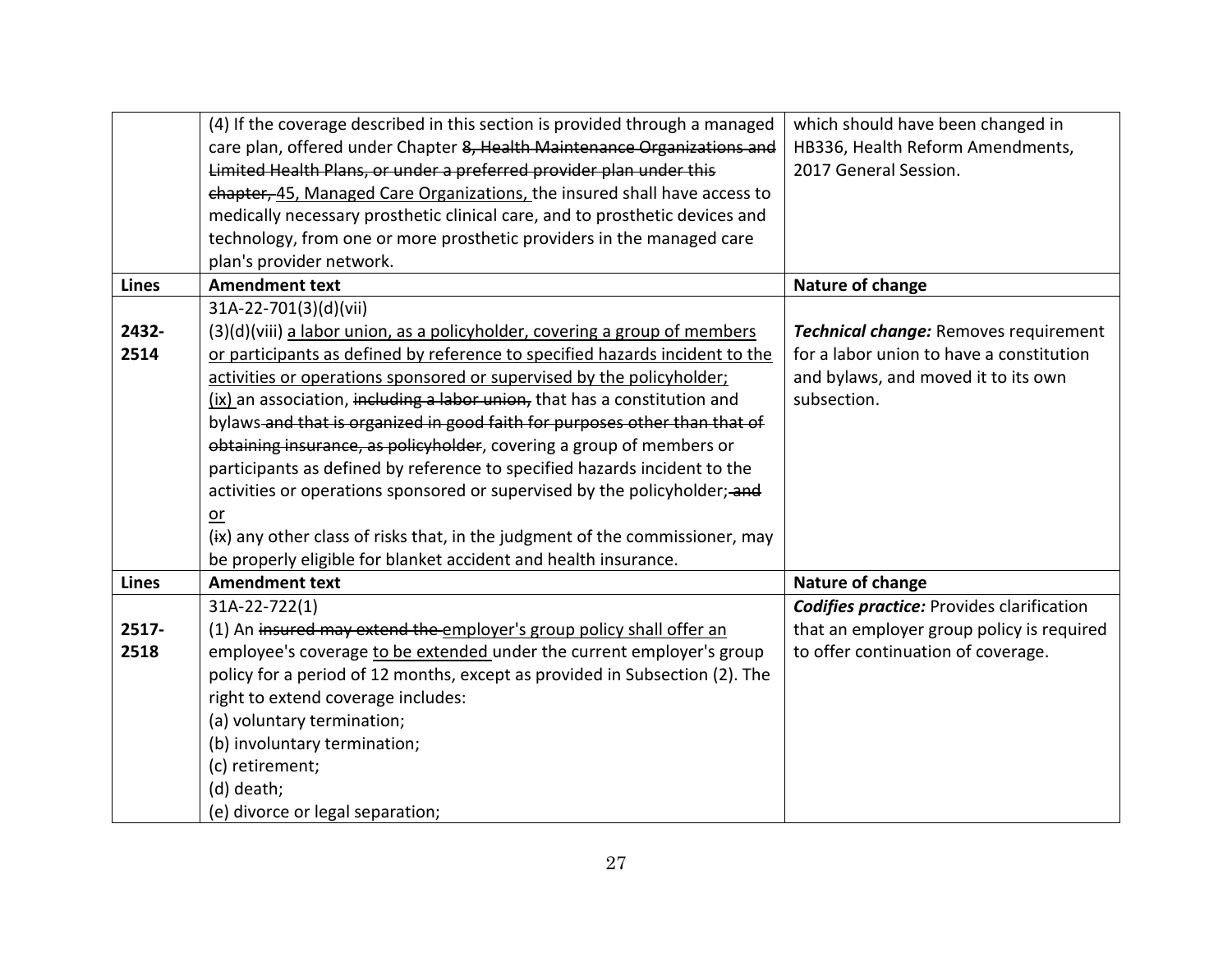|              | (f) loss of dependent status;                                                |                                              |
|--------------|------------------------------------------------------------------------------|----------------------------------------------|
|              | (g) sabbatical;                                                              |                                              |
|              | (h) a disability;                                                            |                                              |
|              | (i) leave of absence; or                                                     |                                              |
|              | (j) reduction of hours.                                                      |                                              |
| <b>Lines</b> | <b>Amendment text</b>                                                        | Nature of change                             |
|              | 31A-22-726(3)                                                                |                                              |
| 2625-        | (3) A person may not offer a health benefit plan that provides coverage for  | Technical change: Removes reference to       |
| 2627         | an abortion in a health insurance exchange created under Title 63N,          | a state created insurance exchange,          |
|              | Chapter 11, Health System Reform Act, unless the coverage is a type of       | Avenue H, which was repealed during the      |
|              | permitted abortion coverage.                                                 | 2017 General Session, HB336, Health          |
|              | (4) A person may not offer a health benefit plan that provides coverage for  | Reform Amendments. Avenue H ceased           |
|              | an abortion in a health insurance exchange created under the federal         | business effective July 1, 2018.             |
|              | Patient Protection and Affordable Care Act, 111 P.L. 148, unless the         |                                              |
|              | coverage is a type of permitted abortion coverage.                           |                                              |
| <b>Lines</b> | <b>Amendment text</b>                                                        | Nature of change                             |
| 2633-        | 31A-23a-111(5)(b)                                                            | <b>Technical change:</b> Most of the changes |
| 2802         | (5)(b) The commissioner may take an action described in Subsection (5)(a)    | remove awkward present tense wording         |
|              | if the commissioner finds that the licensee:                                 | and replace it with past tense wording.      |
|              | (i) is unqualified for a license or line of authority under Section 31A-23a- | Those changes make (5)(b) consistent         |
|              | 104,31A-23a-105, or 31A-23a-107;                                             | with similar past-tense language in 31A-     |
|              | (ii) violates:                                                               | 23b-401.                                     |
|              | (A) an insurance statute;                                                    |                                              |
|              | (B) a rule that is valid under Subsection 31A-2-201(3); or                   |                                              |
|              | (C) an order that is valid under Subsection 31A-2-201(4);                    |                                              |
|              | (iii) is insolvent or the subject of receivership, conservatorship,          |                                              |
|              | rehabilitation, or other delinquency proceedings in any state;               |                                              |
|              | (iv) fails to pay a final judgment rendered against the person in this state |                                              |
|              | within 60days after the day on which the judgment became final;              |                                              |
|              |                                                                              |                                              |
|              | (v) fails to meet the same good faith obligations in claims settlement that  |                                              |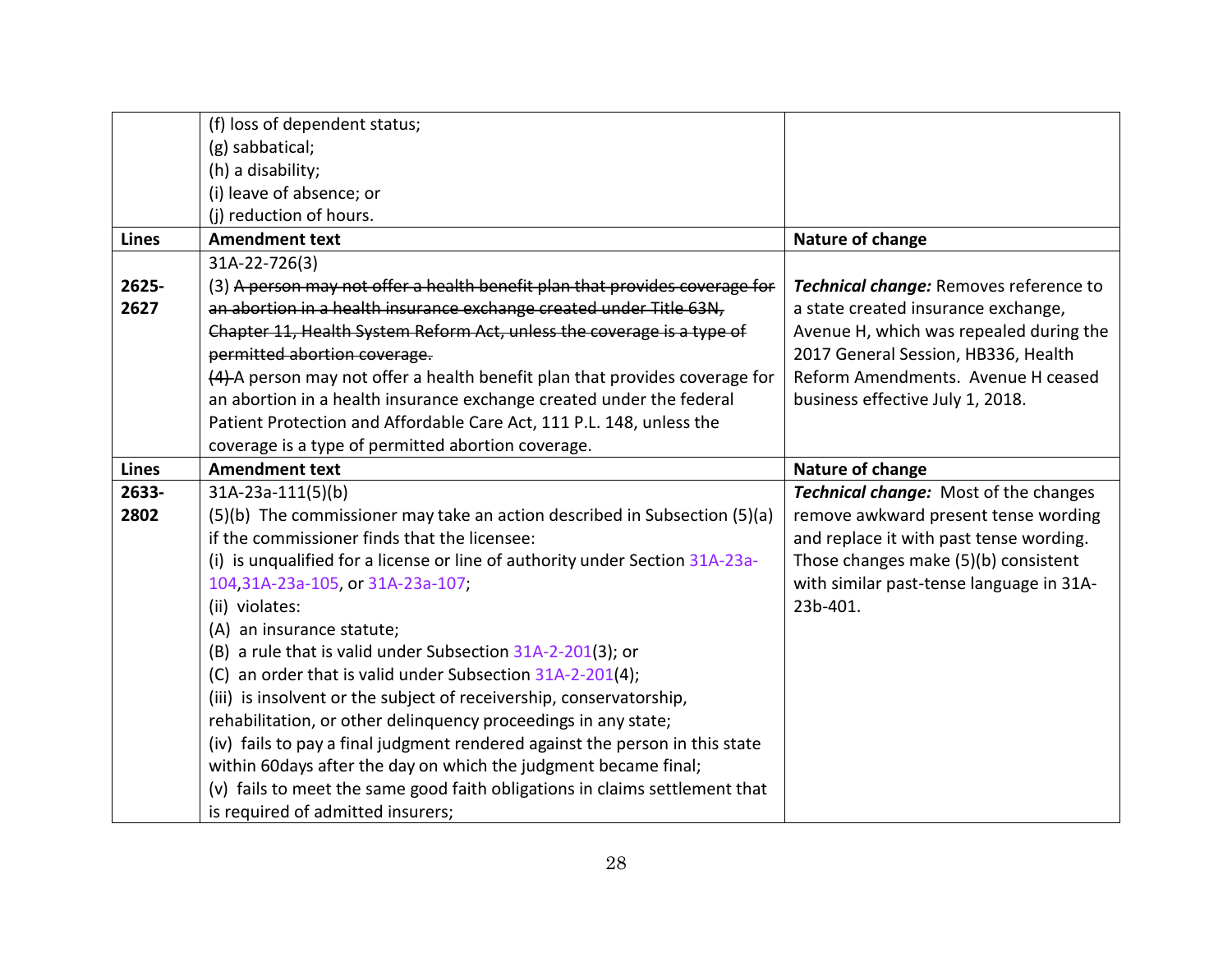| (vi) is affiliated with and under the same general management or          |  |
|---------------------------------------------------------------------------|--|
| interlocking directorate or ownership as another insurance producer that  |  |
| transacts business in this state without a license;                       |  |
| (vii) refuses:                                                            |  |
| (A) to be examined; or                                                    |  |
| (B) to produce its accounts, records, and files for examination;          |  |
| (viii) has an officer who refuses to:                                     |  |
| (A) give information with respect to the insurance producer's affairs; or |  |
| (B) perform any other legal obligation as to an examination;              |  |
| (ix) provides information in the license application that is:             |  |
| (A) incorrect;                                                            |  |
| (B) misleading;                                                           |  |
| (C) incomplete; or                                                        |  |
| (D) materially untrue;                                                    |  |
| (x) violates an insurance law, valid rule, or valid order of another      |  |
| regulatory agency in any jurisdiction;                                    |  |
| (xi) obtains or attempts to obtain a license through misrepresentation or |  |
| fraud;                                                                    |  |
| (xii) improperly withholds, misappropriates, or converts money or         |  |
| properties received in the course of doing insurance business;            |  |
| (xiii) intentionally misrepresents the terms of an actual or proposed:    |  |
| (A) insurance contract;                                                   |  |
| (B) application for insurance; or                                         |  |
| (C) life settlement                                                       |  |
| (xiv) [is] has been convicted of:                                         |  |
| (A) a felony; or                                                          |  |
| (B) a misdemeanor involving fraud, misrepresentation, theft, or           |  |
| dishonesty;                                                               |  |
| (xv) admits or is found to have committed an insurance unfair trade       |  |
| practice or fraud;                                                        |  |
| (xvi) in the conduct of business in this state or elsewhere:              |  |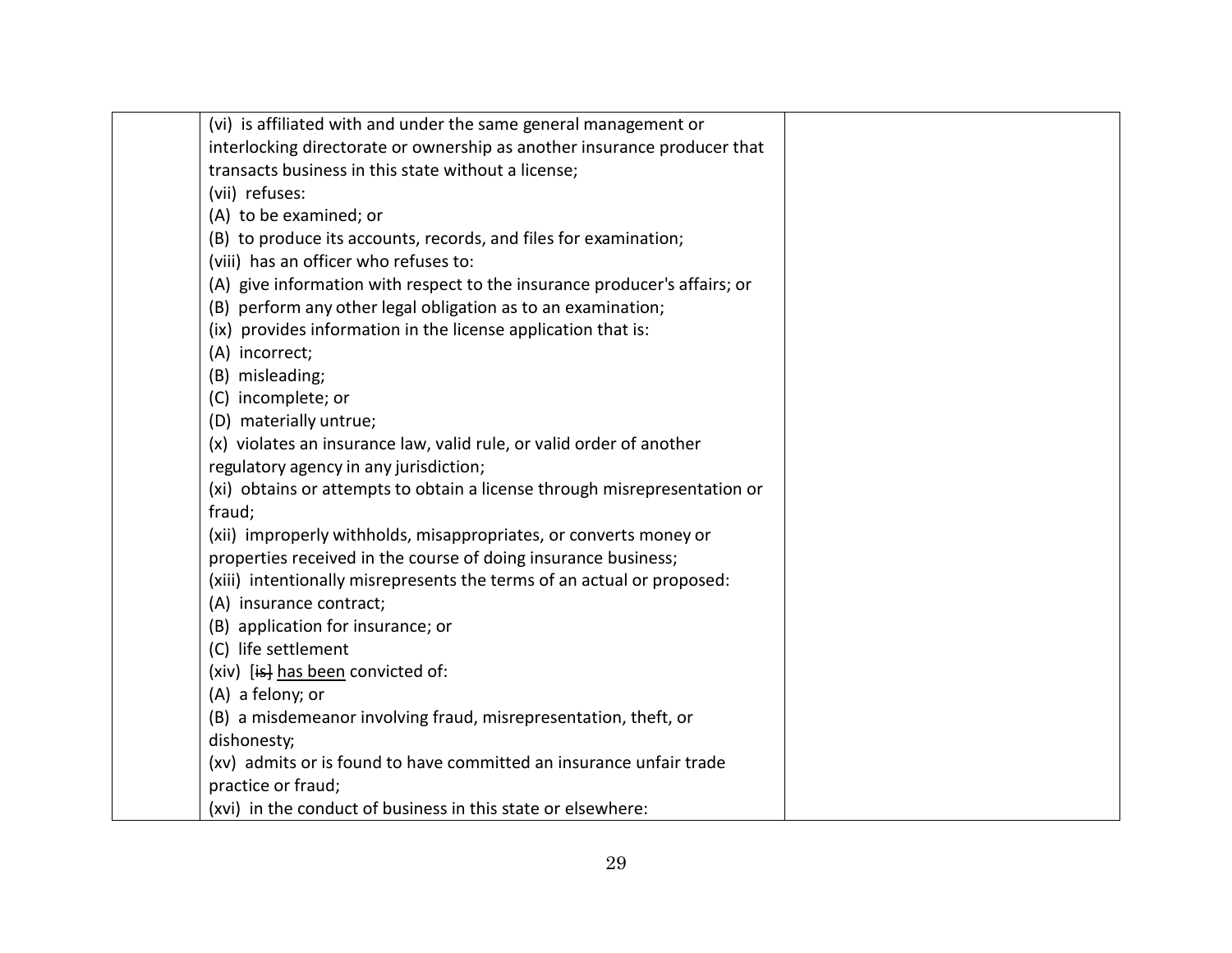|       | (A) uses fraudulent, coercive, or dishonest practices; or                    |                                                |
|-------|------------------------------------------------------------------------------|------------------------------------------------|
|       | (B) demonstrates incompetence, untrustworthiness, or financial               |                                                |
|       | irresponsibility;                                                            |                                                |
| 2730- | (xvii) has had an insurance license or other professional or occupational    | <b>Codifies practice:</b> This change codifies |
| 2731  | license, or an equivalent to an insurance license or registration, or other  | current practice of holding a person with      |
|       | professional or occupational license or registration:                        | a denied, suspended, revoked or                |
|       | (A) denied;                                                                  | surrendered insurance or other                 |
|       | (B) suspended;                                                               | professional or occupational registration      |
|       | (C) revoked; or                                                              | to the same standard as a person with an       |
|       | (D) surrendered to resolve an administrative action;                         | insurance or other professional or             |
|       | (xviii) forges another's name to:                                            | occupational license.                          |
|       | (A) an application for insurance; or                                         |                                                |
|       | (B) a document related to an insurance transaction;                          |                                                |
|       | (xix) improperly uses notes or another reference material to complete an     |                                                |
|       | examination for an insurance license;                                        |                                                |
|       | (xx) knowingly accepts insurance business from an individual who is not      |                                                |
|       | licensed;                                                                    |                                                |
|       | (xxi) fails to comply with an administrative or court order imposing a child |                                                |
|       | support obligation;                                                          |                                                |
|       | (xxii) fails to:                                                             |                                                |
|       | (A) pay state income tax; or                                                 |                                                |
|       | (B) comply with an administrative or court order directing payment of        |                                                |
|       | state income tax;                                                            |                                                |
| 2748- | (xxiii) [violates or permits others to violate] has been convicted of        | <b>Codifies practice:</b> Reflects practice of |
| 2757  | violating the federal Violent Crime Control and Law Enforcement Act of       | denying license application if convicted       |
|       | 1994, 18 U.S.C. Sec. 1033 and [therefore under] has not obtained written     | applicant has not obtained the written         |
|       | consent to engage in the business of insurance or participate in such        | consent required by federal law.               |
|       | business as required by 18 U.S.C. Sec. 1033 [is prohibited from engaging in  |                                                |
|       | the business of insurance; or];                                              |                                                |
|       | (xxiv) engages in a method or practice in the conduct of business that       |                                                |
|       | endangers the legitimate interests of customers and the public[.]; or        |                                                |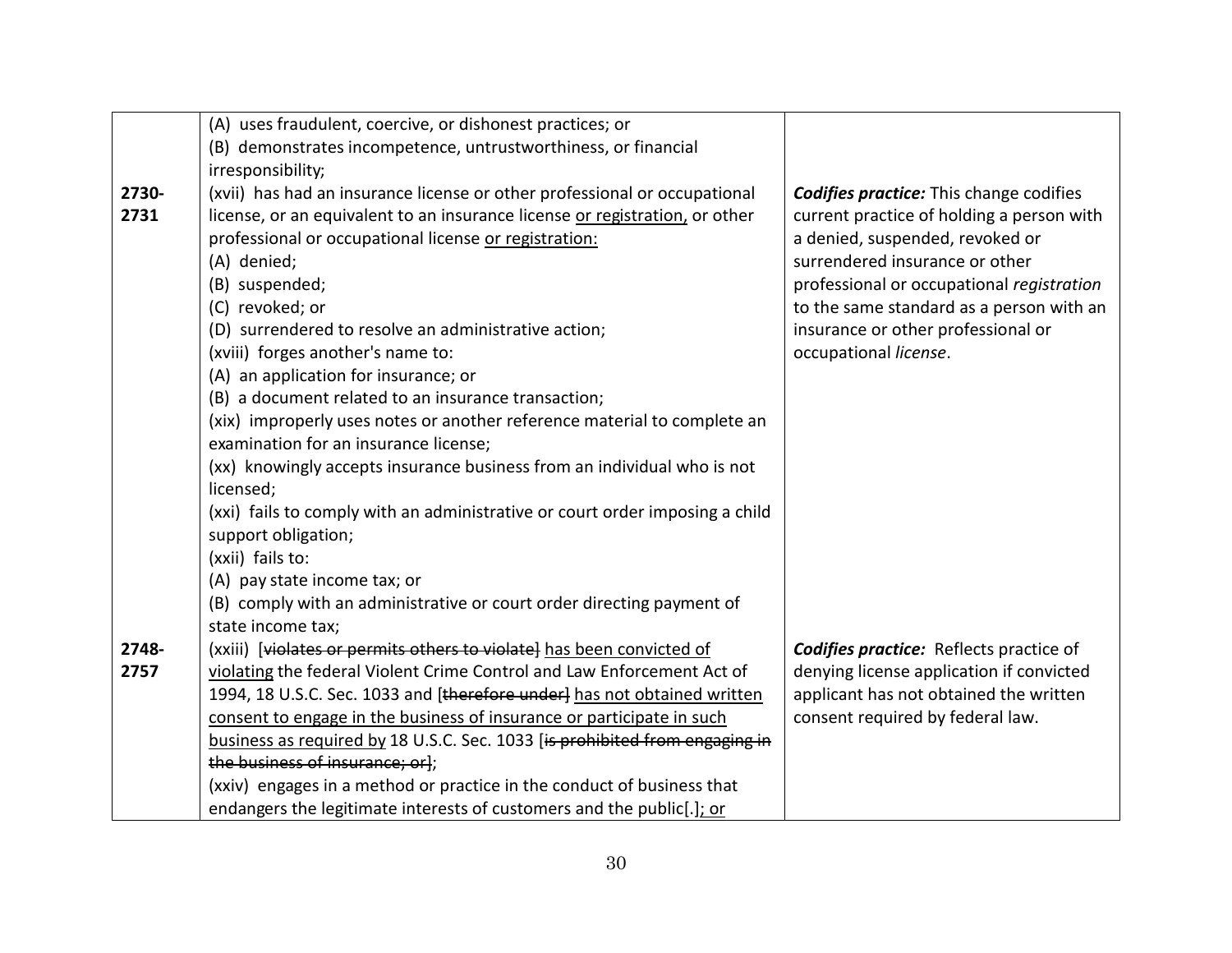| 2755-        | (xxv) has been convicted of any criminal felony involving dishonesty or    | <b>Codifies practice:</b> Reflects practice of |
|--------------|----------------------------------------------------------------------------|------------------------------------------------|
| 2757         | breach of trustand has not obtained written consent to engage in the       | denying license application if convicted       |
|              | business of insurance or participate insuch business as required by 18     | applicant has not obtained the written         |
|              | U.S.C. Sec. 1033.                                                          | consent required by federal law.               |
| <b>Lines</b> | <b>Amendment text</b>                                                      | Nature of change                               |
|              | 31A-23a-402(1)(a)(iii)                                                     |                                                |
|              | (1)(a)(iii) A licensee under this title may not:                           |                                                |
|              | (A) use any business name, slogan, emblem, or related device that is       |                                                |
|              | misleading or likely to cause the insurer or other licensee to be mistaken |                                                |
|              | for another insurer or other licensee already in business; or              |                                                |
|              | (B) use any name, advertisement, or other insurance promotional material   |                                                |
|              | that would cause a reasonable person to mistakenly believe that a state or |                                                |
|              | federal government agency, including Utah's small employer health          | Technical change: Removes reference to         |
| 2829         | insurance exchange known as "Avenue H," and the Children's Health          | Avenue H, which was repealed during the        |
|              | Insurance Program created in Title 26, Chapter 40, Utah Children's Health  | 2017 General Session, HB336, Health            |
|              | Insurance Act:                                                             | Reform Amendments. Avenue H ceased             |
|              | (I) is responsible for the insurance sales activities of the person;       | business effective July 1, 2018.               |
|              | (II) stands behind the credit of the person;                               |                                                |
|              | (III) guarantees any returns on insurance products of or sold by the       |                                                |
|              | person; or                                                                 |                                                |
|              | (IV) is a source of payment of any insurance obligation of or sold by the  |                                                |
|              | person.                                                                    |                                                |
| <b>Lines</b> | <b>Amendment text</b>                                                      | Nature of change                               |
|              | 31A-23a-411.1.                                                             |                                                |
|              | A person commits insurance fraud as described in Subsection 31A-31-        |                                                |
| 2930         | $103(1)$ [ $(H)$ ] (g) if                                                  | Technical change: Necessitated by              |
|              | 2772 that person knowingly fails to forward to the insurer a premium:      | amendment to 31A-31-103                        |
|              | 2773 (1) received from one of the following in partial or total payment of |                                                |
|              | the premium due                                                            |                                                |
|              | 2774 from:                                                                 |                                                |
|              | 2775 (a) an applicant;                                                     |                                                |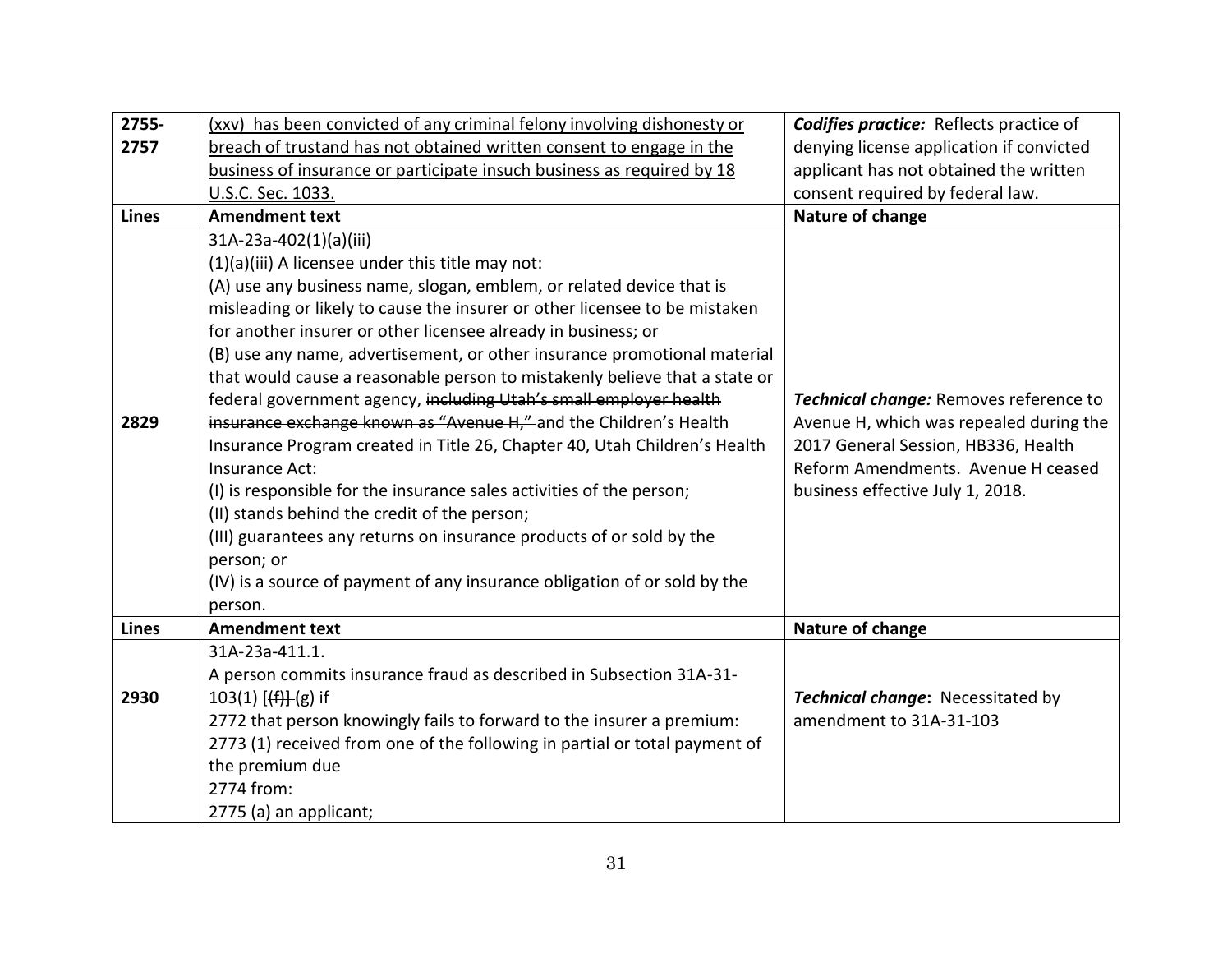|              | 2776 (b) a policyholder; or                                                |                                                |
|--------------|----------------------------------------------------------------------------|------------------------------------------------|
|              | 2777 (c) a certificate holder; or                                          |                                                |
|              | 2778 (2) collected from or on behalf of an insured employee under an       |                                                |
|              | insured employee                                                           |                                                |
|              | 2779 benefit plan.                                                         |                                                |
| <b>Lines</b> | <b>Amendment text</b>                                                      | Nature of change                               |
|              |                                                                            |                                                |
|              | 31A-23a-415(3)                                                             |                                                |
|              | (3)(a) Money received by the state under this section shall be deposited   |                                                |
|              | into the Title Licensee Enforcement Restricted Account.                    |                                                |
|              | There is created in the General Fund a restricted account known as<br>(b)  |                                                |
|              | the "Title Licensee Enforcement Restricted Account."                       |                                                |
|              | The Title Licensee Enforcement Restricted Account shall consist of<br>(c)  |                                                |
|              | the money received by the state under this section.                        |                                                |
|              | The commissioner shall administer the Title Licensee Enforcement<br>(d)    |                                                |
|              | Restricted Account. Subject to appropriations by the Legislature, the      |                                                |
|              | commissioner shall use the money deposited into the Title Licensee         |                                                |
|              | Enforcement Restricted Account only to pay for a cost or expense incurred  |                                                |
|              | by the department in the administration, investigation, and enforcement    | <b>Codifies practice:</b> Changed language     |
|              | of [this part and Part 5, Compensation of Producers and Consultants,       | confirms current practice of using the         |
| 3015-        | related to:] laws governing individual title insurance producers, agency   | Title Licensee Restricted Account to pay       |
| 3018         | title insurance producers and title insurers.                              | costs incurred in administering,               |
|              | [(i) the marketing of title insurance; and]                                | investigating and enforcing laws               |
|              | audits of agency title insurance producers.<br>$\overline{(\overline{u})}$ | applicable to the title insurance industry.    |
| <b>Lines</b> | <b>Amendment text</b>                                                      | Nature of change                               |
|              | 31A-23b-401(4)(a)(xii)-(xxiii)                                             |                                                |
| 3089-        | $(4)(a)(xii)$ is has been convicted of:                                    | <b>Codifies practice:</b> This change codifies |
| 3091         | (A) a felony; or                                                           | existing practice of taking action against a   |
|              | (B) a misdemeanor involving fraud, misrepresentation, theft, or            | licensee or applicant who is convicted of      |
|              | dishonesty;                                                                | a misdemeanor involving dishonesty. This       |
|              | (xiii) admitted or is found to have committed an insurance unfair trade    | is consistent trustworthiness requirement      |
|              | practice or fraud;                                                         |                                                |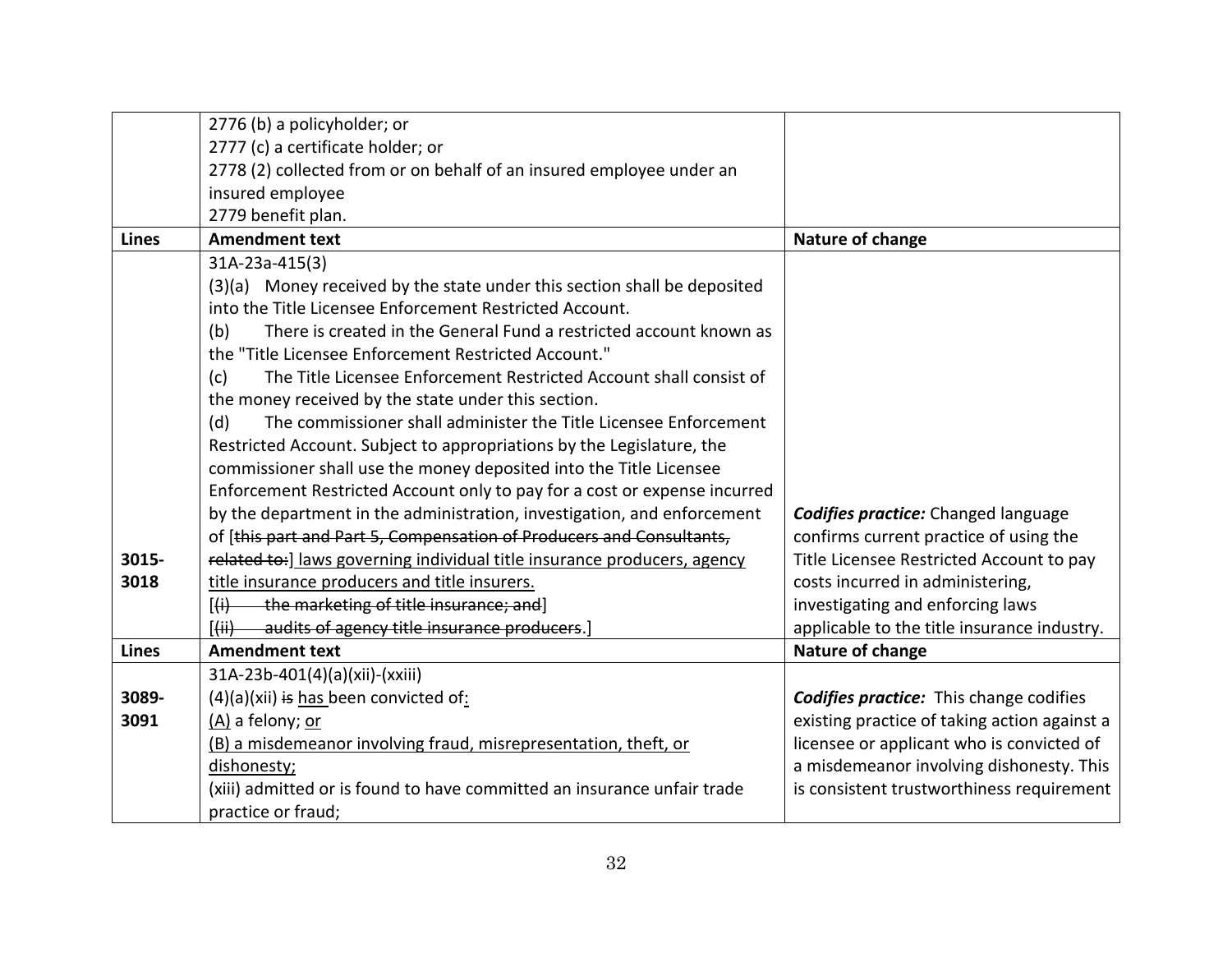|       | (xiv) in the conduct of business in this state or elsewhere:                 | in 31A-23b-204 and a 2018 change in            |
|-------|------------------------------------------------------------------------------|------------------------------------------------|
|       | (A) used fraudulent, coercive, or dishonest practices; or                    | 31A-23a-111(5)(b)(xiv).                        |
|       | (B) demonstrated incompetence, untrustworthiness, or financial               |                                                |
|       | irresponsibility;                                                            |                                                |
| 3097- | (xv) has had an insurance license, navigator license, or its equivalent or   |                                                |
| 3100  | other professional or occupational license or registration, or an equivalent | <b>Codifies practice:</b> The change codifies  |
|       | of same to an insurance license denied, suspended, or revoked or             | existing practice of applying the same         |
|       | surrendered to resolve an administrative action in another state, province,  | standard to persons holding professional       |
|       | district, or territory;                                                      | or occupational licenses or registrations      |
|       | (xvi) forged another's name to:                                              | and persons holding insurance licenses or      |
|       | (A) an application for insurance;                                            | registrations. The change is consistent        |
|       | (B) a document related to an insurance transaction;                          | with a 2018 change to 31A-23a-                 |
|       | (C) a document related to an application for a public program; or            | 111(5)(b)(xvii) and a proposed 2019            |
|       | (D) a document related to an application for premium subsidies;              | change to 31A-23a-111(5)(b)(xvii).             |
|       | (xvii) improperly used notes or another reference material to complete an    |                                                |
|       | examination for a license;                                                   |                                                |
|       | (xviii) knowingly accepted insurance business from an individual who is not  |                                                |
|       | licensed;                                                                    |                                                |
|       | (xix) failed to comply with an administrative or court order imposing a      |                                                |
|       | child support obligation;                                                    |                                                |
|       | (xx) failed to:                                                              |                                                |
|       | (A) pay state income tax; or                                                 |                                                |
|       | (B) comply with an administrative or court order directing payment of        |                                                |
|       | state income tax;                                                            |                                                |
| 3115- | (xxi) has been convicted of violateding the federal Violent Crime Control    |                                                |
| 3119  | and Law Enforcement Act of 1994, 18 U.S.C. Sec. 1033 and has not             | <b>Codifies practice:</b> Reflects practice of |
|       | obtained written consent to engage in the business of insurance or           | denying license application if convicted       |
|       | participate in such business as required by therefore under 18 U.S.C. Sec.   | applicant has not obtained the requisite       |
|       | 1033 therefore under 18 U.S.C. Sec. 1033 is prohibited from engaging in      | written consent.                               |
|       | the business of insurance; or                                                |                                                |
|       |                                                                              |                                                |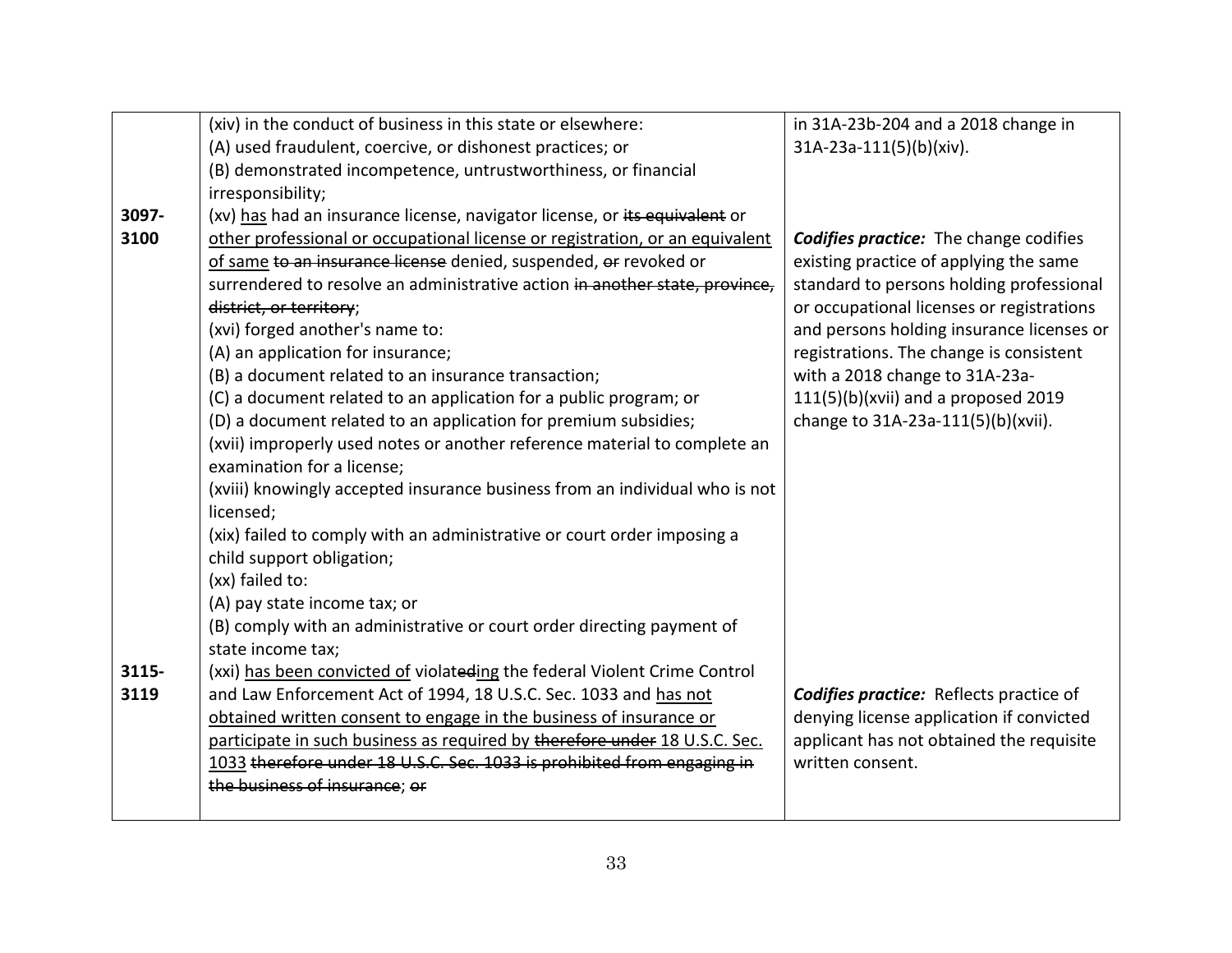|              | (xxii) engaged in a method or practice in the conduct of business that          |                                                |
|--------------|---------------------------------------------------------------------------------|------------------------------------------------|
| 3122-        | endangered the legitimate interests of customers and the public-;               |                                                |
| 3124         | (xxiii) has been convicted of any criminal felony involving dishonesty or       | <b>Codifies practice:</b> Reflects practice of |
|              | breach of trust and has not obtained written consent to engage in the           | denying license application if convicted       |
|              | business of insurance or participate in such business as required by 18         | applicant has not obtained the requisite       |
|              | U.S.C. Sec. 1033.                                                               | written consent.                               |
| <b>Lines</b> | <b>Amendment text</b>                                                           | Nature of change                               |
|              | 31A-25-208(4)(a)(xiv)-(xvii)                                                    |                                                |
| 3237         | $(4)(a)(xiv)$ has been convicted of:                                            | <b>Codifies practice:</b> This change codifies |
|              | (A) a felony; or                                                                | existing practice of taking action against a   |
|              | (B) a misdemeanor involving fraud, misrepresentation, theft, or                 | licensee or applicant who is convicted of      |
|              | dishonesty;                                                                     | a misdemeanor involving dishonesty. This       |
|              | has admitted or been found to have committed an insurance unfair<br>(xv)        | is consistent with the trustworthiness         |
|              | trade practice or fraud;                                                        | requirement in 31A-23b-204 and a 2018          |
|              | in the conduct of business in this state or elsewhere has:<br>(xvi)             | change in 31A-23a-111(5)(b)(xiv).              |
|              | used fraudulent, coercive, or dishonest practices; or<br>(A)                    |                                                |
|              | (B)<br>demonstrated incompetence, untrustworthiness, or financial               |                                                |
|              | irresponsibility;                                                               | <b>Codifies practice:</b> The change codifies  |
| 3243-        | has had an insurance license or its equivalent, other professional or<br>(xvii) | existing practice of applying the same         |
| 3246         | occupational license or registration, or an equivalent of same, denied,         | standard to persons holding professional       |
|              | suspended, or revoked or surrendered to resolve an administrative action        | or occupational licenses or registrations      |
|              | in any other state, province, district, or territory;                           | and persons holding insurance licenses or      |
|              | (xviii) has forged another's name to:                                           | registrations. The change is consistent        |
|              | an application for insurance; or<br>(A)                                         | with a 2018 change to 31A-23a-                 |
|              | a document related to an insurance transaction;<br>(B)                          | 111(5)(b)(xvii) and a proposed 2019            |
|              |                                                                                 | change to 31A-23a-111(5)(b)(xvii).             |
| <b>Lines</b> | <b>Amendment text</b>                                                           | Nature of change                               |
|              | $31A-26-213(5)(a)(xiv)-(xxv)$                                                   |                                                |
| 3395-        | (5)(a)(xiv) has been convicted of:                                              | <b>Codifies practice:</b> This change codifies |
| 3396         | (A) a felony; or                                                                | existing practice of taking action against a   |
|              |                                                                                 | licensee or applicant who is convicted of      |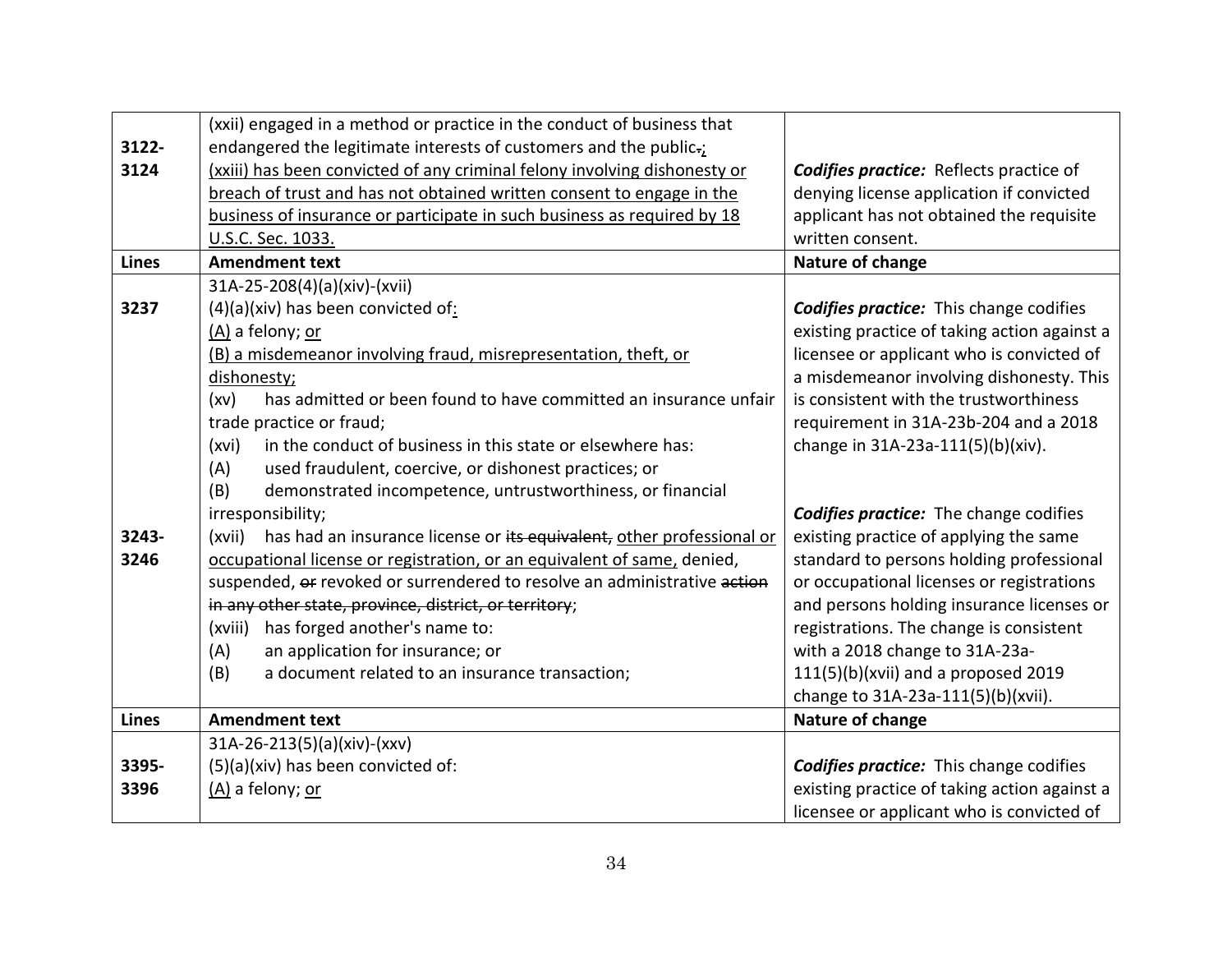|       | (B) a misdemeanor involving fraud, misrepresentation, theft, or              | a misdemeanor involving dishonesty. This       |
|-------|------------------------------------------------------------------------------|------------------------------------------------|
|       | dishonesty;                                                                  | is consistent with the trustworthiness         |
|       | (xv) has admitted or been found to have committed an insurance unfair        | requirement in 31A-23b-204 and a 2018          |
|       | trade practice or fraud;                                                     | change in 31A-23a-111(5)(b)(xiv).              |
|       | (xvi) in the conduct of business in this state or elsewhere has:             |                                                |
|       | (A) used fraudulent, coercive, or dishonest practices; or                    |                                                |
|       | (B) demonstrated incompetence, untrustworthiness, or financial               |                                                |
| 3402- | irresponsibility;                                                            | <b>Codifies practice:</b> The change codifies  |
| 3404  | (xvii) has had an insurance license or its equivalent, other professional or | existing practice of applying the same         |
|       | occupational license or registration, or an equivalent of same denied,       | standard to persons holding professional       |
|       | suspended, or revoked or surrendered to resolve an administrative action     | or occupational licenses or registrations      |
|       | in any other state, province, district, or territory;                        | and persons holding insurance licenses or      |
|       | has forged another's name to:<br>(xviii)                                     | registrations. The change is consistent        |
|       | (A)<br>an application for insurance; or                                      | with a 2018 change to 31A-23a-                 |
|       | a document related to an insurance transaction;<br>(B)                       | 111(5)(b)(xvii) and a proposed 2019            |
|       | has improperly used notes or any other reference material to<br>(xix)        | change to 31A-23a-111(5)(b)(xvii).             |
|       | complete an examination for an insurance license;                            |                                                |
|       | has knowingly accepted insurance business from an individual who<br>(xx)     |                                                |
|       | is not licensed;                                                             |                                                |
|       | has failed to comply with an administrative or court order imposing<br>(xxi) |                                                |
|       | a child support obligation;                                                  |                                                |
|       | has failed to:<br>(xxii)                                                     |                                                |
|       | (A)<br>pay state income tax; or                                              |                                                |
|       | (B)<br>comply with an administrative or court order directing payment of     |                                                |
| 3418- | state income tax;                                                            | <b>Codifies practice:</b> Reflects practice of |
| 3422  | (xxiii) has been convicted of violateding the federal Violent Crime Control  | denying license application if convicted       |
|       | and Law Enforcement Act of 1994, 18 U.S.C. Sec. 1033 and has not             | applicant has not obtained the requisite       |
|       | obtained written consent to engage in the business of insurance or           | written consent.                               |
|       | participate in such business as required by therefore under 18 U.S.C. Sec.   |                                                |
|       | 1033 therefore under 18 U.S.C. Sec. 1033 is prohibited from engaging in      |                                                |
|       | the business of insurance; or                                                |                                                |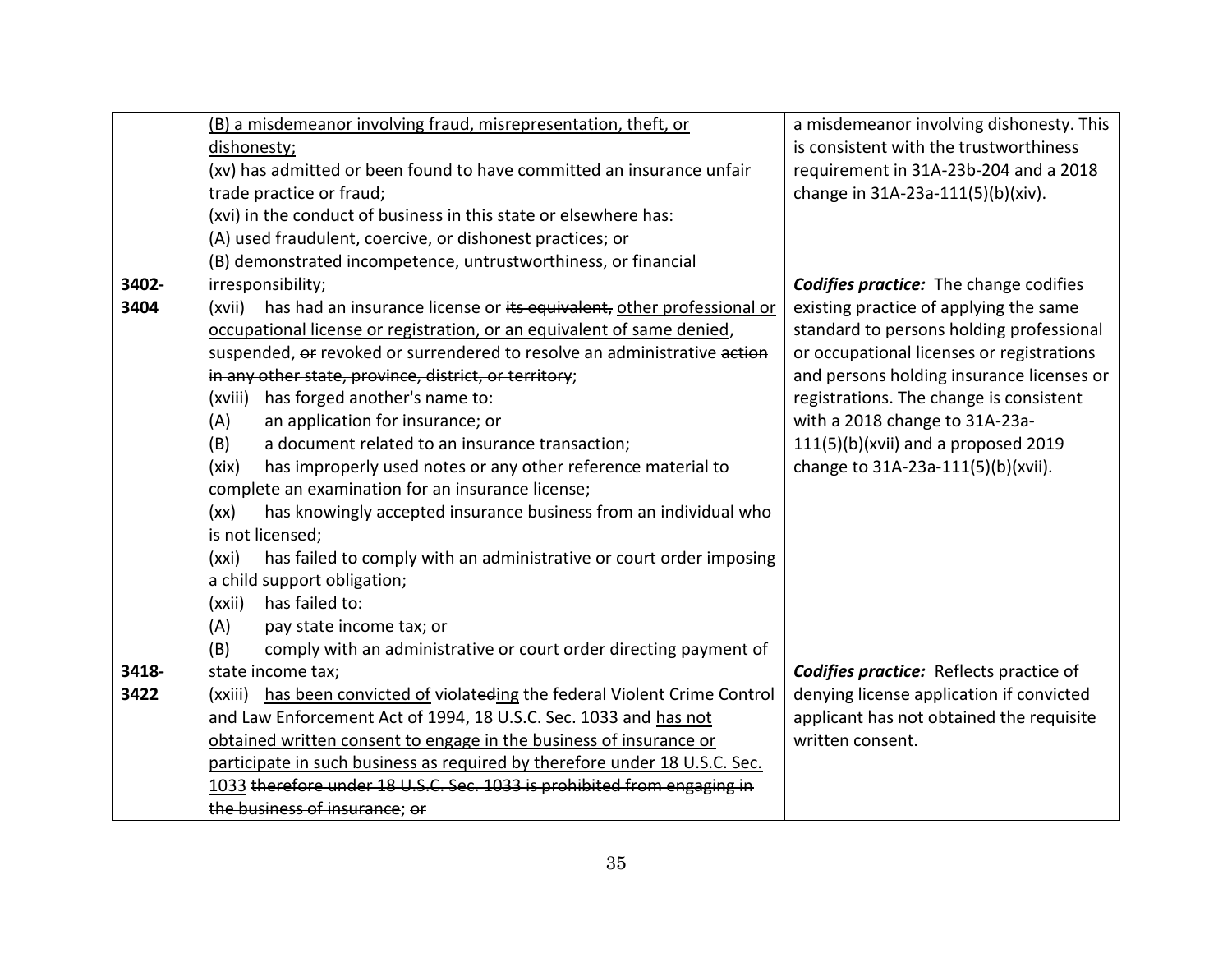| 3425-<br>3427 | (xxiv) engaged in a method or practice in the conduct of business that<br>endangered the legitimate interests of customers and the public-;<br>(xxv) has been convicted of any criminal felony involving dishonesty or<br>breach of trust and has not obtained written consent to engage in the<br>business of insurance or participate in such business as required by 18 | <b>Codifies practice:</b> Reflects practice of<br>denying license application if convicted<br>applicant has not obtained the requisite<br>written consent. |
|---------------|----------------------------------------------------------------------------------------------------------------------------------------------------------------------------------------------------------------------------------------------------------------------------------------------------------------------------------------------------------------------------|------------------------------------------------------------------------------------------------------------------------------------------------------------|
|               | U.S.C. Sec. 1033.                                                                                                                                                                                                                                                                                                                                                          |                                                                                                                                                            |
| Line          | <b>Amendment text</b>                                                                                                                                                                                                                                                                                                                                                      | Nature of change                                                                                                                                           |
| 3474-         | 31A-27a-512.1. Indemnitor liability.                                                                                                                                                                                                                                                                                                                                       | Policy change: A loophole in Utah law                                                                                                                      |
| 3530          | (1)(a) Except as otherwise provided in this chapter, the amount                                                                                                                                                                                                                                                                                                            | makes it possible for a company to avoid                                                                                                                   |
|               | recoverable by the receiver from an indemnitor may not be reduced as a                                                                                                                                                                                                                                                                                                     | its duty to indemnify an insolvent Utah                                                                                                                    |
|               | result of a delinguency proceeding with a finding of insolvency, regardless                                                                                                                                                                                                                                                                                                | insurance company. The Utah Insurance                                                                                                                      |
|               | of any provision in the indemnity contract or other agreement.                                                                                                                                                                                                                                                                                                             | Commissioner's deputy receiver                                                                                                                             |
|               | (b) An agreement, written, oral, or otherwise, may not be enforced to the                                                                                                                                                                                                                                                                                                  | recommends that Utah adopt this statute                                                                                                                    |
|               | extent it is in conflict, or not in strict compliance with this section.                                                                                                                                                                                                                                                                                                   | to close the loophole. This proposal                                                                                                                       |
|               | (c) Except as expressly provided in this section, a person other than the                                                                                                                                                                                                                                                                                                  | closely tracks the language of a similar                                                                                                                   |
|               | receiver whether as a creditor, third party beneficiary, or otherwise does                                                                                                                                                                                                                                                                                                 | statute (Section 31A-27a-512) that                                                                                                                         |
|               | not have a direct right to indemnity proceeds from any indemnitor of the                                                                                                                                                                                                                                                                                                   | applies to reinsurers of insolvent Utah                                                                                                                    |
|               | insolvent insurer:                                                                                                                                                                                                                                                                                                                                                         | insurance companies.                                                                                                                                       |
|               | (i) on the basis of any written or oral agreement; or                                                                                                                                                                                                                                                                                                                      |                                                                                                                                                            |
|               | (ii) pursuant to an action or cause of action seeking any equitable or legal                                                                                                                                                                                                                                                                                               |                                                                                                                                                            |
|               | remedy.                                                                                                                                                                                                                                                                                                                                                                    |                                                                                                                                                            |
|               | (d) This section applies to all the insurer's indemnity contracts.                                                                                                                                                                                                                                                                                                         |                                                                                                                                                            |
|               | (2) The amount recoverable by the liquidator from an indemnitor is                                                                                                                                                                                                                                                                                                         |                                                                                                                                                            |
|               | payable under one or more contracts of indemnity on the basis of:                                                                                                                                                                                                                                                                                                          |                                                                                                                                                            |
|               | (a) proof of payment of the insured claim by an affected guaranty                                                                                                                                                                                                                                                                                                          |                                                                                                                                                            |
|               | association, the insurer, or the receiver, to the extent of the payment; or                                                                                                                                                                                                                                                                                                |                                                                                                                                                            |
|               | (b) the allowance of the claim pursuant to:                                                                                                                                                                                                                                                                                                                                |                                                                                                                                                            |
|               | (i) Section 31A-27a-608;                                                                                                                                                                                                                                                                                                                                                   |                                                                                                                                                            |
|               | (ii) an order of the receivership court; or                                                                                                                                                                                                                                                                                                                                |                                                                                                                                                            |
|               | (iii) a plan of rehabilitation.                                                                                                                                                                                                                                                                                                                                            |                                                                                                                                                            |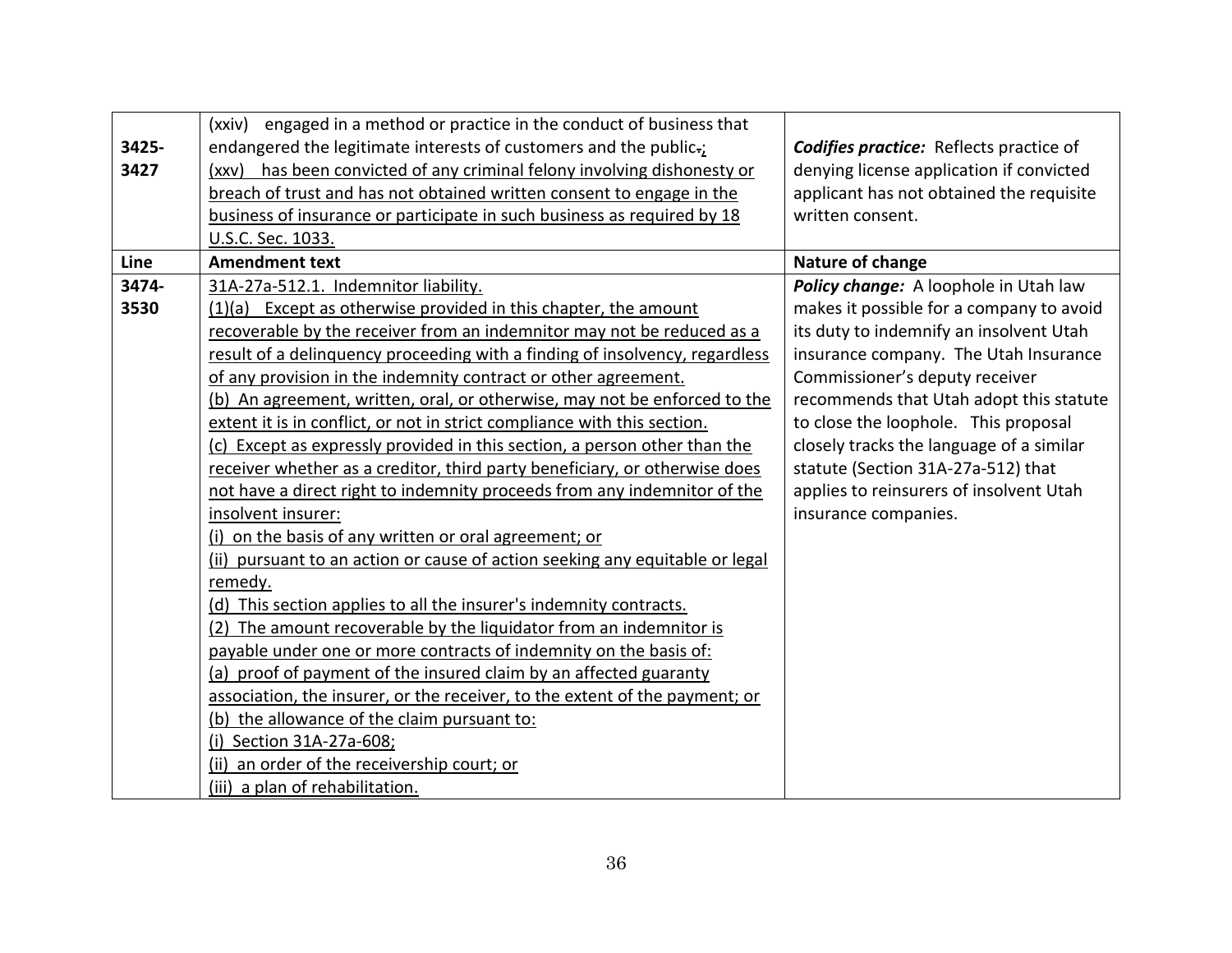| (3) If the insurer takes credit for an indemnity contract in a filing or     |
|------------------------------------------------------------------------------|
| submission made to the commissioner and the indemnity contract does          |
| not contain the provisions required with respect to the obligations of       |
| indemnitor in the event of insolvency of the principal, the indemnity        |
| contract is considered to contain the provisions required with respect to:   |
| (a) the obligations of indemnitors in the event of insolvency of the         |
| principal in order to obtain indemnity; or                                   |
| (b) other applicable statutes.                                               |
| (4) An indemnity contract that under Subsection (3) is considered to         |
| contain certain provisions, is considered to contain a provision that:       |
| (a) In the event of insolvency and the appointment of a receiver, the        |
| indemnity obligation is payable to the indemnified insurer or to its         |
| receiver without diminution because of the insolvency or because the         |
| receiver fails to pay all or a portion of the claim;                         |
| (b) payment shall be made upon either:                                       |
| (i) to the extent of the payment, proof of payment of the insured claim by   |
| an affected guaranty association, the insurer, or the receiver; or           |
| (ii) the allowance of the claim pursuant to:                                 |
| (A) Section 31A-27a-608;                                                     |
| (B) an order of the receivership court; or                                   |
| (C) a plan of rehabilitation; and                                            |
| (c) if an indemnitor does not pay the amount billed by the receiver within   |
| 60 days after the mailing by the receiver, interest on the unpaid billed     |
| amount will begin to accrue at the statutory legal rate provided in          |
| Subsection 15-1-1(2), except that all or a portion of the interest may be    |
| waived.                                                                      |
| (5)(a) The receiver shall notify in writing, in accordance with the terms of |
| the indemnity contract, each indemnitor obligated in relation to an          |
| indemnified claim or the pendency of an indemnified claim against the        |
| indemnified company.                                                         |
| (b) The receiver's failure to give notice of a pending claim:                |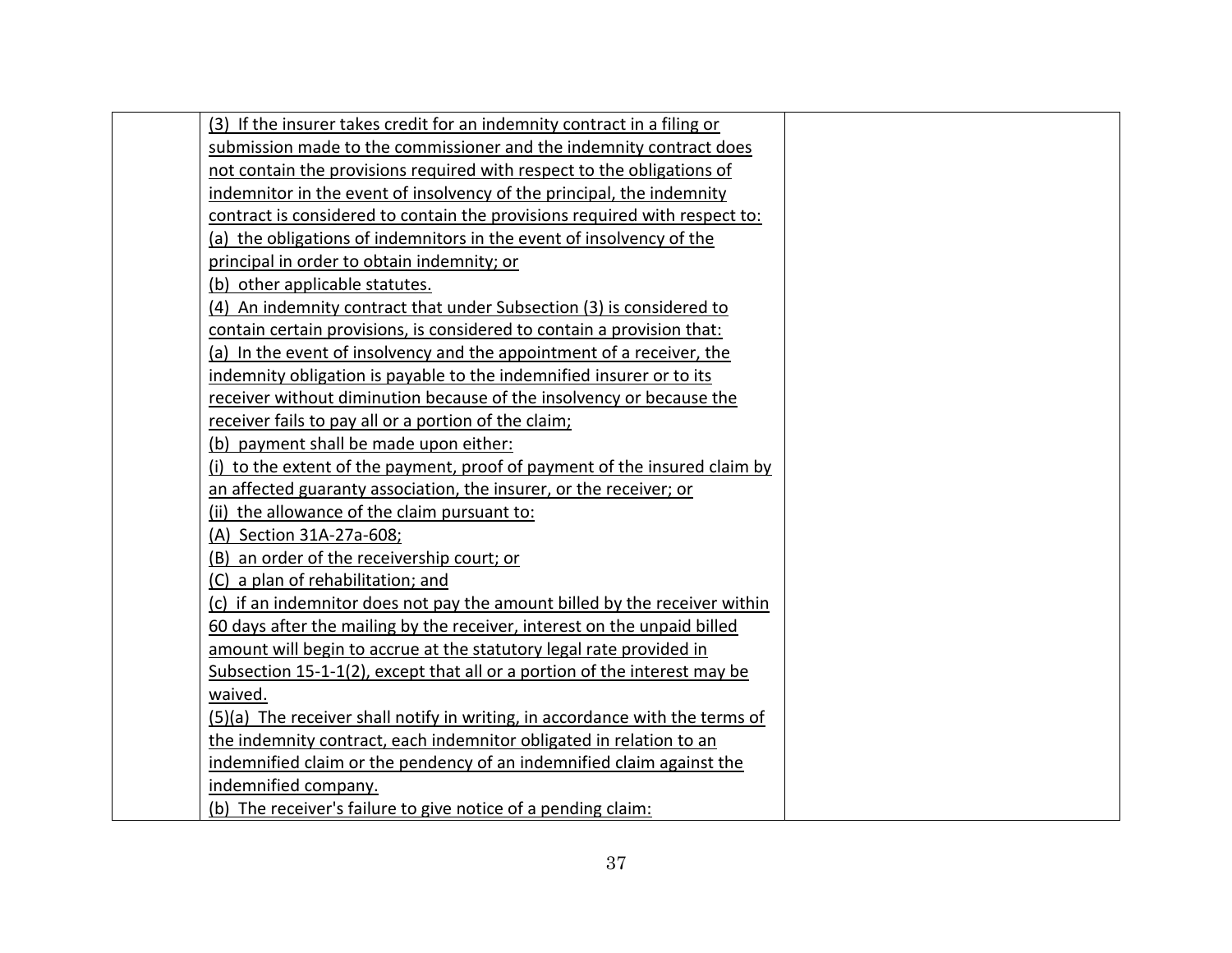|              | (i) does not excuse the obligation of the indemnitor unless the indemnitor                                                                                |                                         |
|--------------|-----------------------------------------------------------------------------------------------------------------------------------------------------------|-----------------------------------------|
|              | is prejudiced by the receiver's failure; and                                                                                                              |                                         |
|              | (ii) if the indemnitor is prejudiced, reduces the indemnitor's obligations                                                                                |                                         |
|              | only to the extent of the prejudice.                                                                                                                      |                                         |
|              | (c) An indemnitor may interpose, at its own expense, in a proceeding in                                                                                   |                                         |
|              | which an indemnified claim is to be adjudicated, any one or more defenses                                                                                 |                                         |
|              | that the indemnitor considers available to the indemnified company or its                                                                                 |                                         |
|              | receiver.                                                                                                                                                 |                                         |
|              | (6) The entry of an order of rehabilitation or liquidation:                                                                                               |                                         |
|              | (a) may not be considered a breach or an anticipatory breach of an                                                                                        |                                         |
|              | indemnity contract; and                                                                                                                                   |                                         |
|              | (b) is not grounds for retroactive revocation or retroactive cancellation of                                                                              |                                         |
|              | an indemnity contract by the indemnitor.                                                                                                                  |                                         |
| <b>Lines</b> | <b>Amendment text</b>                                                                                                                                     | Nature of change                        |
| 3620-        | 31A-30-103(19)                                                                                                                                            | Technical change: This definition has   |
| 3623         | (19) "Short term limited duration insurance" means a health benefit                                                                                       | been moved to Section 31A=1-301.        |
|              | product that:                                                                                                                                             |                                         |
|              | (a) is not renewable; and                                                                                                                                 |                                         |
|              | (b) has an expiration date specified in the contract that is less than 364                                                                                |                                         |
|              | days 12 months after the date the plan became effective.                                                                                                  |                                         |
| <b>Lines</b> | <b>Amendment text</b>                                                                                                                                     | Nature of change                        |
|              | 31A-30-104(6)                                                                                                                                             |                                         |
| 3685         | (6) The provisions of Chapter 45, Managed Care Organizations, and                                                                                         | Technical change: Clarifies the         |
|              | Sections31A-22-618.6, 31A-30-106, 31A-30-106.1, 31A-30-106.5, 31A-30-                                                                                     | provisions of Title 31A, Chapter 45     |
|              | 106.7, and 31A-30-108, apply to:                                                                                                                          | applies the same entities as Title 31A, |
|              | (a) any insurer engaging in the business of insurance related to the risk of                                                                              | Chapter 30.                             |
|              | a small employer for medical, surgical, hospital, or ancillary health care                                                                                |                                         |
|              | expenses of the small employer's employees provided as an employee                                                                                        |                                         |
|              |                                                                                                                                                           |                                         |
|              | benefit; and                                                                                                                                              |                                         |
|              | (b) any contract of an insurer, other than a workers' compensation policy,<br>related to the risk of a small employer for medical, surgical, hospital, or |                                         |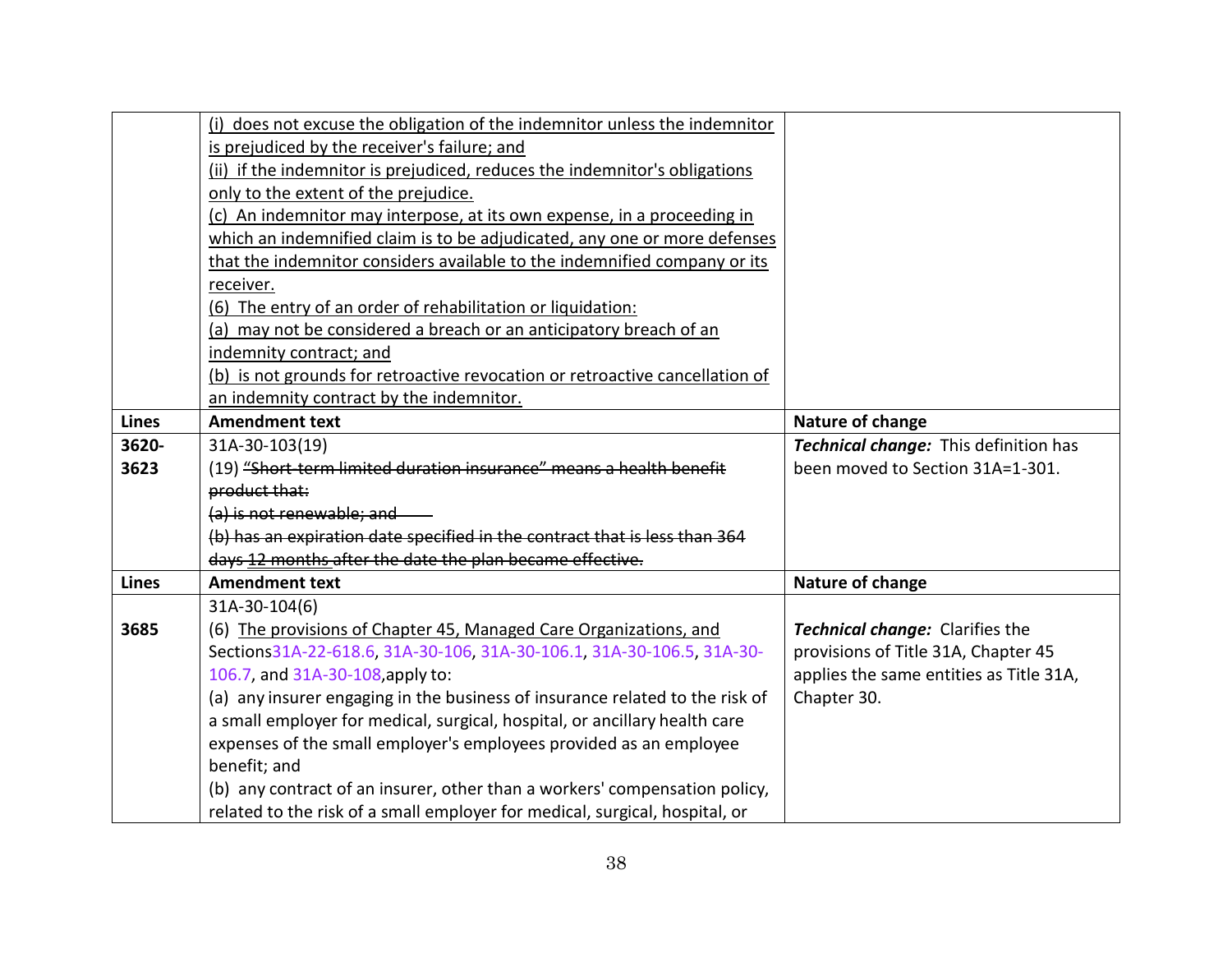|              | ancillary health care expenses of the small employer's employees provided   |                                          |
|--------------|-----------------------------------------------------------------------------|------------------------------------------|
|              | as an employee benefit.                                                     |                                          |
| <b>Lines</b> | <b>Amendment text</b>                                                       | <b>Nature of changes</b>                 |
|              | $31A-30-118(3)-(4)$                                                         |                                          |
|              | (3) A payment required under 45 C.F.R. 155.170(c) shall:                    |                                          |
|              | (a) unless otherwise required by PPACA, be based on a statewide average     |                                          |
|              | of the cost of the additional benefit for all issuers who are entitled to   |                                          |
|              | payment under the provisions of 45 C.F.R. 155.70; and                       |                                          |
|              | (b) be submitted to an issuer through a process established and             |                                          |
|              | administered by[: (i)] the federal marketplace exchange for the state under |                                          |
|              | PPACA for individual health plans[; or].                                    |                                          |
| 3738-        | [(ii) Avenue H small employer market exchange for qualified health plans    | Technical change: Removes reference to   |
| 3739         | offered on the exchange.                                                    | Avenue H, which ceased business July 1,  |
|              | (4) The commissioner may:                                                   | 2018.                                    |
|              | (a) [may] adopt rules as necessary to administer the provisions of this     |                                          |
|              | section and 45 C.F.R. 155.170; and                                          | Policy change: Modifies how the state    |
| 3743-        | (b) [may not] establish or implement [the] a process for submitting [the    | will make reimbursements related to      |
| 3746         | payments] a payment to an issuer under Subsection (3)(b)(i) [unless the     | health insurance mandates enacted        |
|              | cost of establishing and implementing the process for submitting            | after January 1, 2012, as required by 45 |
|              | payments is paid for by the federal exchange marketplace.                   | CFR 155.170. Changes allow the           |
|              |                                                                             | commissioner to establish a process for  |
|              |                                                                             | the state to defray the mandated benefit |
| <b>Lines</b> | <b>Amendment text</b>                                                       | cost.<br>Nature of change                |
|              | $31A-31-103(1)$                                                             |                                          |
|              | (1) A person commits a fraudulent insurance act if that person with intent  |                                          |
|              | to deceive or defraud:                                                      |                                          |
|              | (a) knowingly presents or causes to be presented to an insurer any oral or  |                                          |
|              | written statement or representation knowing that the statement or           |                                          |
|              | representation contains false, incomplete, or misleading information        |                                          |
|              |                                                                             |                                          |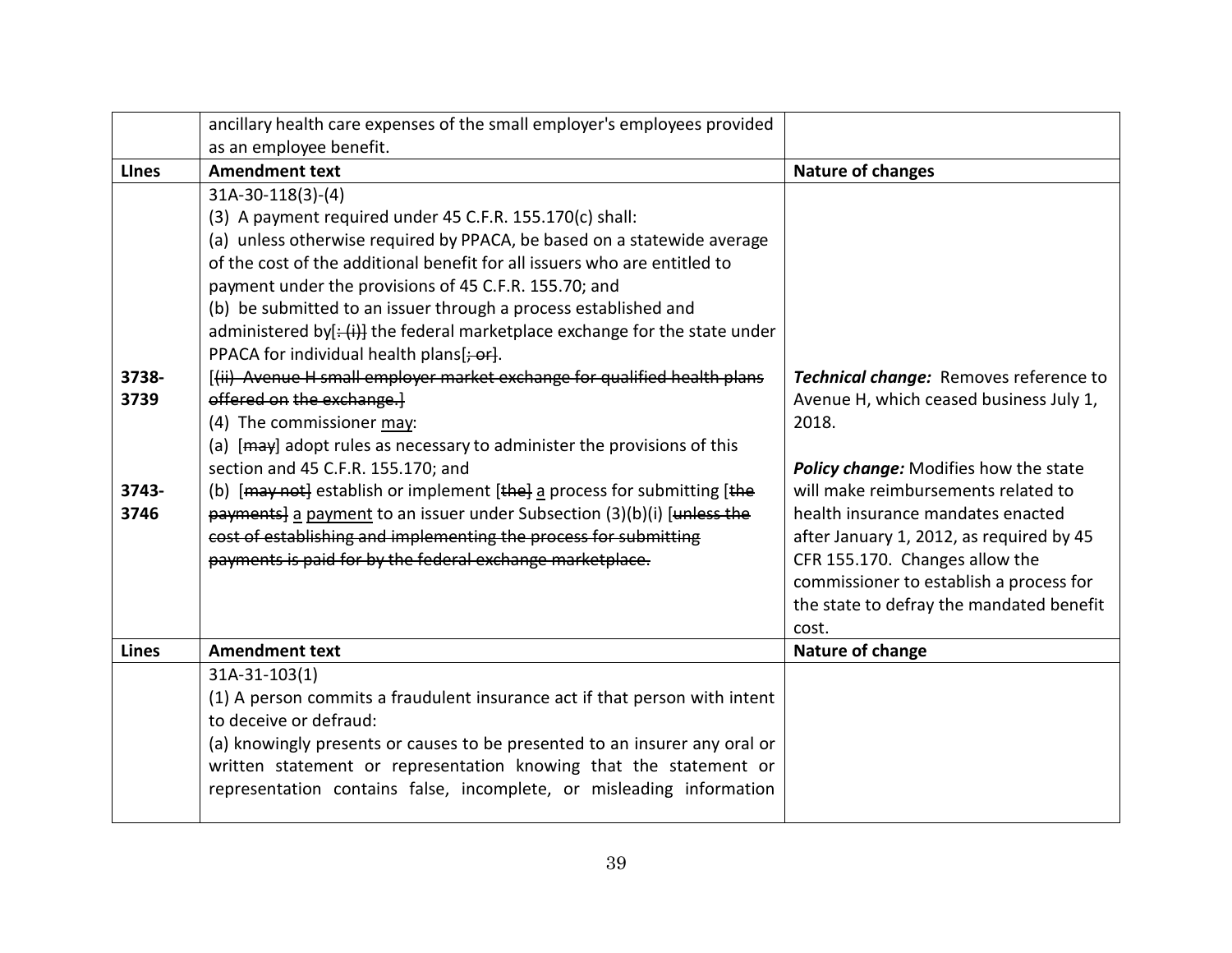|              | concerning any fact material to an application for the issuance or renewal        | <b>Change in policy:</b> The changes are       |
|--------------|-----------------------------------------------------------------------------------|------------------------------------------------|
| 3755-        | of an insurance policy, certificate, or contract; as part or in support of:       | needed to address: (a) new                     |
| 3759         | (i) obtaining an insurance policy the insurer would otherwise not issue on        | developments in the kinds of fraud being       |
|              | the basis of underwriting criteria applicable to that person or entity;           | committed in applying for insurance or         |
|              | (ii) a scheme or artifice to avoid paying the premium that an insurer charges     | insurance benefits; and (b) the increase       |
|              | on the basis of underwriting criteria applicable to that person or entity; or     | in the loss values involved in those new       |
|              | (iii) a scheme or artifice to file an insurance claim for a loss that has already | kinds of fraud.                                |
|              | occurred.                                                                         |                                                |
|              | (b) knowingly presents or causes to be presented to an insurer any oral or        |                                                |
|              | written statement or representation:                                              |                                                |
|              | $(i)(A)$ as part of, or in support of, a claim for payment or other benefit       |                                                |
|              | pursuant to an insurance policy, certificate, or contract; or                     |                                                |
|              | (B) in connection with any civil claim asserted for recovery of damages for       |                                                |
|              | personal or bodily injuries or property damage; and                               |                                                |
|              | (ii) knowing that the statement or representation contains false,                 |                                                |
|              | incomplete, or misleading information concerning any fact or thing material       |                                                |
|              | to the claim;                                                                     |                                                |
|              | (c) knowingly accepts a benefit from the proceeds derived from a                  |                                                |
|              | fraudulent insurance act;                                                         | Technical change: Adds to the Insurance        |
| 3770-        | (d) intentionally, knowingly, or recklessly devises a scheme or artifice to       | Code's anti-fraud statute a provision in       |
| 3773         | obtain fees for professional services, or anything of value by means of false     | the Criminal Code's insurance fraud            |
|              | or fraudulent pretenses, representations, promises, or material omissions;        | statute (76-6-512(1)(d).                       |
|              | (de) knowingly assists, abets, solicits, or conspires with another to commit      |                                                |
|              | a fraudulent insurance act;                                                       | <b>Technical change:</b> Adds to the Insurance |
|              | (ef) knowingly supplies false or fraudulent material information in any           | Code's anti-fraud statute a term from the      |
|              | document or statement required by the department;                                 | Criminal Code's insurance fraud statute        |
|              | (fg) knowingly fails to forward a premium to an insurer in violation of           | $(76-6-512(1)(f)).$                            |
|              | Section 31A-23a-411.1; or                                                         |                                                |
|              | (gh) knowingly employs, uses, or acts as a runner for the purpose of              |                                                |
|              | committing a fraudulent insurance act.                                            |                                                |
| <b>Lines</b> | <b>Amendment text</b>                                                             | Nature of change                               |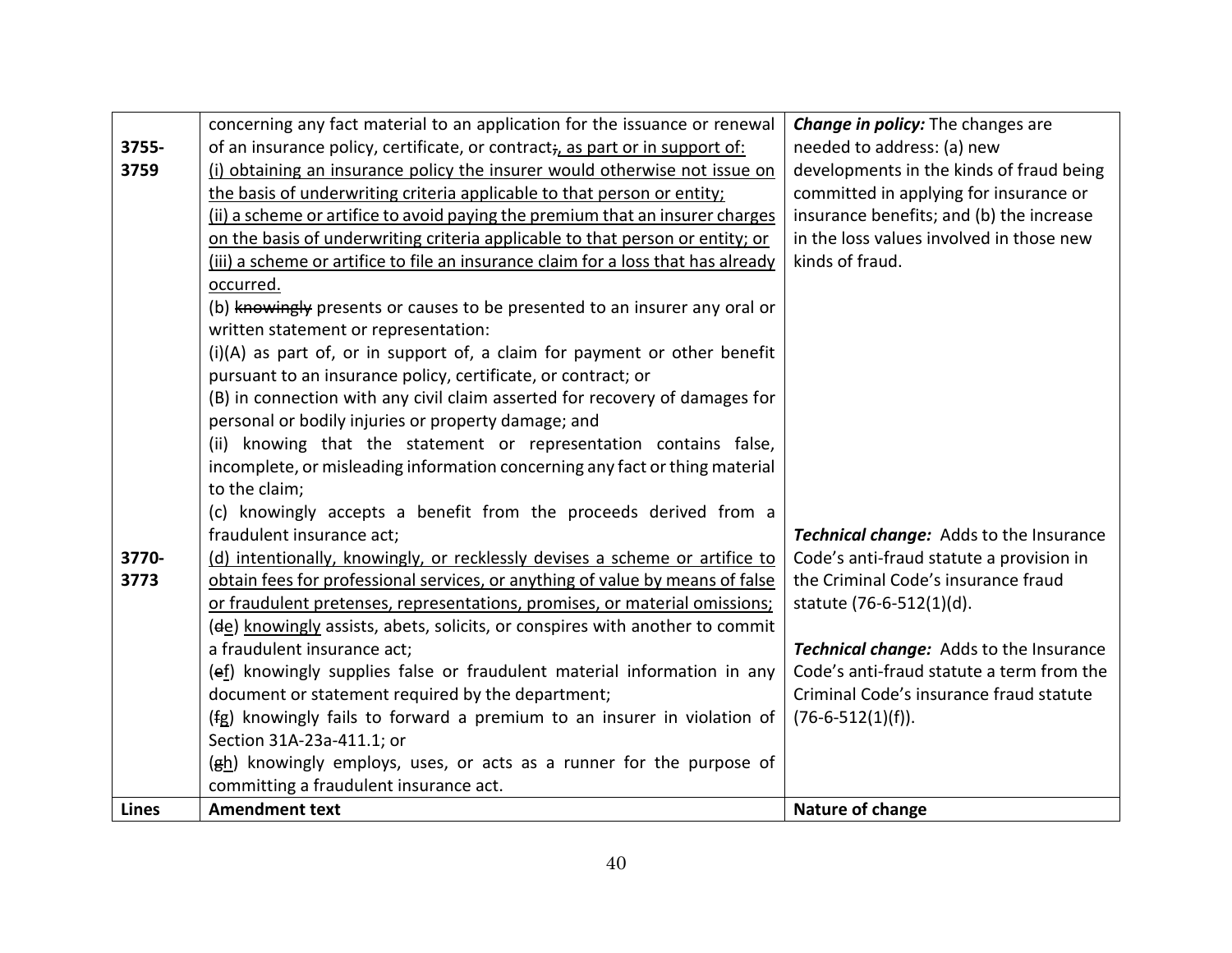|              | 31A-31-107                                                                        |                                            |
|--------------|-----------------------------------------------------------------------------------|--------------------------------------------|
|              | (1) In any action involving workers' compensation insurance, Section 34A-         |                                            |
|              | 2-110 supersedes this chapter.                                                    |                                            |
| 3812-        | (2) Nothing in this section prohibits the department from investigating and       | <b>Codifies practice:</b> This amendment   |
| 3814         | pursuing civil or criminal penalties in accordance with Section 31A-31-109        | confirms the department's current          |
|              | and Title 34A, Utah Labor Code, for violations of Section 34A-2-110.              | practice of enforcing 34A-2-110.           |
| <b>Lines</b> | <b>Amendment text</b>                                                             | Nature of change                           |
|              | 31A-35-405                                                                        |                                            |
| 3817-        | (1) After the commissioner receives a complete application, fee and any           | <b>Codifies practice:</b> Changed language |
| 3826         | information in accordance with Section 31A-35-401, the board shall                | confirms current practice in which Board   |
|              | determine whether the applicant meets the requirements for issuance of            | approves agency licenses and               |
|              | a license under this chapter.                                                     | commissioner has final authority if Board  |
|              | [(1) Upon a determination by the board that a person applying for a bail          | disapproves.                               |
|              | bond agency license] (2) (a) If the board determines that the applicant           |                                            |
| 3827-        | meets the requirements for issuance of a license under this chapter, the          | Technical change: Word changes still       |
| 3847         | commissioner shall issue to that person a bail bond agency license.               | require compliance with Utah               |
|              | (b) If the board determines that the applicant does not meet the                  | Administrative Procedures Act, still       |
|              | requirements for issuance of a license under this chapter, the                    | require compliance with Utah Admin.        |
|              | commissioner shall make a final determination as to whether to issue a            | Code R590-160, and still require a         |
|              | license under this chapter.                                                       | hearing within 60 days.                    |
|              | $\frac{1}{2}$ ] (3) (a) If the commissioner denies an application for a bail bond |                                            |
|              | agency license under this chapter, the commissioner shall provide prompt          |                                            |
|              | written notification [to the person applying for licensure:] of the denial by     |                                            |
|              | commencing an informal adjudicative proceeding in accordance with Title           |                                            |
|              | 63G, Chapter 4, Administrative Procedures Act.                                    |                                            |
|              | (b) An applicant may request a hearing on a denial of an application for a        |                                            |
|              | bail bond agency license within 15 days after the day on which the                |                                            |
|              | commissioner issues the denial.                                                   |                                            |
|              | (c) The commissioner shall hold a hearing no later than 60 days after the         |                                            |
|              | day on which the commissioner receives a request for a hearing as                 |                                            |
|              | described in Subsection (3)(b).                                                   |                                            |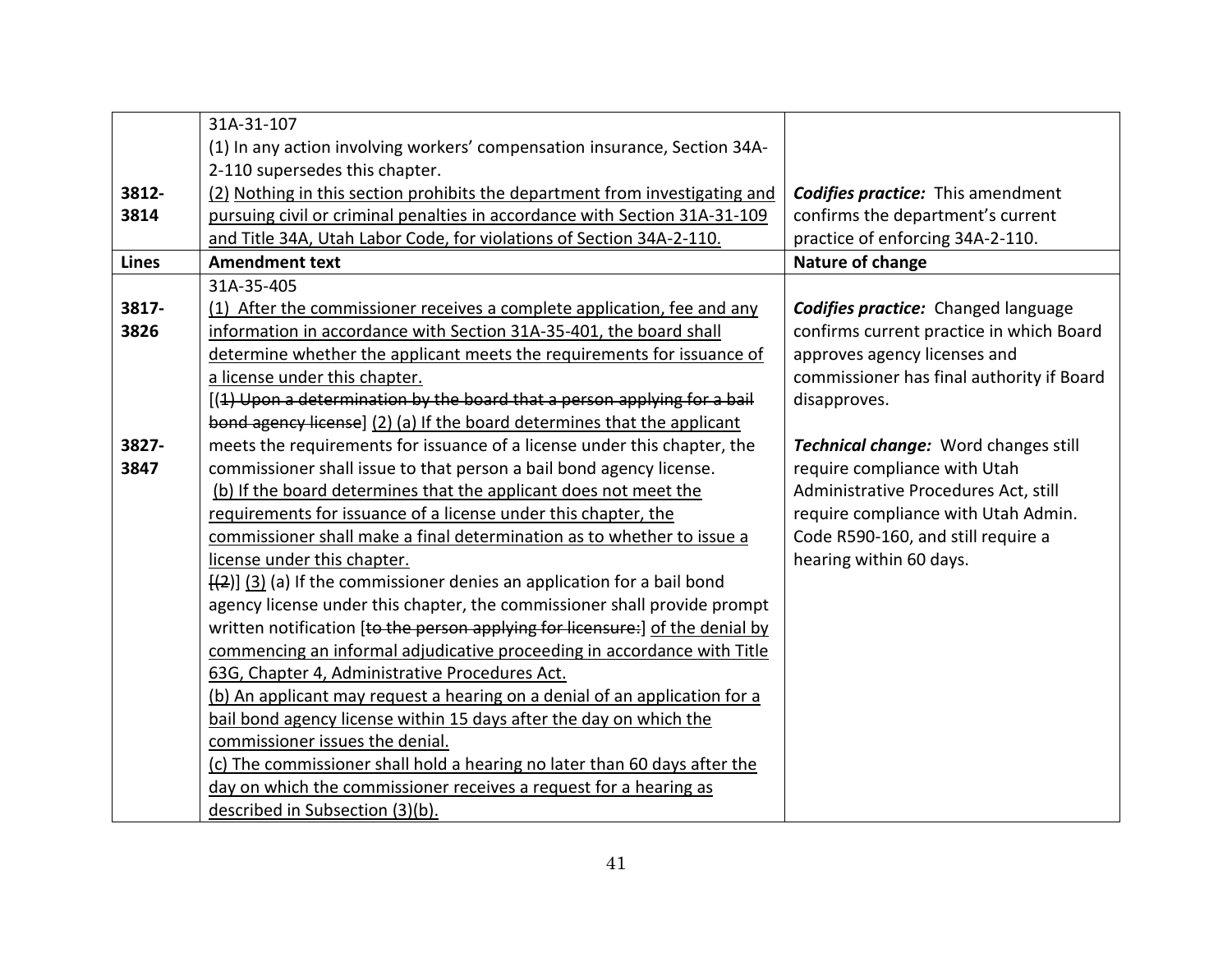|       | [(i) stating the grounds for denial; and]                                      |                                                  |
|-------|--------------------------------------------------------------------------------|--------------------------------------------------|
|       | [(ii) notifying the person applying for licensure as a bail bond agency that:] |                                                  |
|       | [(A) the person is entitled to a hearing if that person wants to contest the   |                                                  |
|       | denial; and]                                                                   |                                                  |
|       | [(B) if the person wants a hearing, the person shall submit the request in     |                                                  |
|       | writing to the commissioner within 15 days after the issuance of the           |                                                  |
|       | denial.                                                                        |                                                  |
|       | [(b) The department shall schedule a hearing described in Subsection           |                                                  |
|       | [(2)(a) no later than 60 days after the commissioner's receipt of the          |                                                  |
|       | request.                                                                       |                                                  |
|       | [(c) The department shall hear the appeal, and may:]                           |                                                  |
|       | [(i) return the case to the commissioner for reconsideration;]                 |                                                  |
|       | [(ii) modify the commissioner's decision; or]                                  |                                                  |
|       | [(iii) reverse the commissioner's decision.]                                   |                                                  |
|       | [(3) A decision under this section is subject to review under Title 63G,       |                                                  |
|       | <b>Chapter 4, Administrative Procedures Act.</b> ]                             |                                                  |
|       |                                                                                |                                                  |
| Line  | <b>Amendment text</b>                                                          | Nature of change                                 |
|       | 31A-37-102                                                                     |                                                  |
|       | As used in this chapter:                                                       |                                                  |
| 3866- | (3) "Applicant captive insurance company" means an entity that has             | <b>Codifies practice:</b> The current version of |
| 3868  | submitted an application for a certificate of authority for a captive          | Chapter 37, Part 2 contains separate but         |
|       | insurance company, unless the application has been denied or withdrawn.        | identical provisions for captive insurers        |
|       |                                                                                | that are formed as corporations and              |
| 3960  | (15) "Establisher" means a person who establishes a business entity or a       | those that are formed as limited liability       |
|       | trust.                                                                         | companies. The Department proposed               |
|       |                                                                                | amendments to Chapter 37 consolidate             |
| 3961- | (16) "Governing body" means the persons who hold the ultimate                  | the separate provisions and create one           |
| 3962  | authority to direct and manage the affairs of an entity.                       | set that applies to both corporations and        |
|       |                                                                                | LLCs. The added definitions in this              |
|       |                                                                                | section are needed to support                    |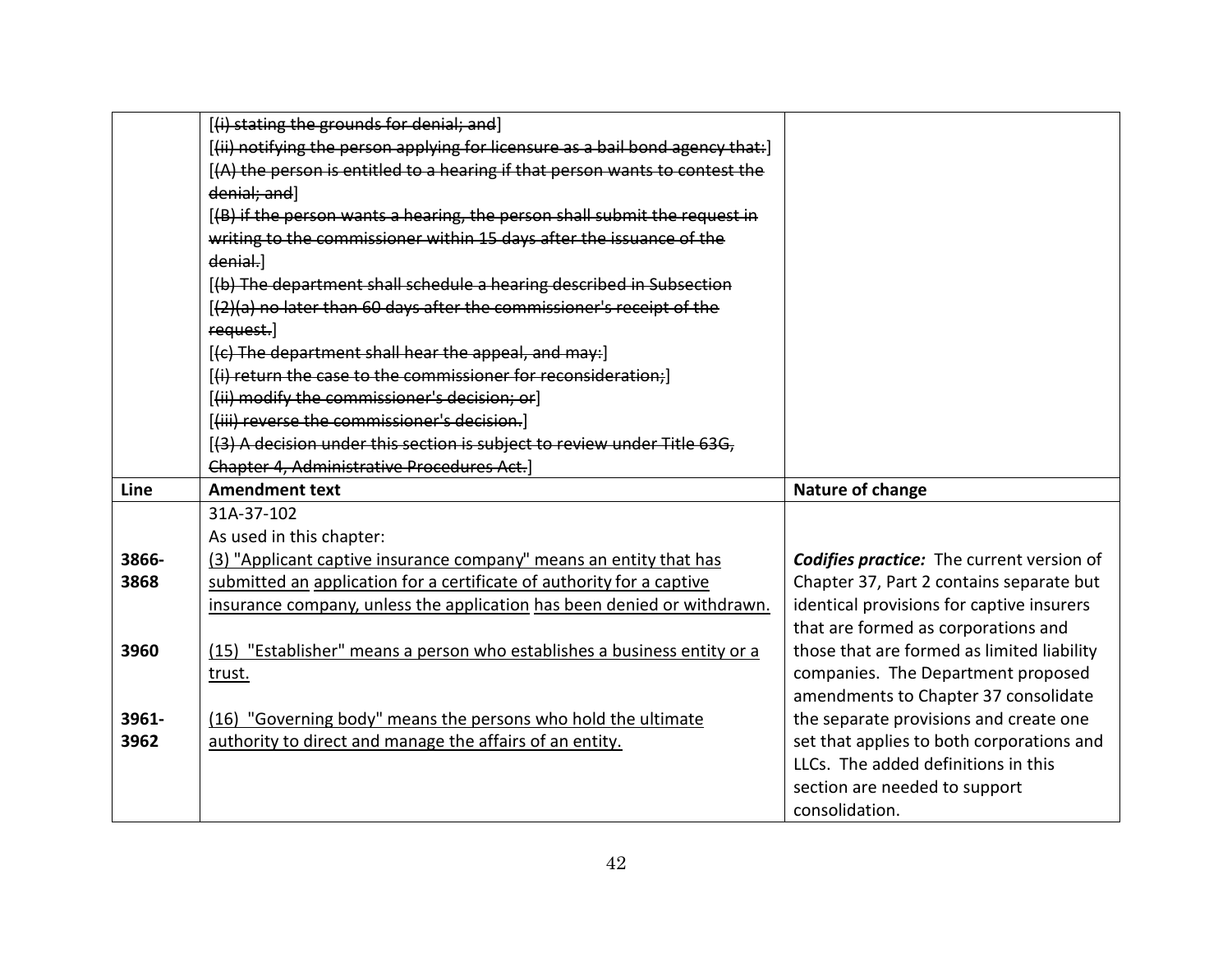| 3996- | [(19)] (21) "Parent" means a person that directly or indirectly owns,          |                                            |
|-------|--------------------------------------------------------------------------------|--------------------------------------------|
| 4000  | controls, or holds with power to vote more than 50% of [+] the outstanding     |                                            |
|       | securities of an organization.                                                 |                                            |
|       | [(a) the outstanding voting securities of a pure captive insurance             |                                            |
|       | company; or                                                                    |                                            |
|       | l(b) the pure captive insurance company, if the pure captive insurance         |                                            |
|       | <del>company is</del>                                                          |                                            |
|       | formed as a limited liability company.                                         |                                            |
| Line  | <b>Amendment text</b>                                                          | Nature of change                           |
|       | 31A-37-103                                                                     |                                            |
|       | (1) Except as provided in Subsections (2) and (3) or otherwise provided in     |                                            |
|       | this chapter, a provision of this title other than this chapter does not apply |                                            |
|       | to a captive insurance company.                                                |                                            |
|       | (2) To the extent that a provision of the following does not contradict this   |                                            |
|       | chapter, the provision applies to a captive insurance company that             |                                            |
|       | receives a certificate of authority under this chapter:                        |                                            |
| 4041  | (a) Chapter 1, General Provisions;                                             | <b>Codifies practice:</b> The addition of  |
|       | (ab) Chapter 2, Administration of the Insurance Laws;                          | Chapter 1 makes it clear that captive      |
|       | (bc) Chapter 4, Insurers in General;                                           | insurers are governed by the definitions   |
|       | (cd) Chapter 5, Domestic Stock and Mutual Insurance Corporations;              | of Chapter 1. Those definitions aid in the |
|       | (de) Chapter 14, Foreign Insurers;                                             | consolidation effort described above.      |
|       | (ef) Chapter 16, Insurance Holding Companies;                                  |                                            |
|       | (fg) Chapter 17, Determination of Financial Condition;                         |                                            |
|       | (gh) Chapter 18, Investments;                                                  |                                            |
|       | (hi) Chapter 19a, Utah Rate Regulation Act;                                    |                                            |
|       | (ij) Chapter 27, Delinquency Administrative Action Provisions; and             |                                            |
|       | (jk) Chapter 27a, Insurer Receivership Act.                                    |                                            |
|       | (3) In addition to this chapter, and subject to Section 31A-37a-103:           |                                            |
|       | (a)Chapter 37a, Special Purpose Financial Captive Insurance Company Act,       |                                            |
|       | applies to a special purpose financial captive insurance company; and          |                                            |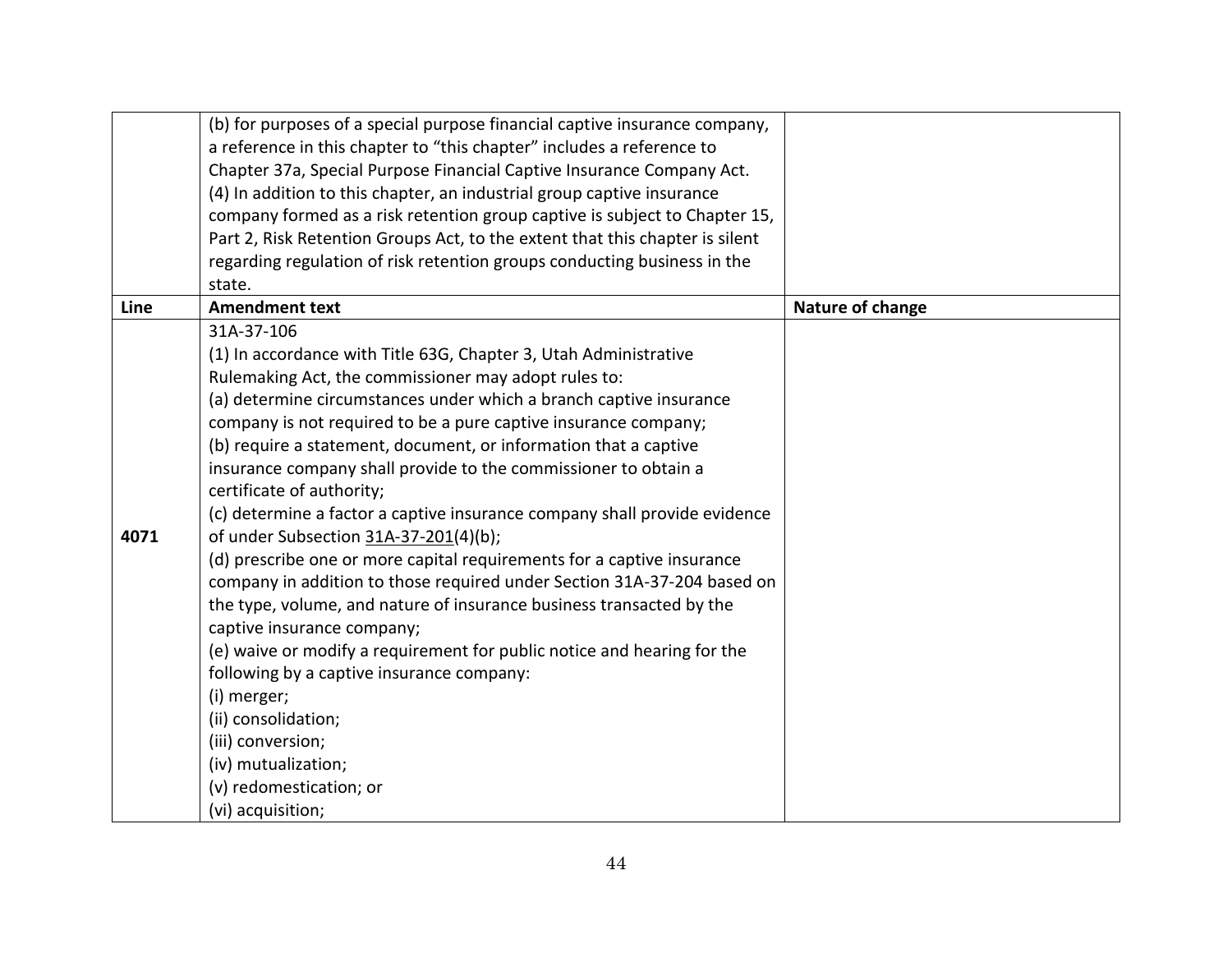|      | (f) approve the use of one or more reliable methods of valuation and<br>rating for: |                                                 |
|------|-------------------------------------------------------------------------------------|-------------------------------------------------|
|      | (i) an association captive insurance company;                                       |                                                 |
|      | (ii) a sponsored captive insurance company; or                                      |                                                 |
|      | (iii) an industrial insured group;                                                  |                                                 |
|      | (g) prohibit or limit an investment that threatens the solvency or liquidity        |                                                 |
|      | of:                                                                                 |                                                 |
|      | (i) a pure captive insurance company; or                                            |                                                 |
|      | (ii) an industrial insured captive insurance company;                               |                                                 |
|      | (h) determine the financial reports a sponsored captive insurance                   |                                                 |
|      | company shall annually file with the commissioner;                                  |                                                 |
|      | (i) prescribe the required forms and reports under Section 31A-37-501;              |                                                 |
|      | [and]                                                                               |                                                 |
|      | (j) establish one or more standards to ensure that:                                 |                                                 |
|      | (i) one of the following is able to exercise control of the risk management         |                                                 |
|      | function of a controlled unaffiliated business to be insured by a pure              |                                                 |
|      | captive insurance company:                                                          |                                                 |
|      | (A) a parent; or                                                                    |                                                 |
|      | (B) an affiliated company of a parent; or                                           |                                                 |
|      | (ii) one of the following is able to exercise control of the risk management        |                                                 |
|      | function of a controlled unaffiliated business to be insured by an industrial       |                                                 |
|      | insured captive insurance company:                                                  |                                                 |
|      | (A) an industrial insured; or                                                       |                                                 |
|      | (B) an affiliated company of the industrial insured; and                            |                                                 |
| 4103 | (k) establish requirements for obtaining and maintaining a certificate of           | <b>Policy change:</b> A certificate of dormancy |
|      | dormancy.                                                                           | (see part 7 infra) allows a captive insurer     |
|      | (2) Notwithstanding Subsection (1)(j), until the commissioner adopts the            | to remain in existence without                  |
|      | rules authorized under Subsection (1)(j), the commissioner may by                   | conducting business. Many other states          |
|      | temporary order grant authority to insure risks to:                                 | provide something similar. Utah needs           |
|      | (a) a pure captive insurance company; or                                            | this provision to maintain its position as a    |
|      | (b) an industrial insured captive insurance company.                                | leader in the captive insurance industry.       |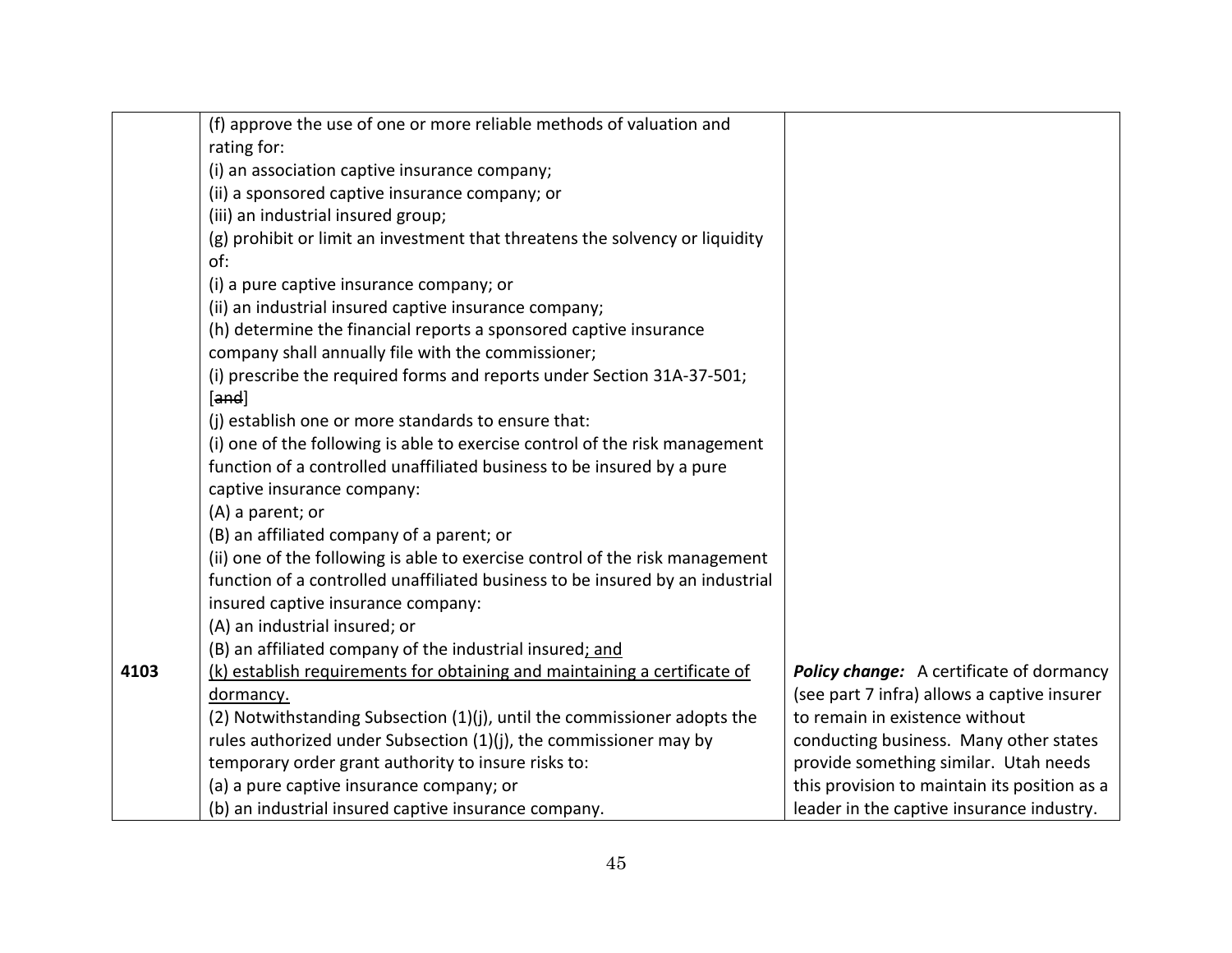| Line  | <b>Amendment text</b>                                                       | Nature of change                                  |
|-------|-----------------------------------------------------------------------------|---------------------------------------------------|
| 4114- | 31A-37-201                                                                  | <b>Codifies practice:</b> This section represents |
| 4199  | (1) The commissioner may issue a certificate of authority to act as an      | the Department's effort to consolidate            |
|       | insurer in this state to a captive insurance company that meets the         | the provisions that separately govern             |
|       | requirements of this chapter.                                               | corporations and LLCs.                            |
|       | (2) To conduct insurance business in this state, a captive insurance        |                                                   |
|       | company shall:                                                              |                                                   |
|       | (a) obtain from the commissioner a certificate of authority to conduct      |                                                   |
|       | insurance;                                                                  |                                                   |
|       | (b) hold at least once each year in this state a meeting of the governing   |                                                   |
|       | body;                                                                       |                                                   |
|       | (c) maintain in this state:                                                 |                                                   |
|       | (i) the principal place of business of the captive insurance company; or    |                                                   |
|       | (ii) in the case of a branch captive insurance company, the principal place |                                                   |
|       | of business for the branch operations of the branch captive insurance       |                                                   |
|       | company; and                                                                |                                                   |
|       | (d) except as provided in Subsection (3), appoint a resident registered     |                                                   |
|       | agent to accept service of process and to otherwise act on behalf of the    |                                                   |
|       | captive insurance company in the state.                                     |                                                   |
|       | (3) In the case of a captive insurance company formed as a corporation, if  |                                                   |
|       | the registered agent cannot with reasonable diligence be found at the       |                                                   |
|       | registered office of the captive insurance company, the commissioner is     |                                                   |
|       | the agent of the captive insurance company upon whom process, notice,       |                                                   |
|       | or demand may be served.                                                    |                                                   |
|       | (4) (a) Before receiving a certificate of authority, an applicant captive   |                                                   |
|       | insurance company shall file with the commissioner:                         |                                                   |
|       | (i) a certified copy of the captive insurance company's organizational      |                                                   |
|       | charter;                                                                    |                                                   |
|       | (ii) a statement under oath of the captive insurance company's president    |                                                   |
|       | and secretary or their equivalents showing the captive insurance            |                                                   |
|       | company's financial condition; and                                          |                                                   |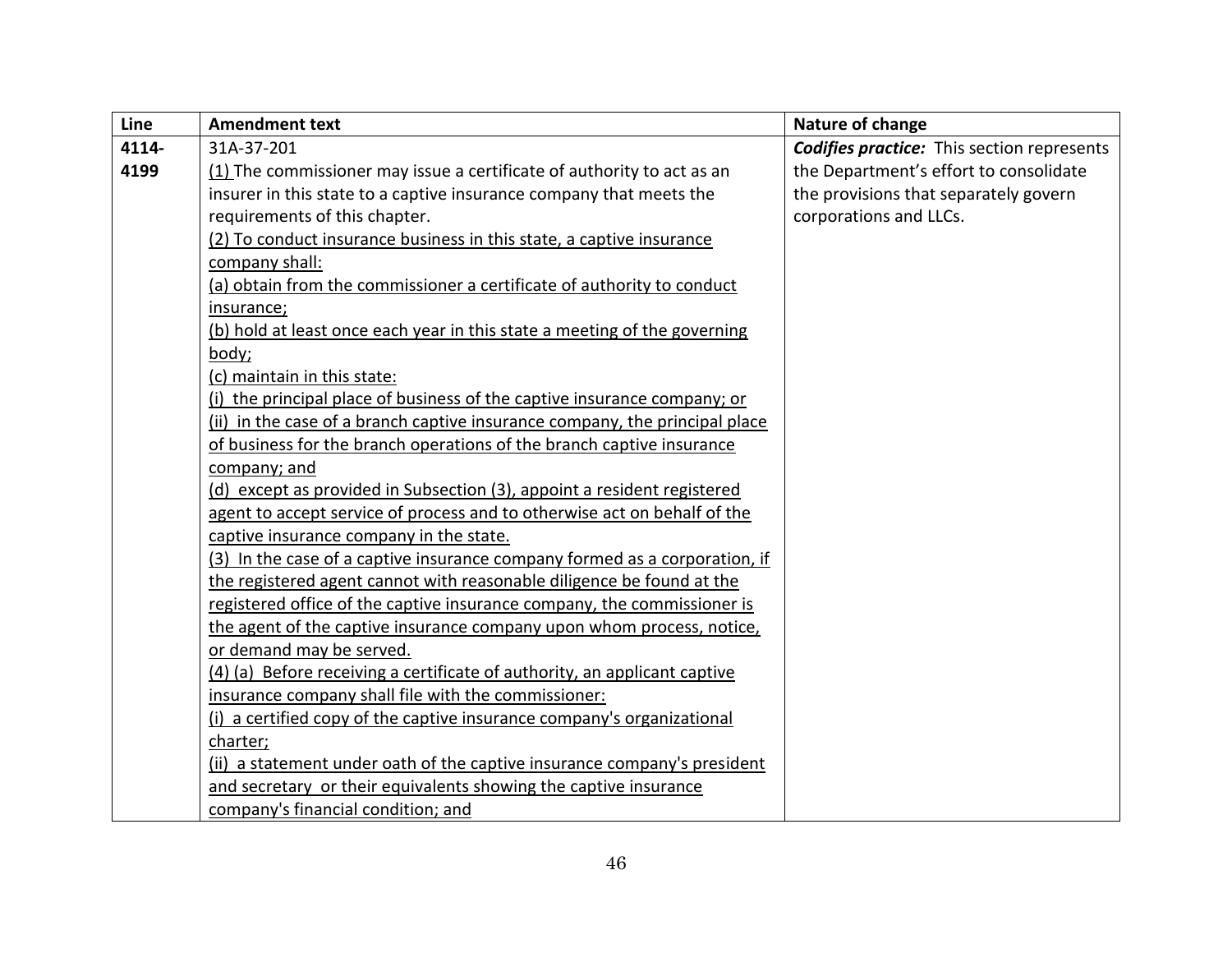| (iii) any other statement or document required by the commissioner            |
|-------------------------------------------------------------------------------|
| under Section 31A-37-106.                                                     |
| (b) In addition to the information required under Subsection (4)(a), an       |
| applicant captive insurance company shall file with the commissioner          |
| evidence of:                                                                  |
| (i) the amount and liquidity of the assets of the applicant captive           |
| insurance company relative to the risks to be assumed by the applicant        |
| captive insurance company;                                                    |
| (ii) the adequacy of the expertise, experience, and character of the person   |
| who will manage the applicant captive insurance company;                      |
| (iii) the overall soundness of the plan of operation of the applicant captive |
| insurance company;                                                            |
| (iv) the adequacy of the loss prevention programs for the prospective         |
| insureds of the applicant captive insurance company as the commissioner       |
| deems necessary; and                                                          |
| (v) any other factor the commissioner:                                        |
| (A) adopts by rule under section 31A-37-106; and                              |
| (B) considers relevant in ascertaining whether the applicant captive          |
| insurance company will be able to meet the policy obligations of the          |
| applicant captive insurance company.                                          |
| (c) In addition to the information required by Subsections (4)(a) and (b),    |
| an applicant sponsored captive insurance company shall file with the          |
| commissioner:                                                                 |
| (i) a business plan at the level of detail required by the commissioner       |
| under Section 31A-37-106 demonstrating:                                       |
| (A) the manner in which the applicant sponsored captive insurance             |
| company will account for the losses and expenses of each protected cell;      |
| and                                                                           |
| (B) the manner in which the applicant sponsored captive insurance             |
| company will report to the commissioner the financial history, including      |
| losses and expenses, of each protected cell;                                  |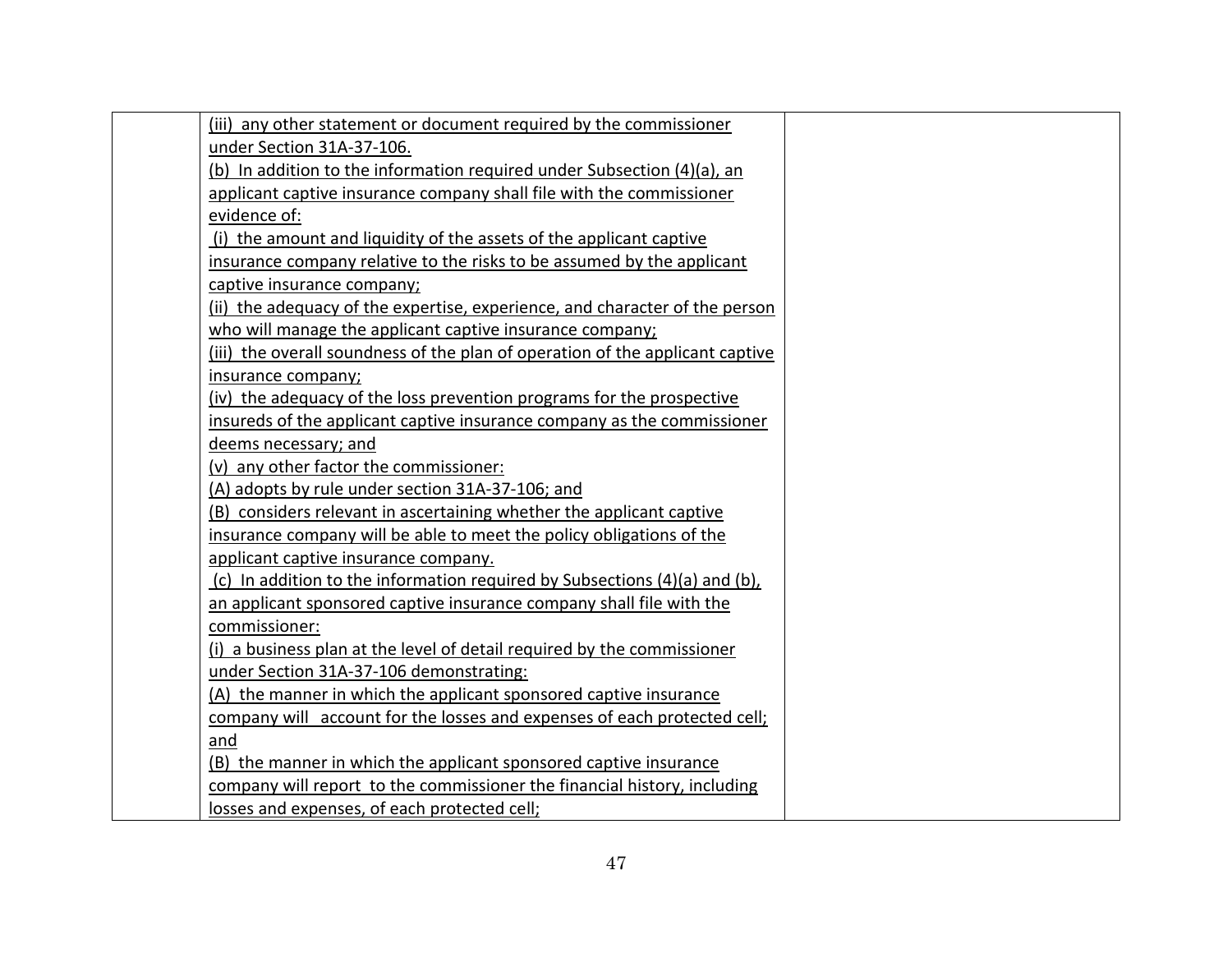| (ii) a statement acknowledging that the applicant sponsored captive         |
|-----------------------------------------------------------------------------|
| insurance company will make all financial records of the applicant          |
| sponsored captive insurance company, including records pertaining to a      |
| protected cell, available for inspection or examination by the              |
| commissioner;                                                               |
| (iii) a contract or sample contract between the applicant sponsored         |
| captive insurance company and a participant; and                            |
| (iv) evidence that expenses will be allocated to each protected cell in an  |
| equitable manner.                                                           |
| (5) (a) Information submitted pursuant to this section is classified as a   |
| protected record under Title 63G, Chapter 2, Government Records Access      |
| and Management Act.                                                         |
| (b) Notwithstanding Title 63G, Chapter 2, Government Records Access         |
| and Management Act, the commissioner may disclose information               |
| submitted pursuant to this section to a public official having jurisdiction |
| over the regulation of insurance in another state if:                       |
| (i) the public official receiving the information agrees in writing to      |
| maintain the confidentiality of the information; and                        |
| (ii) the laws of the state in which the public official serves require the  |
| information to be confidential.                                             |
| (c) This Subsection (5) does not apply to information provided by an        |
| industrial insured captive insurance company insuring the risks of an       |
| industrial insured group.                                                   |
| (6)(a) A captive insurance company shall pay to the department the          |
| following nonrefundable fees established by the department under            |
| Sections 31A-3-103, 31A-3-304, and 63J-1-504:                               |
| (i) a fee for examining, investigating, and processing, by a department     |
| employee, of an application for a certificate of authority made by an       |
| applicant captive insurance company;                                        |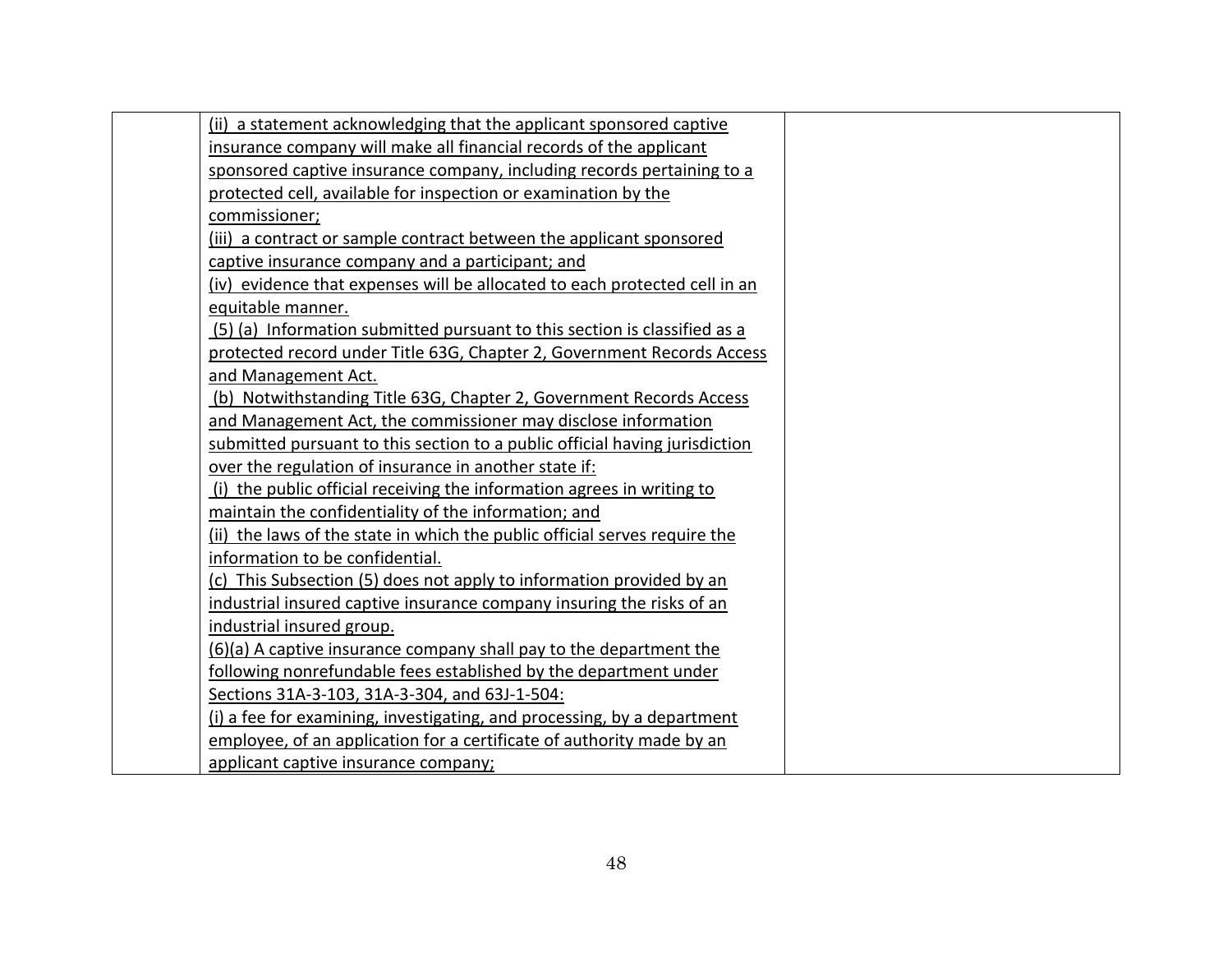|       | (ii) a fee for obtaining a certificate of authority for the year the captive    |                                                   |
|-------|---------------------------------------------------------------------------------|---------------------------------------------------|
|       | insurance company is issued a certificate of authority by the department;       |                                                   |
|       | and                                                                             |                                                   |
|       | (iii) a certificate of authority renewal fee assessed annually.                 |                                                   |
|       | (b) the commissioner may:                                                       |                                                   |
|       | (i) assign a department employee or retain legal, financial, and                |                                                   |
|       | examination services from outside the department to perform the services        |                                                   |
|       | described in:                                                                   |                                                   |
|       | (A) Subsection (6)(a); and                                                      |                                                   |
|       | (B) Section 31A-37-502; and                                                     |                                                   |
|       | (ii) charge the reasonable cost of services described in Subsection $(6)(b)(i)$ |                                                   |
|       | to the applicant captive insurance company.                                     |                                                   |
|       | (7) If the commissioner is satisfied that the documents and statements          |                                                   |
|       | filed by the applicant captive insurance company comply with this chapter,      |                                                   |
|       | the commissioner may grant a certificate of authority authorizing the           |                                                   |
|       | company to do insurance business in the state.                                  |                                                   |
|       | (8) A certificate of authority granted under this section expires annually      |                                                   |
|       | and shall be renewed by July 1 of each year.                                    |                                                   |
| Line  | <b>Amendment</b>                                                                | Nature of change                                  |
| 4201- | 31A-37-202 (repealed and reenacted to read)                                     | <b>Codifies practice:</b> This section represents |
| 4230  | (1) Except as provided in Subsections (2) and 3, a captive insurance            | the Department's effort to consolidate            |
|       | company may not directly insure a risk other than the risk of the captive       | the provisions that separately govern             |
|       | insurance company's parent or affiliated company.                               | corporations and LLCs.                            |
|       | (2) In addition to the risks described in Subsection (1), an association        |                                                   |
|       | captive insurance company may insure the risk of:                               |                                                   |
|       | (a) a member organization of the association captive insurance company's        |                                                   |
|       | association; or                                                                 |                                                   |
|       | (b) an affiliate of a member organization of the association captive            |                                                   |
|       | insurance company's association.                                                |                                                   |
|       | (3) The following may insure a risk of a controlled unaffiliated business:      |                                                   |
|       | (a) an industrial insured captive insurance company;                            |                                                   |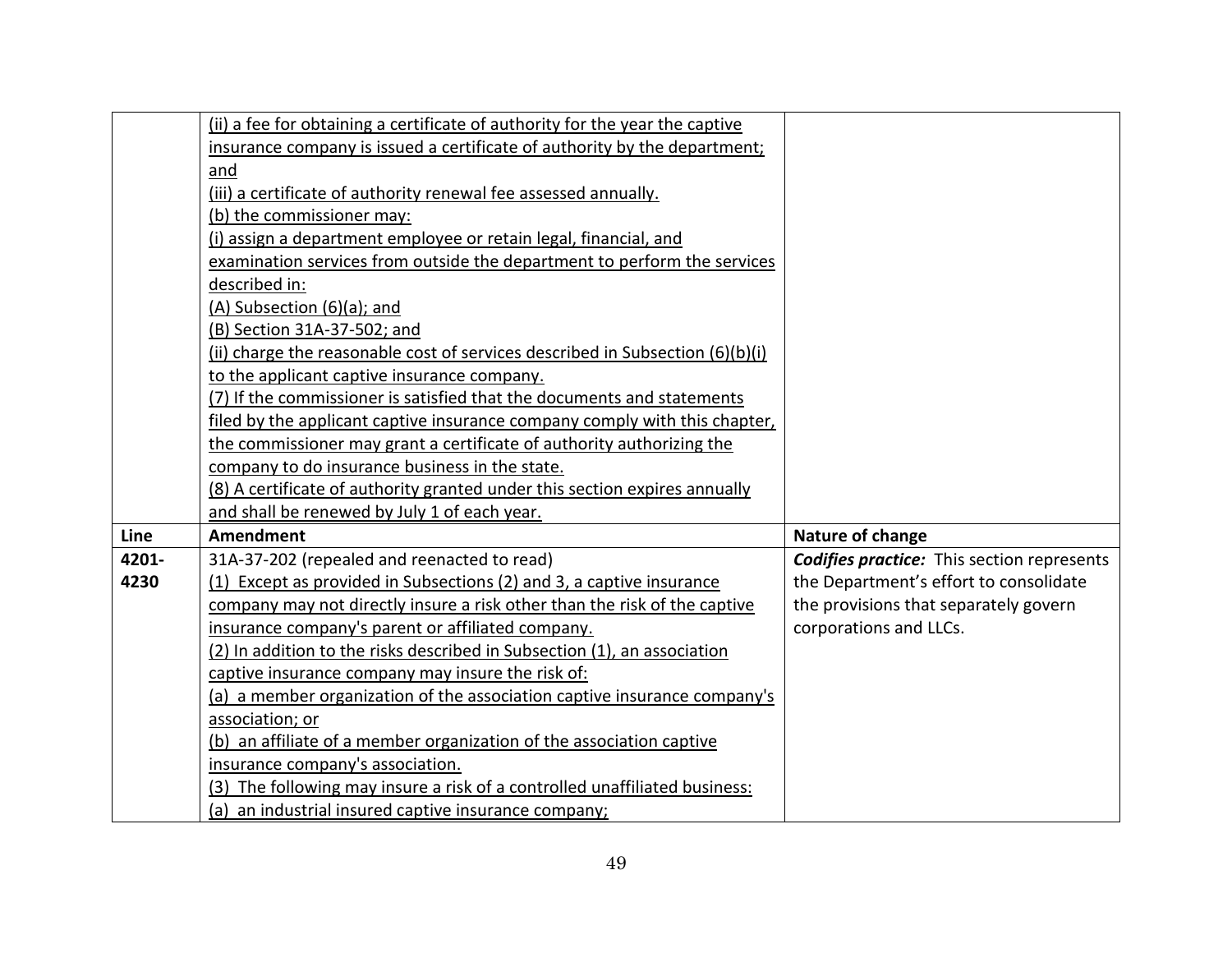|       | (b) a protected cell;                                                        |                                              |
|-------|------------------------------------------------------------------------------|----------------------------------------------|
|       | (c) a pure captive insurance company; or                                     |                                              |
|       | (d) a sponsored captive insurance company.                                   |                                              |
|       | (4) To the extent allowed by a captive insurance company's organizational    |                                              |
|       | charter, acaptive insurance company may provide any type of insurance        |                                              |
|       | described in this title, except:                                             |                                              |
|       | (a) workers' compensation insurance;                                         |                                              |
|       | (b) personal motor vehicle insurance;                                        |                                              |
|       | (c) homeowners' insurance; and                                               |                                              |
|       | (d) any component of the types of insurance described in Subsections         |                                              |
|       | $(34)(a)$ through $(c)$ .                                                    |                                              |
|       | (5) A captive insurance company may not provide coverage for:                |                                              |
|       | (a) a wager or gaming risk;                                                  |                                              |
|       | (b) loss of an election;                                                     |                                              |
|       | (c) the penal consequences of a crime; or                                    |                                              |
|       | (d) punitive damages.                                                        |                                              |
|       | (6) Notwithstanding Subsection (4)(a), if approved by the commissioner, a    |                                              |
|       | captive insurance company may insure as a reimbursement a limited layer      |                                              |
|       | or deductible of workers' compensation coverage.                             |                                              |
| Line  | <b>Amendment text</b>                                                        | Nature of change                             |
|       | 31A-37-203                                                                   |                                              |
|       | (1) A captive insurance company may not adopt a name that is:                |                                              |
|       | (a) the same as any other existing business name registered in this state;   |                                              |
|       | (b) deceptively similar to any other existing business name registered in    |                                              |
|       | this state; or                                                               |                                              |
|       | (c) likely to be:                                                            |                                              |
|       | (i) confused with any other existing business name registered in this state; |                                              |
|       | or                                                                           |                                              |
|       | (ii) mistaken for any other existing business name registered in this state. | <b>Policy change:</b> Makes captive insurers |
| 4240- | (2) An applicant captive insurance company that submits an application       | subject to the name requirements             |
| 4243  | for a certificate of authority on or after May 14, 2019, or a captive        | applicable to all other insurers.            |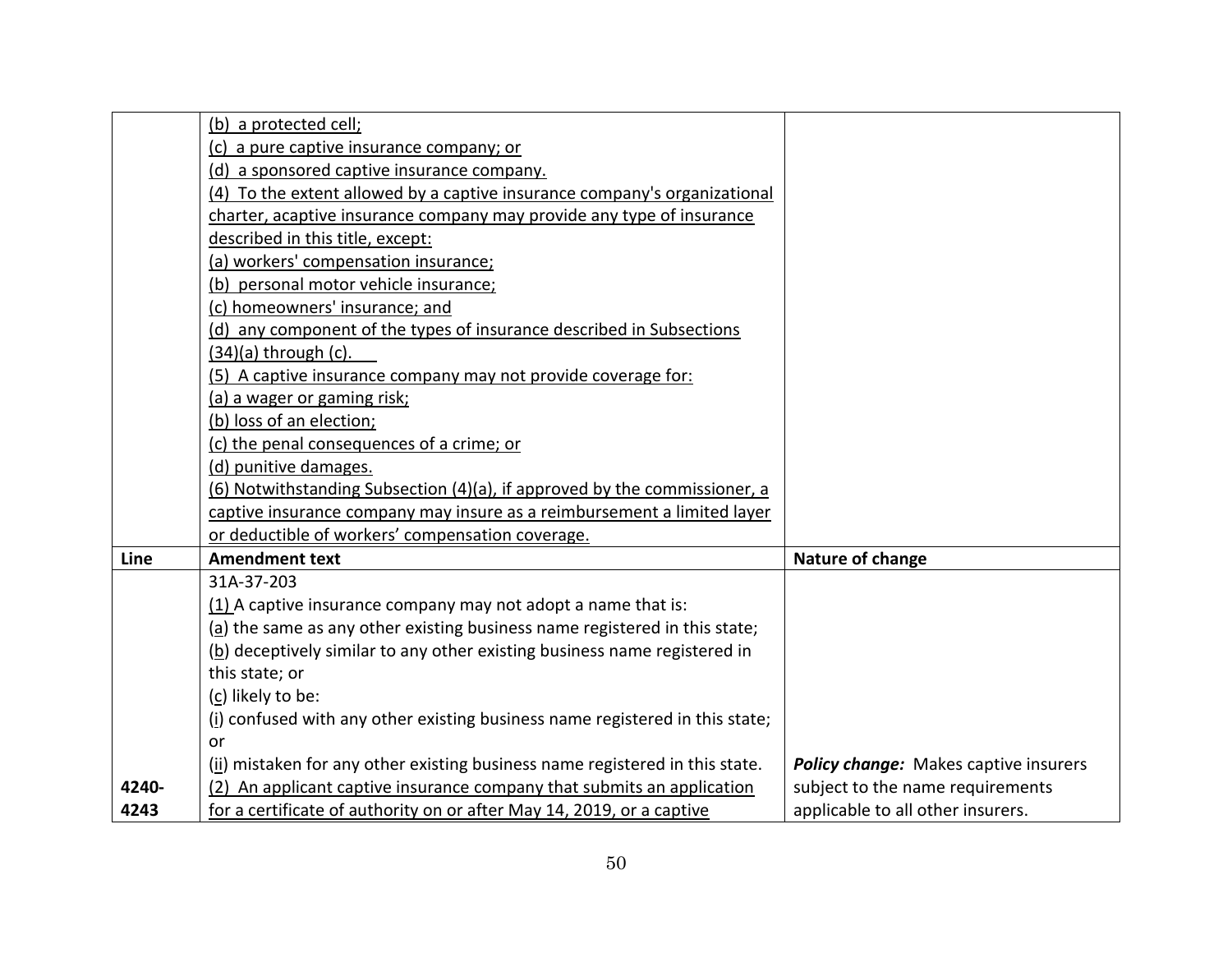|       | insurance company that changes its name on or after May 14, 2019, shall     |                                                   |
|-------|-----------------------------------------------------------------------------|---------------------------------------------------|
|       | include the word "insurance" or a term or equivalent meaning its name.      |                                                   |
| Line  | <b>Amendment text</b>                                                       | Nature of change                                  |
| 4244- | 31A-37-301                                                                  | <b>Codifies practice:</b> This section represents |
| 4461  | (1) A [pure] captive insurance company [or a sponsored captive insurance    | the Department's effort to consolidate            |
|       | company formed as a stock insurer shall be incorporated as a stock insurer  | the provisions that separately govern             |
|       | with the capital of the pure captive insurance company or sponsored         | corporations and LLCs.                            |
|       | captive insurance company: }, other than a branch captive insurance         |                                                   |
|       | company, may be formed as a corporation or a limited liability company.     |                                                   |
|       | [(a) divided into shares; and]                                              |                                                   |
|       | [(b) held by the stockholders of the pure captive insurance company or      |                                                   |
|       | sponsored captive insurance company.]                                       |                                                   |
|       | [(2) A pure captive insurance company or a sponsored captive insurance      |                                                   |
|       | company formed as a limited liability company shall be organized as a       |                                                   |
|       | members' interest insurer with the capital of the pure captive insurance    |                                                   |
|       | company or sponsored captive insurance company:                             |                                                   |
|       | [(a) divided into interests; and]                                           |                                                   |
|       | [(b) held by the members of the pure captive insurance company or           |                                                   |
|       | sponsored captive insurance company.]                                       |                                                   |
|       | [(3) An association captive insurance company or an industrial insured      |                                                   |
|       | captive insurance company may be:                                           |                                                   |
|       | [(a) incorporated as a stock insurer with the capital of the association    |                                                   |
|       | captive insurance company or industrial insured captive insurance           |                                                   |
|       | company:                                                                    |                                                   |
|       | [(i) divided into shares; and]                                              |                                                   |
|       | [(ii) held by the stockholders of the association captive insurance company |                                                   |
|       | or industrial insured captive insurance company;]                           |                                                   |
|       | [(b) incorporated as a mutual insurer without capital stock, with a         |                                                   |
|       | governing body elected by the member organizations of the association       |                                                   |
|       | captive insurance company or industrial insured captive insurance           |                                                   |
|       | company; or]                                                                |                                                   |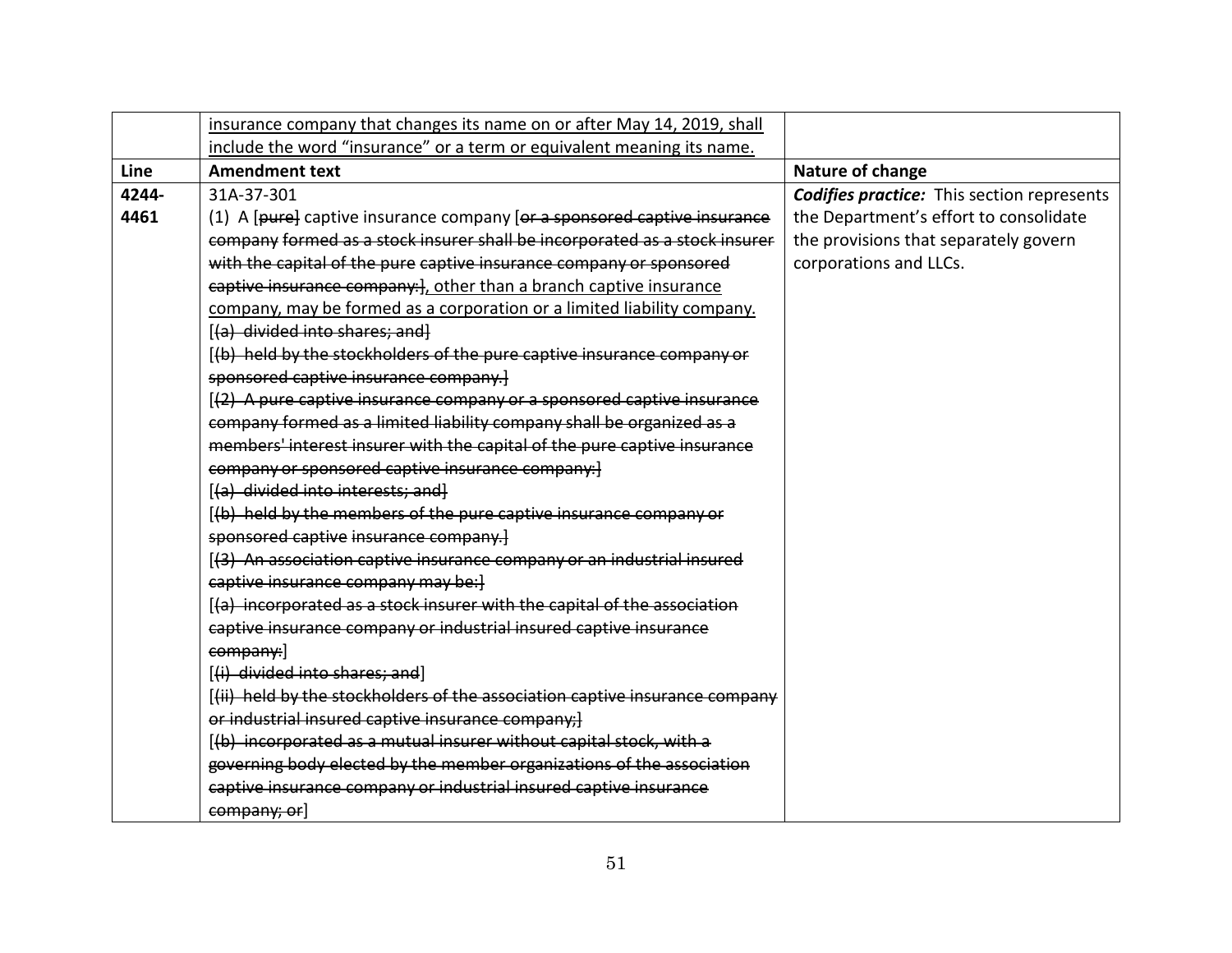| [(c) organized as a limited liability company with the capital of the                                |
|------------------------------------------------------------------------------------------------------|
| association captive insurance company or industrial insured captive                                  |
| insurance company:                                                                                   |
| [(i) divided into interests; and]                                                                    |
| [(ii) held by the members of the association captive insurance company or                            |
| industrial Insured captive insurance company.                                                        |
| (2) The capital of a captive insurance company shall be held by:                                     |
| (a) the interest holders of the captive insurance company; or                                        |
| (b) a governing body elected by:                                                                     |
| (i) the insureds;                                                                                    |
| (ii) one or more affiliates; or                                                                      |
| (iii) a combination of the persons described in Subsections (2)(b)(i) and (ii).                      |
| [(4)] (3) A captive insurance company formed [as a corporation may not                               |
| have fewer than three incorporators of whom one shall be a resident of                               |
| this state} in this state shall have at least one establisher who is an                              |
| individual and a resident of the state.                                                              |
| [(5) A captive insurance company formed as a limited liability company                               |
| may not have fewer than three organizers of whom one shall be a resident                             |
| of this state.                                                                                       |
| [(6) (a) Before a captive insurance company formed as a corporation files                            |
| the corporation's articles of incorporation with the Division of                                     |
| Corporations and Commercial Code, the incorporators shall obtain from                                |
| the commissioner a certificate finding that the establishment and                                    |
| maintenance of the proposed corporation will promote the general good                                |
| of the state.                                                                                        |
| (4) (a) An applicant captive insurance company's establishers shall obtain a                         |
| certificate of public good from the commissioner before filing its governing                         |
| documents with the Division of Corporations and Commercial Code.                                     |
| (b) In considering a request for a certificate under Subsection $[\frac{1}{2}, \frac{1}{2}]$ (4)(a), |
| the commissioner shall consider:                                                                     |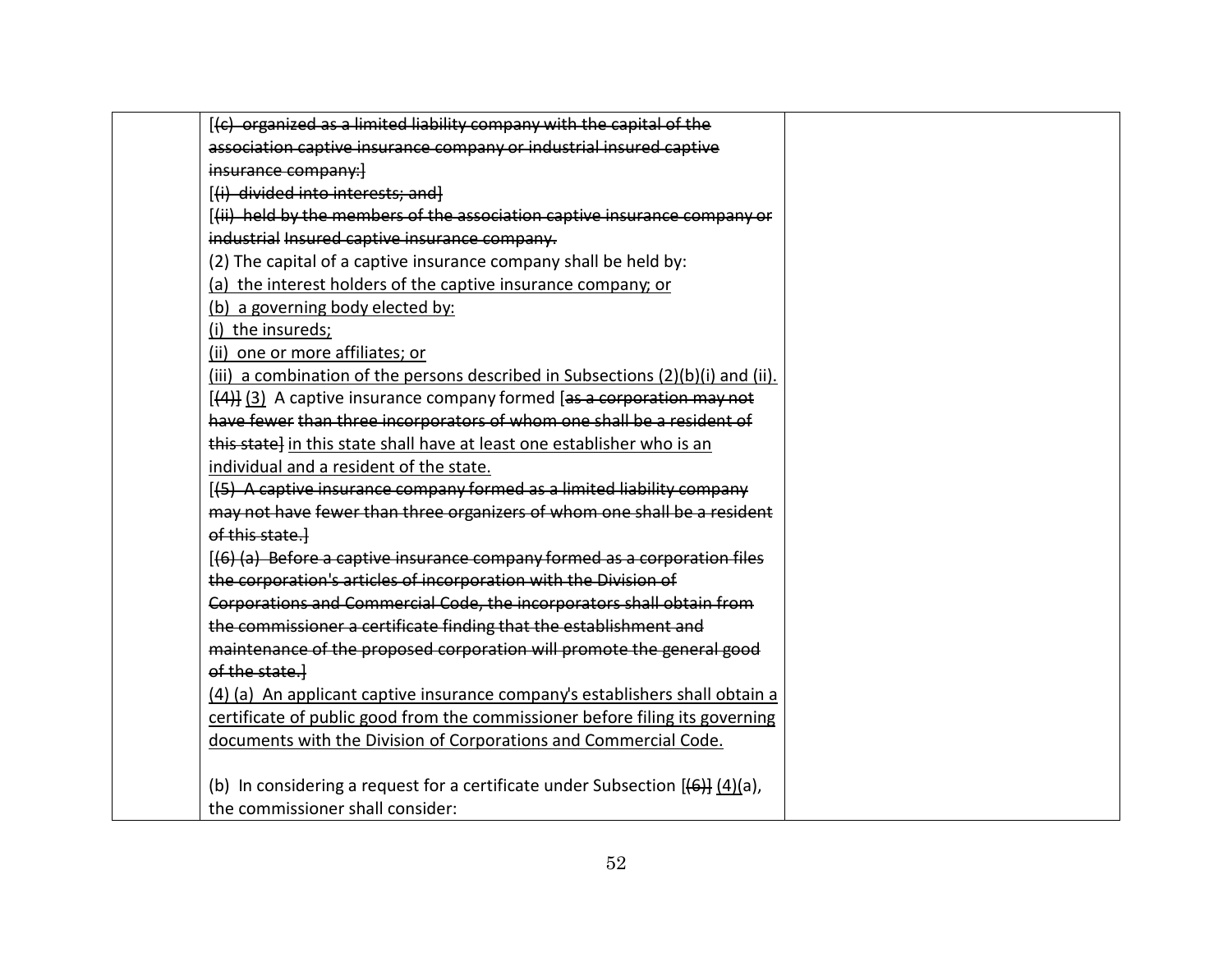| (i) the character, reputation, financial standing, and purposes of the       |  |
|------------------------------------------------------------------------------|--|
| [incorporators]establishers;                                                 |  |
| (ii) the character, reputation, financial responsibility, insurance          |  |
| experience, and business qualifications of the principal officers [and       |  |
| directors] or members of the governing body;                                 |  |
| (iii) any information in:                                                    |  |
| (A) the application for a certificate of authority; or                       |  |
| (B) the department's files; and                                              |  |
| (iv) other aspects that the commissioner considers advisable.                |  |
| (7)(a) Before a captive insurance company formed as a limited liability      |  |
| company files the limited liability company's certificate of organization    |  |
| with the Division of Corporations and Commercial Code, the limited           |  |
| liability company shall obtain form the commissioner a certificate finding   |  |
| that the establishment and maintenance of the proposed limited liability     |  |
| company will promote the general good of the state.]                         |  |
| [(b) In considering a request for a certificate under Subsection (7)(a), the |  |
| commissioner shall consider:                                                 |  |
| [(i) the character, reputation, financial standing, and purposes of the      |  |
| organizers;}                                                                 |  |
| [(ii) the character, reputation, financial responsibility, insurance         |  |
| experience, and business qualifications of the managers; }                   |  |
| [(iii) any information in:]                                                  |  |
| [(A) the application for a certificate of authority; or]                     |  |
| [(B) the department's files; and]                                            |  |
| [(iv) other aspects that the commissioner considers advisable.]              |  |
| [(8) (a) A captive insurance company formed as a corporation shall file      |  |
| with the Division of Corporations and Commercial Code: ]                     |  |
| [(i) the captive insurance company's articles of incorporation;]             |  |
| [(ii) the certificate issued pursuant to Subsection (6); and]                |  |
| [(iii) the fees required by the Division of Corporations and Commercial      |  |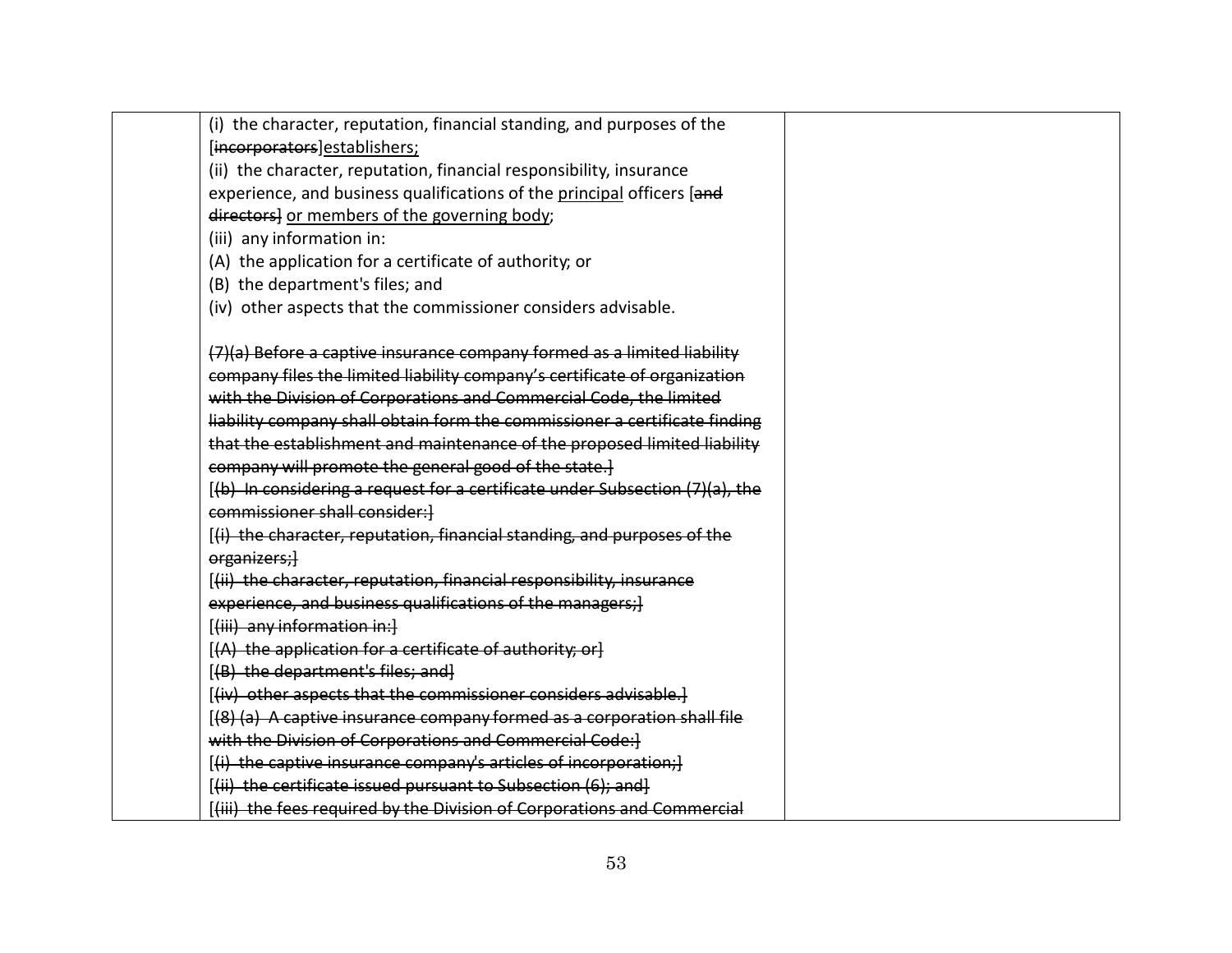| Code.                                                                         |
|-------------------------------------------------------------------------------|
| [(b) The Division of Corporations and Commercial Code shall file both the     |
| articles of incorporation and the certificate described in Subsection (6) for |
| a captive insurance company that complies with this section.]                 |
| [(9) (a) A captive insurance company formed as a limited liability company    |
| shall file with the Division of Corporations and Commercial Code:]            |
| [(i) the captive insurance company's certificate of organization;]            |
| [(ii) the certificate issued pursuant to Subsection (7); and]                 |
| [(iii) the fees required by the Division of Corporations and Commercial       |
| Code.                                                                         |
| [(b) The Division of Corporations and Commercial Code shall file both the     |
| eertificate of organization and the certificate described in Subsection (7)   |
| for a captive insurance company that complies with this section.]             |
| [(10) (a) The organizers of a captive insurance company formed as a           |
| reciprocal insurer shall obtain from the commissioner a certificate finding   |
| that the establishment and maintenance of the proposed association will       |
| promote the general good of the state.]                                       |
| [(b) In considering a request for a certificate under Subsection (10)(a), the |
| commissioner shall consider: }                                                |
| [(i) the character, reputation, financial standing, and purposes of the       |
| incorporators;                                                                |
| [(ii) the character, reputation, financial responsibility, insurance          |
| experience, and business qualifications of the officers and directors; }      |
| [(iii) any information in:]                                                   |
| [(A) the application for a certificate of authority; orl                      |
| [(B) the department's files; and]                                             |
| [(iv) other aspects that the commissioner considers advisable.]               |
| [(11) (a) An alien captive insurance company that has received a certificate  |
| of authority to act as a branch captive insurance company shall obtain        |
| from the commissioner a certificate finding that:                             |
| [(i) the home jurisdiction of the alien captive insurance company imposes     |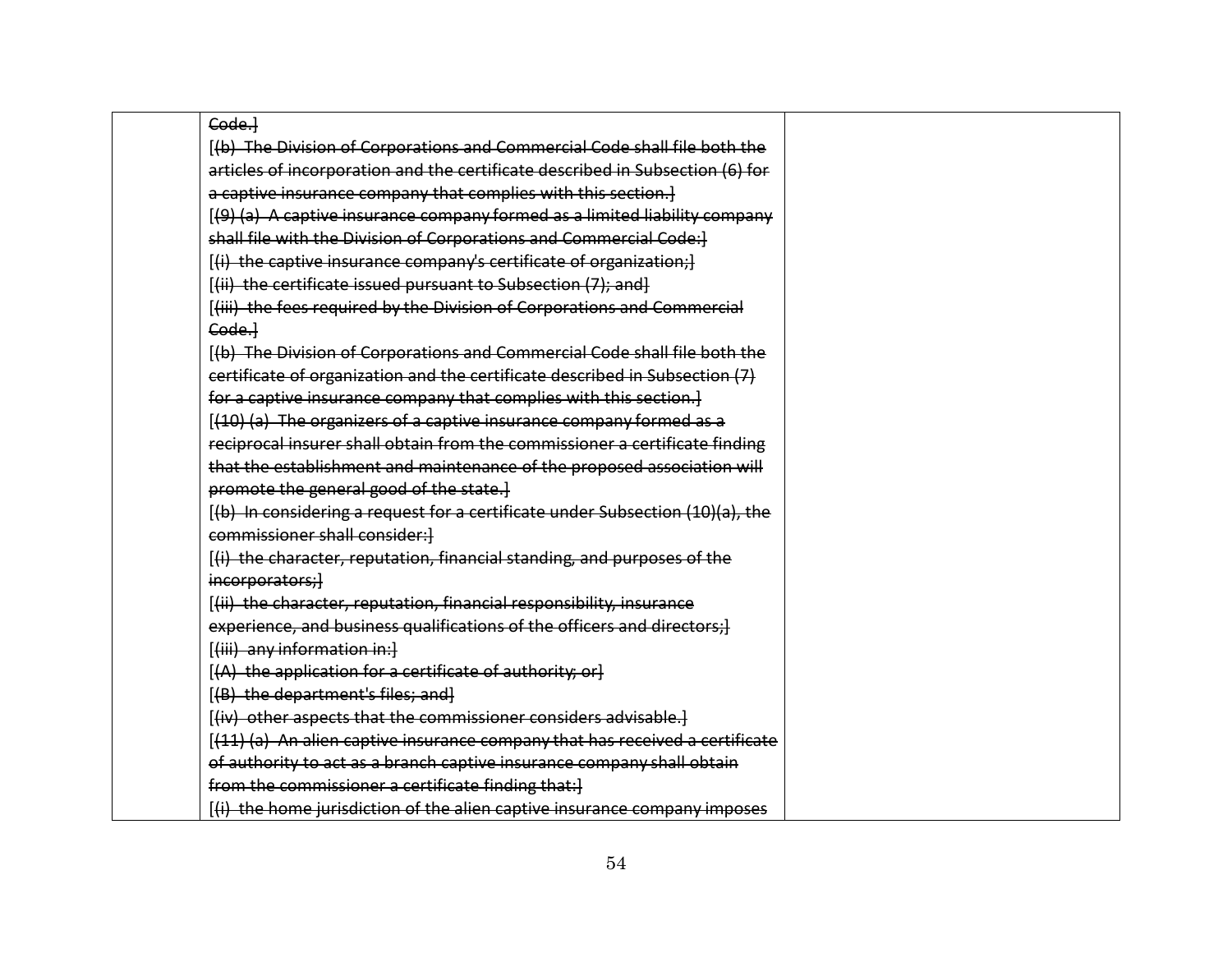| statutory or regulatory standards in a form acceptable to the<br>commissioner on companies transacting the business of insurance in that<br>state; and l<br>[(ii) after considering the character, reputation, financial responsibility,<br>insurance experience, and business qualifications of the officers and<br>directors of the alien captive insurance company, and other relevant<br>information, the establishment and maintenance of the branch operations<br>will promote the general good of the state.]<br>[(b) After the commissioner issues a certificate under Subsection (11)(a) to<br>an alien captive insurance company, the alien captive insurance company<br>may register to do business in this state.<br>[(12) At least one of the members of the board of directors of a captive<br>insurance company formed as a corporation shall be a resident of this<br>state.<br>[(13) At least one of the managers of a limited liability company shall be a<br>resident of this state.<br>(5) (a) Except as otherwise provided in this title, the governing body of a<br>captive insurance company shall consist of at least three individuals as<br>members, at least one of whom is a resident of the state.<br>(b) One-third of the members of the governing body of a captive insurance<br>company constitutes a quorum of the governing body.<br>(6) A captive insurance company shall have at least three individuals as<br>principal officers with duties comparable to those of president, treasurer,<br>and secretary.<br>$[44]$ (7) (a) A captive insurance company formed as a corporation [under]<br>this chapter has the privileges and is subject to the provisions of the<br>general corporation law as well as the applicable provisions contained in<br>this chapter. (b) If] is subject to the provisions of Title 16, Chapter 10a, |  |
|------------------------------------------------------------------------------------------------------------------------------------------------------------------------------------------------------------------------------------------------------------------------------------------------------------------------------------------------------------------------------------------------------------------------------------------------------------------------------------------------------------------------------------------------------------------------------------------------------------------------------------------------------------------------------------------------------------------------------------------------------------------------------------------------------------------------------------------------------------------------------------------------------------------------------------------------------------------------------------------------------------------------------------------------------------------------------------------------------------------------------------------------------------------------------------------------------------------------------------------------------------------------------------------------------------------------------------------------------------------------------------------------------------------------------------------------------------------------------------------------------------------------------------------------------------------------------------------------------------------------------------------------------------------------------------------------------------------------------------------------------------------------------------------------------------------------------------------------------------------------|--|
|                                                                                                                                                                                                                                                                                                                                                                                                                                                                                                                                                                                                                                                                                                                                                                                                                                                                                                                                                                                                                                                                                                                                                                                                                                                                                                                                                                                                                                                                                                                                                                                                                                                                                                                                                                                                                                                                        |  |
|                                                                                                                                                                                                                                                                                                                                                                                                                                                                                                                                                                                                                                                                                                                                                                                                                                                                                                                                                                                                                                                                                                                                                                                                                                                                                                                                                                                                                                                                                                                                                                                                                                                                                                                                                                                                                                                                        |  |
|                                                                                                                                                                                                                                                                                                                                                                                                                                                                                                                                                                                                                                                                                                                                                                                                                                                                                                                                                                                                                                                                                                                                                                                                                                                                                                                                                                                                                                                                                                                                                                                                                                                                                                                                                                                                                                                                        |  |
|                                                                                                                                                                                                                                                                                                                                                                                                                                                                                                                                                                                                                                                                                                                                                                                                                                                                                                                                                                                                                                                                                                                                                                                                                                                                                                                                                                                                                                                                                                                                                                                                                                                                                                                                                                                                                                                                        |  |
|                                                                                                                                                                                                                                                                                                                                                                                                                                                                                                                                                                                                                                                                                                                                                                                                                                                                                                                                                                                                                                                                                                                                                                                                                                                                                                                                                                                                                                                                                                                                                                                                                                                                                                                                                                                                                                                                        |  |
|                                                                                                                                                                                                                                                                                                                                                                                                                                                                                                                                                                                                                                                                                                                                                                                                                                                                                                                                                                                                                                                                                                                                                                                                                                                                                                                                                                                                                                                                                                                                                                                                                                                                                                                                                                                                                                                                        |  |
|                                                                                                                                                                                                                                                                                                                                                                                                                                                                                                                                                                                                                                                                                                                                                                                                                                                                                                                                                                                                                                                                                                                                                                                                                                                                                                                                                                                                                                                                                                                                                                                                                                                                                                                                                                                                                                                                        |  |
|                                                                                                                                                                                                                                                                                                                                                                                                                                                                                                                                                                                                                                                                                                                                                                                                                                                                                                                                                                                                                                                                                                                                                                                                                                                                                                                                                                                                                                                                                                                                                                                                                                                                                                                                                                                                                                                                        |  |
|                                                                                                                                                                                                                                                                                                                                                                                                                                                                                                                                                                                                                                                                                                                                                                                                                                                                                                                                                                                                                                                                                                                                                                                                                                                                                                                                                                                                                                                                                                                                                                                                                                                                                                                                                                                                                                                                        |  |
|                                                                                                                                                                                                                                                                                                                                                                                                                                                                                                                                                                                                                                                                                                                                                                                                                                                                                                                                                                                                                                                                                                                                                                                                                                                                                                                                                                                                                                                                                                                                                                                                                                                                                                                                                                                                                                                                        |  |
|                                                                                                                                                                                                                                                                                                                                                                                                                                                                                                                                                                                                                                                                                                                                                                                                                                                                                                                                                                                                                                                                                                                                                                                                                                                                                                                                                                                                                                                                                                                                                                                                                                                                                                                                                                                                                                                                        |  |
|                                                                                                                                                                                                                                                                                                                                                                                                                                                                                                                                                                                                                                                                                                                                                                                                                                                                                                                                                                                                                                                                                                                                                                                                                                                                                                                                                                                                                                                                                                                                                                                                                                                                                                                                                                                                                                                                        |  |
|                                                                                                                                                                                                                                                                                                                                                                                                                                                                                                                                                                                                                                                                                                                                                                                                                                                                                                                                                                                                                                                                                                                                                                                                                                                                                                                                                                                                                                                                                                                                                                                                                                                                                                                                                                                                                                                                        |  |
|                                                                                                                                                                                                                                                                                                                                                                                                                                                                                                                                                                                                                                                                                                                                                                                                                                                                                                                                                                                                                                                                                                                                                                                                                                                                                                                                                                                                                                                                                                                                                                                                                                                                                                                                                                                                                                                                        |  |
|                                                                                                                                                                                                                                                                                                                                                                                                                                                                                                                                                                                                                                                                                                                                                                                                                                                                                                                                                                                                                                                                                                                                                                                                                                                                                                                                                                                                                                                                                                                                                                                                                                                                                                                                                                                                                                                                        |  |
|                                                                                                                                                                                                                                                                                                                                                                                                                                                                                                                                                                                                                                                                                                                                                                                                                                                                                                                                                                                                                                                                                                                                                                                                                                                                                                                                                                                                                                                                                                                                                                                                                                                                                                                                                                                                                                                                        |  |
|                                                                                                                                                                                                                                                                                                                                                                                                                                                                                                                                                                                                                                                                                                                                                                                                                                                                                                                                                                                                                                                                                                                                                                                                                                                                                                                                                                                                                                                                                                                                                                                                                                                                                                                                                                                                                                                                        |  |
|                                                                                                                                                                                                                                                                                                                                                                                                                                                                                                                                                                                                                                                                                                                                                                                                                                                                                                                                                                                                                                                                                                                                                                                                                                                                                                                                                                                                                                                                                                                                                                                                                                                                                                                                                                                                                                                                        |  |
|                                                                                                                                                                                                                                                                                                                                                                                                                                                                                                                                                                                                                                                                                                                                                                                                                                                                                                                                                                                                                                                                                                                                                                                                                                                                                                                                                                                                                                                                                                                                                                                                                                                                                                                                                                                                                                                                        |  |
|                                                                                                                                                                                                                                                                                                                                                                                                                                                                                                                                                                                                                                                                                                                                                                                                                                                                                                                                                                                                                                                                                                                                                                                                                                                                                                                                                                                                                                                                                                                                                                                                                                                                                                                                                                                                                                                                        |  |
|                                                                                                                                                                                                                                                                                                                                                                                                                                                                                                                                                                                                                                                                                                                                                                                                                                                                                                                                                                                                                                                                                                                                                                                                                                                                                                                                                                                                                                                                                                                                                                                                                                                                                                                                                                                                                                                                        |  |
|                                                                                                                                                                                                                                                                                                                                                                                                                                                                                                                                                                                                                                                                                                                                                                                                                                                                                                                                                                                                                                                                                                                                                                                                                                                                                                                                                                                                                                                                                                                                                                                                                                                                                                                                                                                                                                                                        |  |
|                                                                                                                                                                                                                                                                                                                                                                                                                                                                                                                                                                                                                                                                                                                                                                                                                                                                                                                                                                                                                                                                                                                                                                                                                                                                                                                                                                                                                                                                                                                                                                                                                                                                                                                                                                                                                                                                        |  |
|                                                                                                                                                                                                                                                                                                                                                                                                                                                                                                                                                                                                                                                                                                                                                                                                                                                                                                                                                                                                                                                                                                                                                                                                                                                                                                                                                                                                                                                                                                                                                                                                                                                                                                                                                                                                                                                                        |  |
|                                                                                                                                                                                                                                                                                                                                                                                                                                                                                                                                                                                                                                                                                                                                                                                                                                                                                                                                                                                                                                                                                                                                                                                                                                                                                                                                                                                                                                                                                                                                                                                                                                                                                                                                                                                                                                                                        |  |
|                                                                                                                                                                                                                                                                                                                                                                                                                                                                                                                                                                                                                                                                                                                                                                                                                                                                                                                                                                                                                                                                                                                                                                                                                                                                                                                                                                                                                                                                                                                                                                                                                                                                                                                                                                                                                                                                        |  |
|                                                                                                                                                                                                                                                                                                                                                                                                                                                                                                                                                                                                                                                                                                                                                                                                                                                                                                                                                                                                                                                                                                                                                                                                                                                                                                                                                                                                                                                                                                                                                                                                                                                                                                                                                                                                                                                                        |  |
|                                                                                                                                                                                                                                                                                                                                                                                                                                                                                                                                                                                                                                                                                                                                                                                                                                                                                                                                                                                                                                                                                                                                                                                                                                                                                                                                                                                                                                                                                                                                                                                                                                                                                                                                                                                                                                                                        |  |
| Utah Revised Business Corporation Act, and this chapter. If a conflict exists                                                                                                                                                                                                                                                                                                                                                                                                                                                                                                                                                                                                                                                                                                                                                                                                                                                                                                                                                                                                                                                                                                                                                                                                                                                                                                                                                                                                                                                                                                                                                                                                                                                                                                                                                                                          |  |
| between a provision of [the general corporation law] Title 16, Chapter 10a,                                                                                                                                                                                                                                                                                                                                                                                                                                                                                                                                                                                                                                                                                                                                                                                                                                                                                                                                                                                                                                                                                                                                                                                                                                                                                                                                                                                                                                                                                                                                                                                                                                                                                                                                                                                            |  |
| Utah Revised Business Corporation Act, and a provision of this chapter,                                                                                                                                                                                                                                                                                                                                                                                                                                                                                                                                                                                                                                                                                                                                                                                                                                                                                                                                                                                                                                                                                                                                                                                                                                                                                                                                                                                                                                                                                                                                                                                                                                                                                                                                                                                                |  |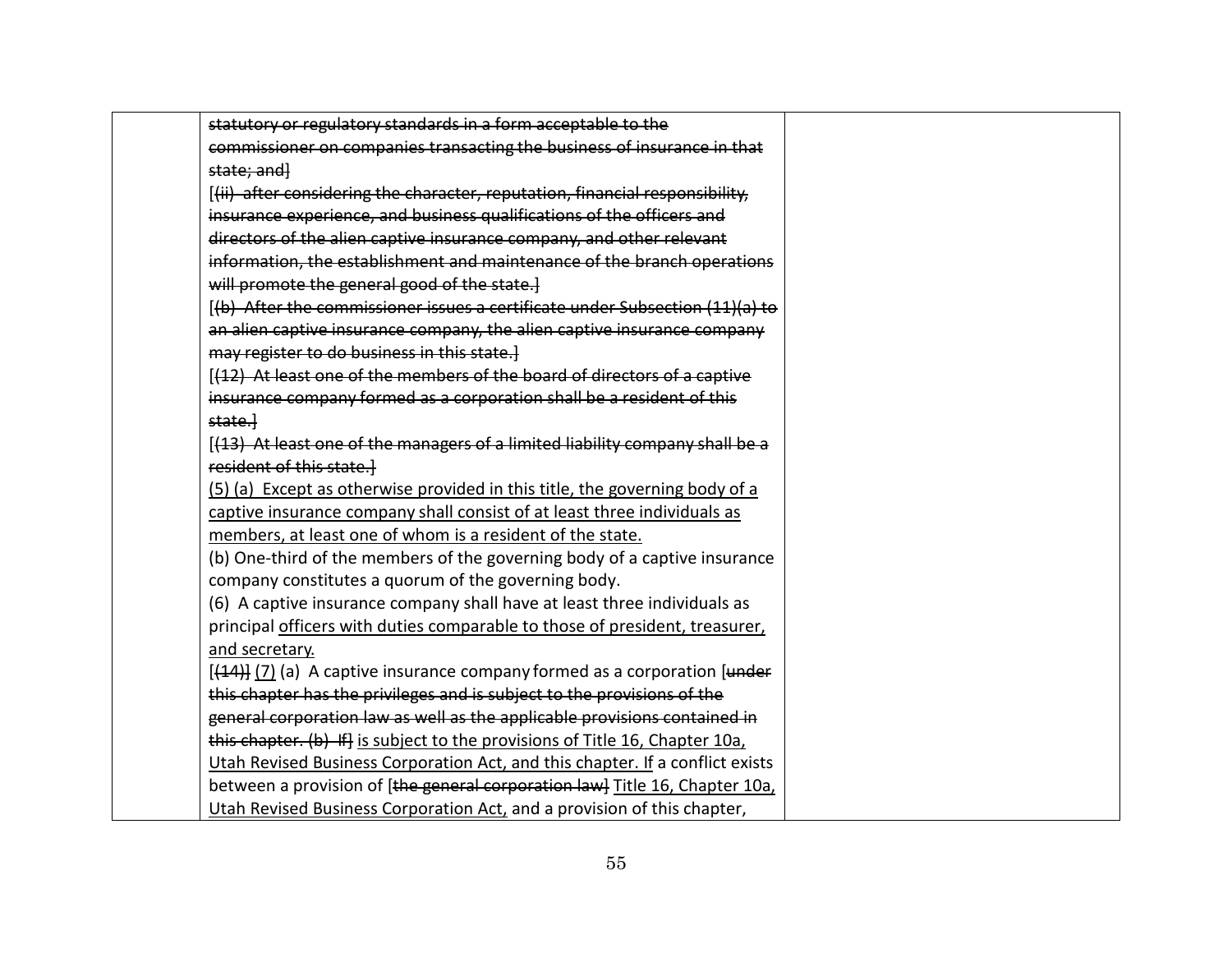| this chapter [shall control] controls.                                             |
|------------------------------------------------------------------------------------|
| (b) A captive insurance company formed as a limited liability company is           |
| subject to the provisions of Title 48, Chapter 3a, Utah Revised Uniform            |
| Limited Liability Company Act, and this chapter. If a conflict exists between      |
| a provision of Title 48, Chapter 3a, Utah Revised Uniform Limited Liability        |
| Company Act, and a provision of this chapter, this chapter controls.               |
| (c) Except as provided in Subsection $[44]$ $[7]$ (d), the provisions of this      |
| title [pertaining to] that govern a merger, consolidation, conversion,             |
| mutualization, and redomestication apply [in determining the procedures            |
| to be followed by] to a captive insurance company in carrying out any of           |
| the transactions described in those provisions.                                    |
| (d) Notwithstanding Subsection $[\frac{44}{7}]$ (7)(c), the commissioner may waive |
| or modify the requirements for public notice and hearing in accordance             |
| with rules adopted under Section 31A-37-106.                                       |
| (e) If a notice of public hearing is required, but no one requests a hearing,      |
| the commissioner may cancel the public hearing.                                    |
| [(15) (a) A captive insurance company formed as a limited liability                |
| company under this chapter has the privileges and is subject to Title 48,          |
| Chapter 3a, Utah Revised Uniform Limited Liability Company Act, as well as         |
| the applicable provisions in this chapter.]                                        |
| [(b) If a conflict exists between a provision of the limited liability company     |
| law and a provision of this chapter, this chapter controls.]                       |
| [(c) The provisions of this title pertaining to a merger, consolidation,           |
| conversion, mutualization, and redomestication apply in determining the            |
| procedures to be followed by a captive insurance company in carrying out           |
| any of the transactions described in those provisions.                             |
| [(d) Notwithstanding Subsection (15)(c), the commissioner may waive or             |
| modify the requirements for public notice and hearing in accordance with           |
| rules adopted under Section 31A 37 106.                                            |
| [(e) If a notice of public hearing is required, but no one requests a hearing,     |
| the commissioner may cancel the public hearing.                                    |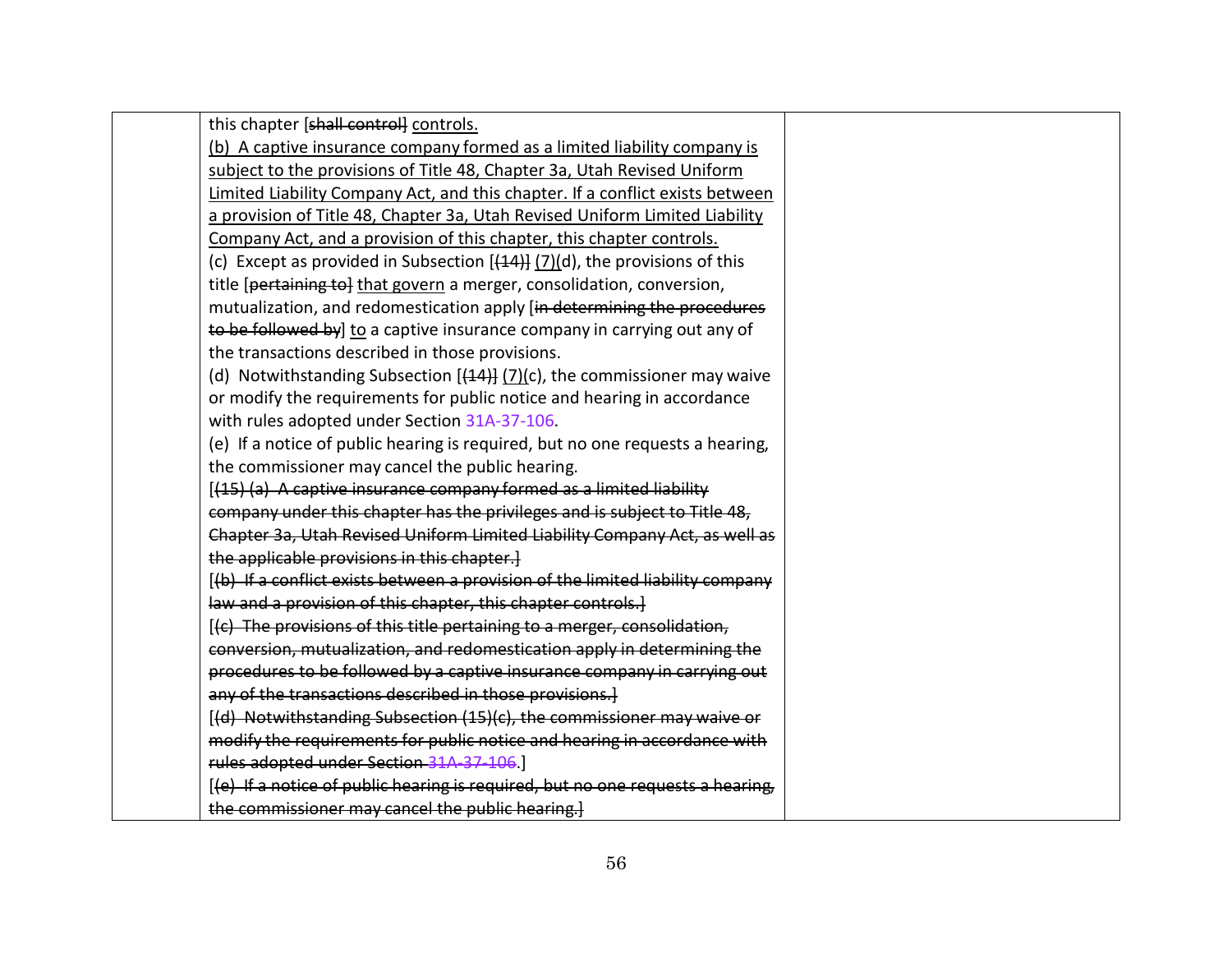|      | [(16) (a) The articles of incorporation or bylaws of a captive insurance     |                                          |
|------|------------------------------------------------------------------------------|------------------------------------------|
|      | company formed as a corporation may not authorize a quorum of a board        |                                          |
|      | of directors to consist of fewer than one third of the fixed or prescribed   |                                          |
|      | number of directors as provided in Section 16 10a 824.                       |                                          |
|      | [(b) The certificate of organization of a captive insurance company formed   |                                          |
|      | as a limited liability company may not authorize a quorum of a board of      |                                          |
|      | managers to consist of fewer than one-third of the fixed or prescribed       |                                          |
|      | number of directors required in Section 16-10a-824.                          |                                          |
|      | 31A-37-401. Sponsored captive insurance companies -- Formation.              |                                          |
|      | (2) A sponsored captive insurance company formed under this chapter          |                                          |
|      | may establishand maintain a protected cell to insure risks of a participant  |                                          |
|      | if:                                                                          |                                          |
|      | (a) the [shareholders] interest holders of a sponsored captive insurance     |                                          |
|      | company are limited to:                                                      |                                          |
| Line | <b>Amendment text</b>                                                        | Nature of change                         |
|      | 31A-37-501                                                                   |                                          |
|      | (1) A captive insurance company is not required to make a report except      |                                          |
|      | those provided in this chapter.                                              |                                          |
|      | (2)(a) Before March 1 of each year, a captive insurance company shall        |                                          |
|      | submit to the commissioner a report of the financial condition of the        |                                          |
|      | captive insurance company, verified by oath of one of the at least two       | Policy change: By requiring two officers |
| 4468 | individuals who are executive officers of the captive insurance company.     | to verify financial information, the     |
|      | (b) Except as provided in Section 31A-37-204, a captive insurance            | amendment makes that information         |
|      | company shall report:                                                        | more trustworthy.                        |
|      | (i) using generally accepted accounting principles, except to the extent     |                                          |
|      | that the commissioner requires, approves, or accepts the use of a            |                                          |
|      | statutory accounting principle;                                              |                                          |
|      | (ii) using a useful or necessary modification or adaptation to an accounting |                                          |
|      | principle that is required, approved, or accepted by the commissioner for    |                                          |
|      | the type of insurance and kind of insurer to be reported upon; and           |                                          |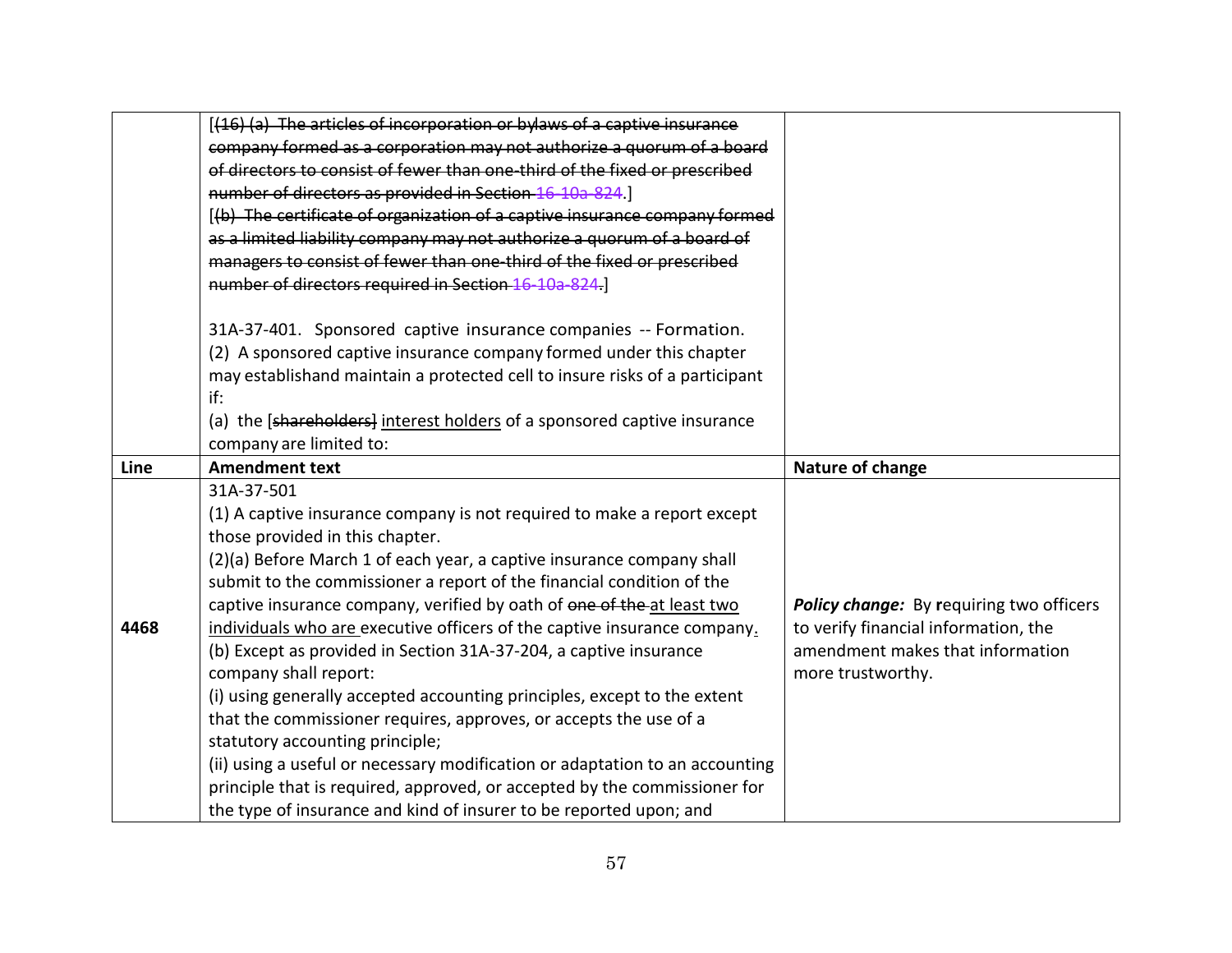| (iii) supplemental or additional information required by the commissioner.     |  |
|--------------------------------------------------------------------------------|--|
| (c) Except as otherwise provided:                                              |  |
| (i) a licensed captive insurance company shall file the report required by     |  |
| Section 31A-4-113; and                                                         |  |
| (ii) an industrial insured group shall comply with Section 31A-4-113.5.        |  |
| (3)(a) A pure-captive insurance company may make written application to        |  |
| file the required report on a fiscal year end that is consistent with the      |  |
| fiscal year of the parent company of the pure captive insurance company.       |  |
| (b) If the commissioner grants an alternative reporting date for a pure        |  |
| captive insurance company requested under Subsection (3)(a), the annual        |  |
| report is due 60 days after the fiscal year end.                               |  |
| (4)(a) Sixty days after the fiscal year end, a branch captive insurance        |  |
| company shall file with the commissioner a copy of the reports and             |  |
| statements required to be filed under the laws of the jurisdiction in which    |  |
| the alien captive insurance company is formed, verified by oath by two of      |  |
| the alien captive insurance company's executive officers.                      |  |
| (b) If the commissioner is satisfied that the annual report filed by the alien |  |
| captive insurance company in the jurisdiction in which the alien captive       |  |
| insurance company is formed provides adequate information concerning           |  |
| the financial condition of the alien captive insurance company, the            |  |
| commissioner may waive the requirement for completion of the annual            |  |
| statement required for a captive insurance company under this section          |  |
| with respect to business written in the alien or foreign jurisdiction.         |  |
| (c) A waiver by the commissioner under Subsection (4)(b):                      |  |
| (i) shall be in writing; and                                                   |  |
| (ii) is subject to public inspection.                                          |  |
| (5) Before March 1 of each year, a sponsored-cell captive insurance            |  |
| company shall submit to the commissioner a consolidated report of the          |  |
| financial condition of each individual protected cell, including a financial   |  |
| statement for each protected cell.                                             |  |
| (6) (a) A captive insurance company shall notify the commissioner in           |  |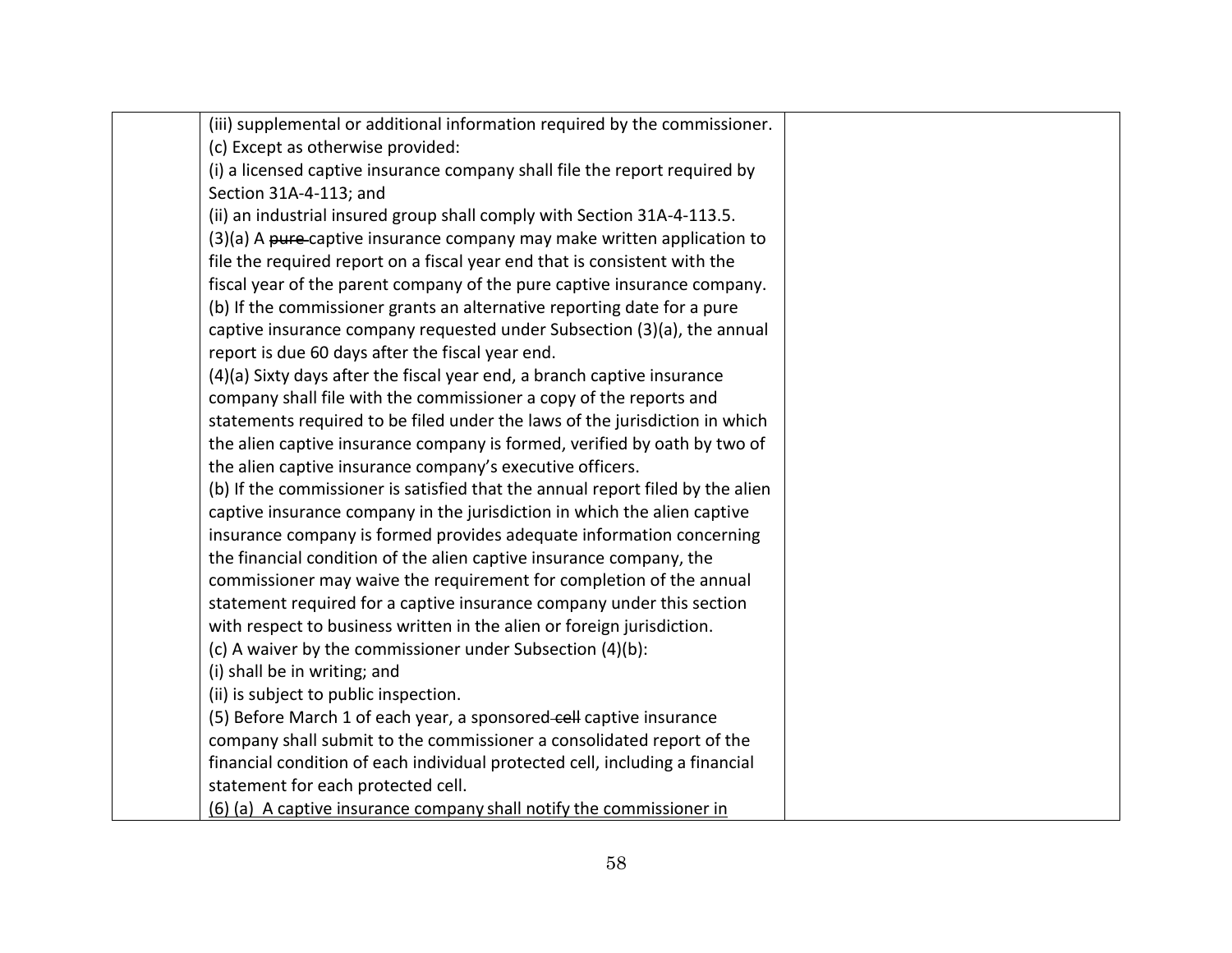| 4504- | writing if there is:                                                         |                                                 |
|-------|------------------------------------------------------------------------------|-------------------------------------------------|
| 4513  | (i) a material change to the captive insurance company's most recently       |                                                 |
|       | filed report of financial condition; or                                      | <b>Policy change:</b> Requires captive insurers |
|       | (ii) an adverse material change in the financial condition of a captive      | to self-report financial problems to the        |
|       | insurance company since the captive insurance company's most recently        | Department.                                     |
|       | filed report of financial condition.                                         |                                                 |
|       | (b) A captive insurance company shall submit a notification described in     |                                                 |
|       | this subsection within 20 days after the day on which the captive insurance  |                                                 |
|       | company learns of the material change.                                       |                                                 |
| Line  | <b>Amendment text</b>                                                        | Nature of change                                |
|       | 31A-37-502(4)                                                                |                                                 |
|       | (4) A captive insurance company that is inspected and examined under         |                                                 |
| 4539  | this section shall pay, as provided in Subsection [31A-37-202] 31A-37-       | Technical change: Prompted by re-               |
|       | 201(6)(b), the expenses and charges of an inspection and examination.        | numbering of another section of code.           |
| Line  | <b>Amendment text</b>                                                        | Nature of change                                |
|       | 31A-37-503(1)                                                                |                                                 |
|       | (1) The following shall be classified as a protected record under Title 63G, |                                                 |
|       | Chapter 2, Government Records Access and Management Act:                     |                                                 |
| 4542- | (a) examination, analysis, and licensing application reports under this      | Policy change: Expands confidentiality of       |
| 4554  | section chapter;                                                             | captive insurer's financial information         |
|       | (b) preliminary examination, analysis, and licensing application reports or  | and the Department's analyses of that           |
|       | results under this-section chapter;                                          | information. Without this express               |
|       | (c) working papers for an examination, analysis, and licensing application   | protection, captives are reticent to            |
|       | review conducted under this-section chapter;                                 | produce accurate information that's             |
|       | (d) recorded information for an examination, analysis, and licensing         | necessary for proper regulation.                |
|       | application review conducted under this-section chapter; and                 |                                                 |
|       | (e) documents and copies of documents produced by, obtained by, or           |                                                 |
|       | disclosed to the commissioner or any other person in the course of an        |                                                 |
|       | examination, analysis, and licensing application review conducted under      |                                                 |
|       | this-section chapter.                                                        |                                                 |
| Line  | <b>Amendment text</b>                                                        | Nature of change                                |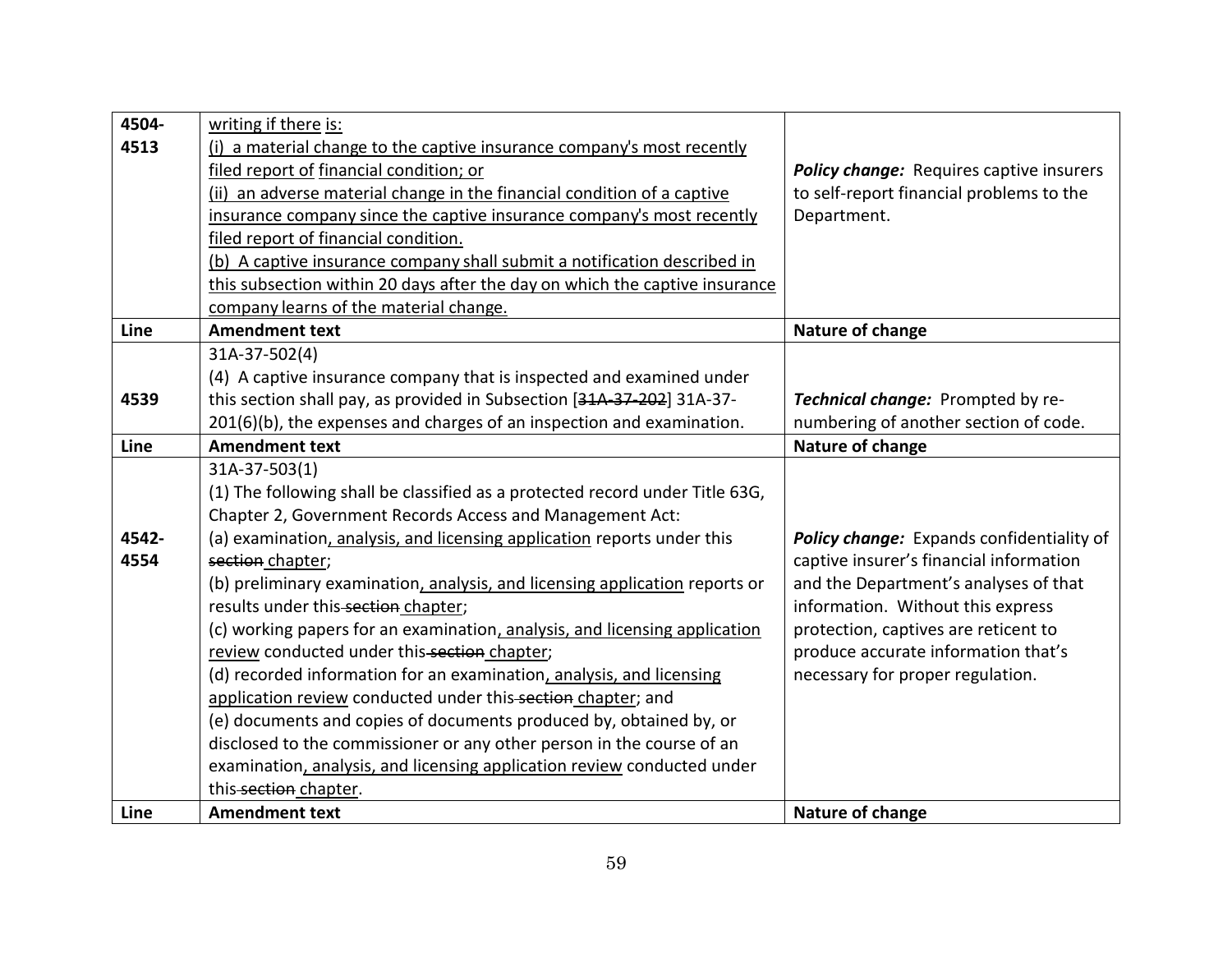| 4567- | 31A-37-701. Certificate of dormancy.                                        | <b>Policy change:</b> A certificate of dormancy |
|-------|-----------------------------------------------------------------------------|-------------------------------------------------|
| 4602  | (1) In accordance with the provisions of this section, a captive insurance  | allows a captive insurer to remain in           |
|       | company, other than a risk retention group may apply, without fee, to the   | existence without conducting business.          |
|       | commissioner for a certificate of dormancy.                                 | Many other states provide something             |
|       | (2) (a) A captive insurance company, other than a risk retention group, is  | similar. Utah needs this provision to           |
|       | eligible for a certificate of dormancy if the captive insurance company:    | maintain its position as a leader in the        |
|       | (i) has ceased transacting the business of insurance, including the         | captive insurance industry.                     |
|       | issuance of insurance policies; and                                         |                                                 |
|       | (ii) has no remaining insurance liabilities or obligations associated with  |                                                 |
|       | insurance business transactions or insurance policies.                      |                                                 |
|       | (b) For purposes of Subsection (2)(a)(ii), the commissioner may disregard   |                                                 |
|       | liabilities or obligations for which the captive insurance company has      |                                                 |
|       | withheld sufficient funds or that are otherwise sufficiently secured.       |                                                 |
|       | (3) Except as provided in Subsection (5), a captive insurance company that  |                                                 |
|       | holds a certificate of dormancy is subject to all requirements of this      |                                                 |
|       | chapter.                                                                    |                                                 |
|       | (4) A captive insurance company that holds a certificate of dormancy:       |                                                 |
|       | (a) shall possess and maintain unimpaired paid-in capital and unimpaired    |                                                 |
|       | paid-in surplus of:                                                         |                                                 |
|       | (i) in the case of a pure captive insurance company or a special purpose    |                                                 |
|       | captive insurance company, not less than \$25,000;                          |                                                 |
|       | (ii) in the case of an association captive insurance company, not less than |                                                 |
|       | \$75,000; or                                                                |                                                 |
|       | (iii) in the case of a sponsored captive insurance company, not less than   |                                                 |
|       | \$100,000, of which at least \$35,000 is provided by the sponsor; and       |                                                 |
|       | (b) is not required to:                                                     |                                                 |
|       | (i) subject to Subsection (5), submit an annual audit or statement of       |                                                 |
|       | actuarial opinion;                                                          |                                                 |
|       | (ii) maintain an active agreement with an independent auditor or actuary;   |                                                 |
|       | or                                                                          |                                                 |
|       | (iii) hold an annual meeting of the captive insurance company in the state. |                                                 |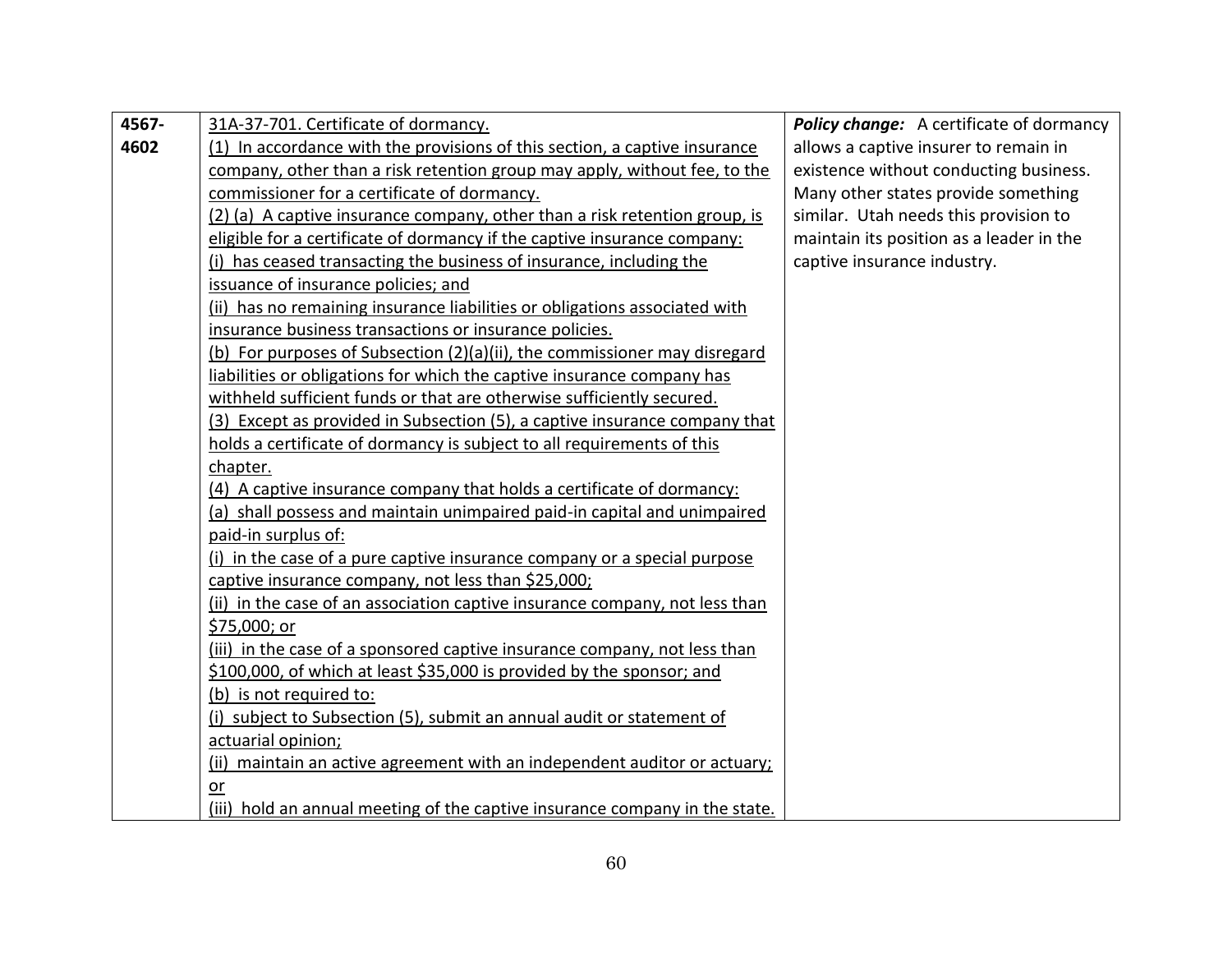|       | (5) The commissioner may require a captive insurance company that<br>holds a certificate of dormancy to submit an annual audit if the<br>commissioner determines that there are concerns regarding the captive<br>insurance company's solvency or liquidity.<br>(6) To maintain a certificate of dormancy and in lieu of a certificate of<br>authority renewal fee, no later than July 1 of each year, a captive |                                                 |
|-------|------------------------------------------------------------------------------------------------------------------------------------------------------------------------------------------------------------------------------------------------------------------------------------------------------------------------------------------------------------------------------------------------------------------|-------------------------------------------------|
|       | insurance company shall pay an annual dormancy renewal fee that is<br>equal to 50% of the captive insurance's company's certificate of authority<br>renewal fee.<br>(7) A captive insurance company may consecutively renew a certificate or<br>dormancy no more than five times.                                                                                                                                |                                                 |
| Line  | <b>Amendment text</b>                                                                                                                                                                                                                                                                                                                                                                                            | Nature of change                                |
| 4604- | 31A-37-702. Cancelling a certificate of dormancy.                                                                                                                                                                                                                                                                                                                                                                | <b>Policy change:</b> A certificate of dormancy |
| 4607  | A captive insurance company may apply to cancel its certificate of                                                                                                                                                                                                                                                                                                                                               | allows a captive insurer to remain in           |
|       | dormancy by complying with the procedures established in rule made by                                                                                                                                                                                                                                                                                                                                            | existence without conducting business.          |
|       | the commissioner in accordance with Title 63G, Chapter 3, Utah                                                                                                                                                                                                                                                                                                                                                   | Many other states provide something             |
|       | <b>Administrative Rulemaking Act.</b>                                                                                                                                                                                                                                                                                                                                                                            | similar. Utah needs this provision to           |
|       |                                                                                                                                                                                                                                                                                                                                                                                                                  | maintain its position as a leader in the        |
|       |                                                                                                                                                                                                                                                                                                                                                                                                                  | captive insurance industry.                     |
| Line  | <b>Amendment text</b>                                                                                                                                                                                                                                                                                                                                                                                            | Nature of change                                |
|       | 31A-45-102(1)                                                                                                                                                                                                                                                                                                                                                                                                    | Technical change: Clarification covered         |
|       | (1) "Covered benefit" or "benefit" means the health care services to which                                                                                                                                                                                                                                                                                                                                       | benefit is not limited to a health benefit      |
| 4612- | a covered person is entitled under the terms of a health [benefit]-care                                                                                                                                                                                                                                                                                                                                          | plan, but includes health care insurance        |
| 4613  | insurance plan offered by a managed care organization.                                                                                                                                                                                                                                                                                                                                                           | plans offered by a managed care                 |
|       |                                                                                                                                                                                                                                                                                                                                                                                                                  | organization. The change is a clean-up          |
|       |                                                                                                                                                                                                                                                                                                                                                                                                                  | item related to HB336, Health Reform            |
|       |                                                                                                                                                                                                                                                                                                                                                                                                                  | Amendments, passed during the 2017              |
|       |                                                                                                                                                                                                                                                                                                                                                                                                                  | General Session.                                |
| Line  | <b>Amendment text</b>                                                                                                                                                                                                                                                                                                                                                                                            | Nature of change                                |
| 4618- | 31A-45-303(1)                                                                                                                                                                                                                                                                                                                                                                                                    | Technical change: Clarification covered         |
| 4705  | (1) Managed care organizations may provide for enrollees to receive                                                                                                                                                                                                                                                                                                                                              | benefit is not limited to a health benefit      |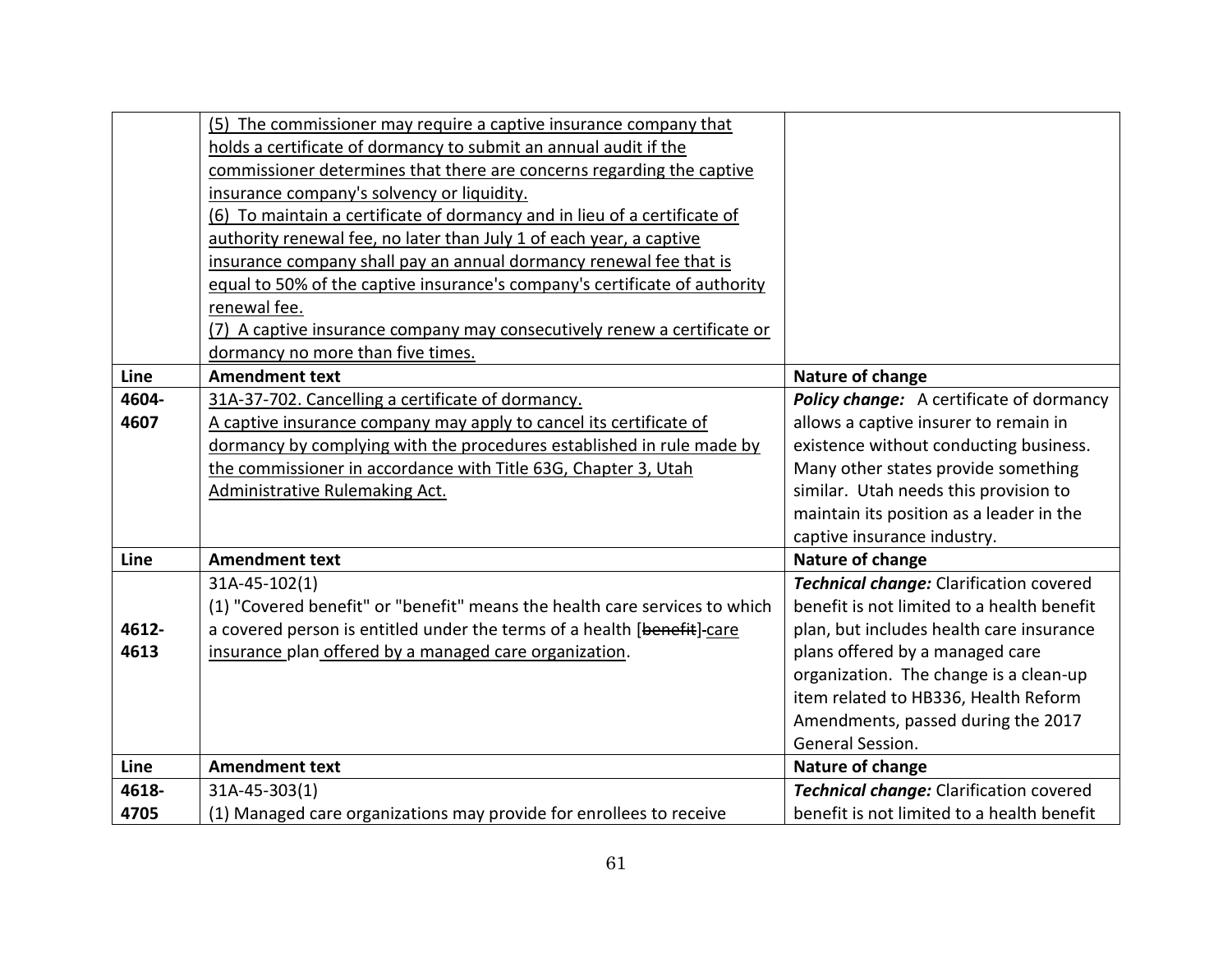|       | services or reimbursement under the health benefit plans in accordance       | plan, but includes health care insurance      |
|-------|------------------------------------------------------------------------------|-----------------------------------------------|
|       | with this section.                                                           | plans offered by a managed care               |
|       |                                                                              | organization.                                 |
| Line  | <b>Amendment text</b>                                                        | Nature of change                              |
|       | 31A-45-401(1)                                                                |                                               |
|       | $(1)(a)$ The requirements of Subsection (2) apply to a managed care          |                                               |
| 4710  | organization if the managed care organization health benefit-plan:           | Technical change: Clarification covered       |
|       | (i) restricts coverage for nonemergency services to services provided by     | benefit is not limited to a health benefit    |
|       | contracted providers within the organization's service area; and             | plan, but includes health care insurance      |
|       | (ii) does not offer a benefit that permits members the option of obtaining   | plans offered by a managed care               |
|       | covered services from a non-network provider.                                | organization.                                 |
|       | (b) The requirements of Subsection (2) do not apply to a managed care        |                                               |
|       | organization if:                                                             |                                               |
| 4717- | (i) the child that is the no longer the subject of a court or administrative | <b>Codifying Existing Practice: Clarifies</b> |
| 4743  | support order is over the age of 18 and is no longer enrolled in high        | coverage limitations is based on a court      |
|       | school; or                                                                   | order, rather than the child's age and        |
|       | (ii) a parent's employer offers the parent a choice to select health         | high school enrollment status.                |
|       | insurance coverage that is not a managed care organization plan either at    |                                               |
|       | the time of the court or administrative support order, or at a subsequent    |                                               |
|       | open enrollment period. This exemption from Subsection (2) applies even      |                                               |
|       | if the parent ultimately chooses the managed care organization plan.         |                                               |
| Line  | <b>Amendment text</b>                                                        | Nature of change                              |
| 4745- | 34A-2-110(7)                                                                 | <b>Codifies practice:</b> This amendment      |
| 4872  | (7)(a) In an action involving workers' compensation, this chapter            | confirms the department's current             |
|       | supersedes Title 31A, Chapter 31, Insurance Fraud Act.                       | practice of enforcing 34A-2-110.              |
|       | (b) Nothing in this section prohibits the Insurance Department from          |                                               |
|       | investigating violations of this Section or from pursuing civil and criminal |                                               |
|       | penalties based on those violations pursuant to Section 31A-31-109 and       |                                               |
|       | this Title.                                                                  |                                               |
| Line  | <b>Amendment text</b>                                                        | Nature of change                              |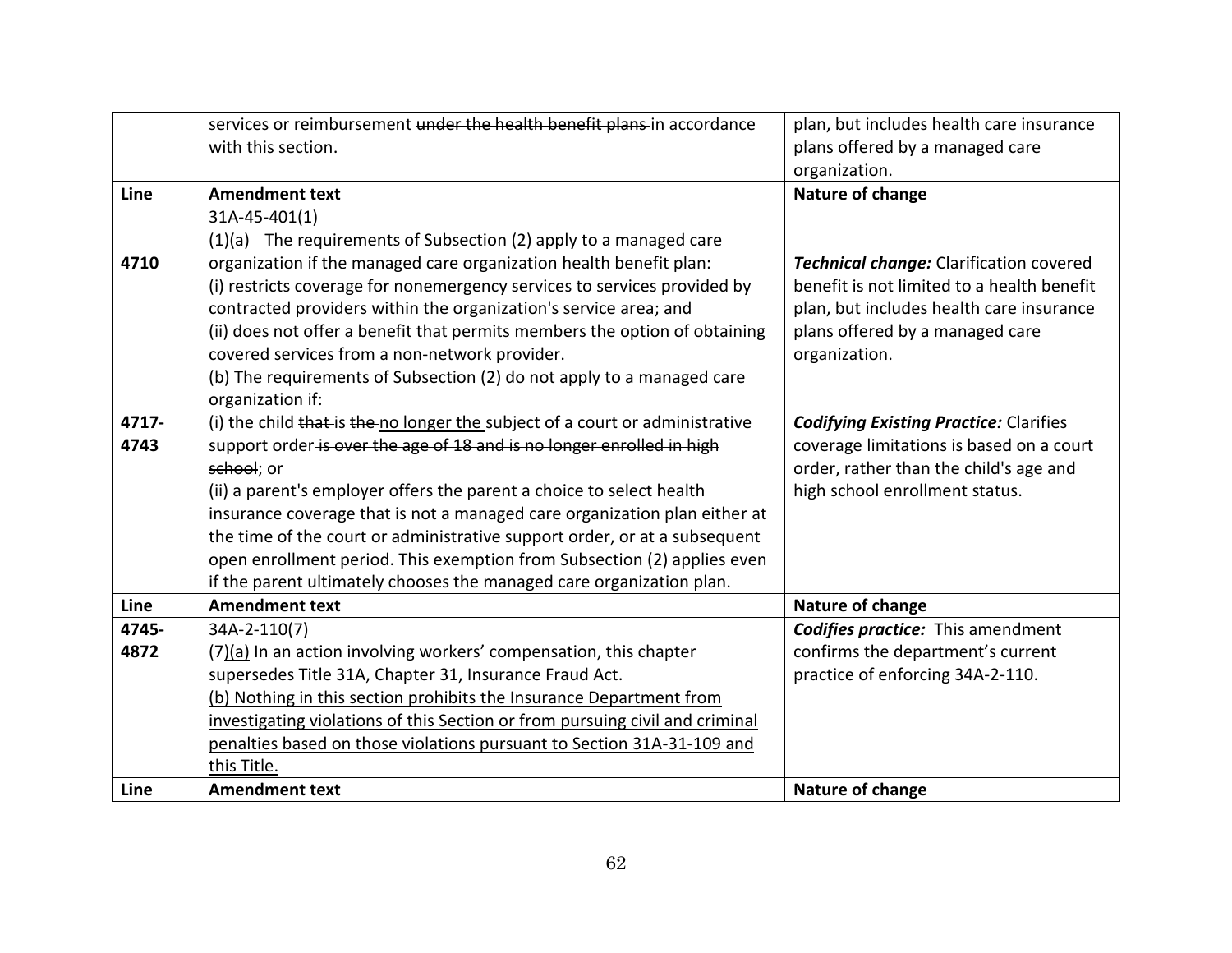| 4874- | 36-29-106. Health Reform Task Force.                                         | <b>Reauthorizes the Health Reform Task</b> |
|-------|------------------------------------------------------------------------------|--------------------------------------------|
| 4903  | (1) There is created the Health Reform Task Force consisting of the          | <b>Force</b>                               |
|       | following 11 members:                                                        |                                            |
|       | (a) four members of the Senate appointed by the president of the Senate,     |                                            |
|       | no more than three of whom are from the same political party; and            |                                            |
|       | (b) seven members of the House of Representatives appointed by the           |                                            |
|       | speaker of the House of Representatives, no more than five of whom are       |                                            |
|       | from the same political party.                                               |                                            |
|       | (2) (a) The president of the Senate shall designate a member of the Senate   |                                            |
|       | appointed under Subsection (1)(a) as a cochair of the task force.            |                                            |
|       | (b) The speaker of the House of Representatives shall designate a member     |                                            |
|       | of the House of Representatives appointed under Subsection (1)(b) as a       |                                            |
|       | cochair of the task force.                                                   |                                            |
|       | (3) Salaries and expenses of the members of the task force shall be paid in  |                                            |
|       | accordance with Section 36-2-2 and Legislative Joint Rules, Title 5, Chapter |                                            |
|       | 3, Legislator Compensation.                                                  |                                            |
|       | (4) The Office of Legislative Research and General Counsel shall provide     |                                            |
|       | staff support to the task force.                                             |                                            |
|       | (5) The task force shall review and make recommendations on health           |                                            |
|       | system reform, including the following issues:                               |                                            |
|       | (a) the need for state statutory and regulatory changes in response to       |                                            |
|       | federal actions affecting health care;                                       |                                            |
|       | (b) Medicaid and reforms to the Medicaid program;                            |                                            |
|       | (c) options for increasing state flexibility, including the use of federal   |                                            |
|       | waivers;                                                                     |                                            |
|       | (d) the state's health insurance marketplace;                                |                                            |
|       | (e) health insurance code modifications;                                     |                                            |
|       | (f) insurance network adequacy standards and balance billing;                |                                            |
|       | (g) health care provider workforce in the state;                             |                                            |
|       | (h) rising health care costs; and                                            |                                            |
|       | (i) non-opiate pain management options.                                      |                                            |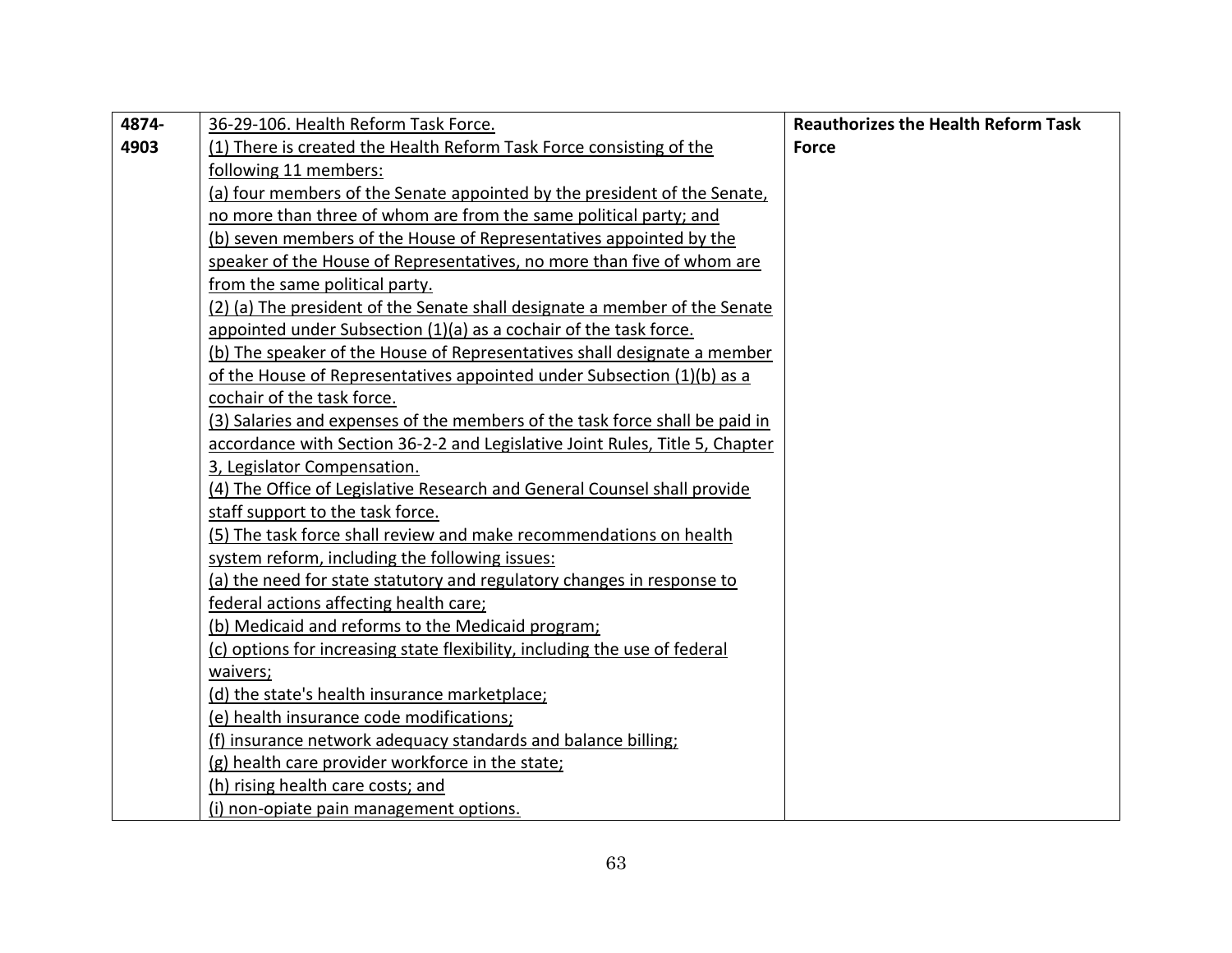|              | (6) A final report, including any proposed legislation, shall be presented to |                                       |
|--------------|-------------------------------------------------------------------------------|---------------------------------------|
|              | the Business and Labor Interim Committee and Health and Human                 |                                       |
|              | Services Interim Committee before November 30, 2019, and November             |                                       |
|              | 30, 2020.                                                                     |                                       |
| <b>Lines</b> | <b>Amendment text</b>                                                         | Nature of change                      |
| 4944-        | 58-1-501.7(3)                                                                 | Technical change: Changes reference   |
| 4957         | (3) (a) For purposes of this Subsection, "accident and health [insurer]       | from insurer to a person who provides |
|              | insurance":                                                                   | insurance.                            |
|              | (i) [is as] means the same as that term is defined in Section 31A-1-301; and  |                                       |
|              | (ii) includes a self-funded health benefit plan and an administrator for a    |                                       |
|              | self-funded health benefit plan.                                              |                                       |
|              | (b) This section does not apply to a person who engages in academic           |                                       |
|              | detailing if that person is engaged in academic detailing on behalf of:       |                                       |
|              | (i) [an] a person who provides accident and health [insurer] insurance,       |                                       |
|              | including when [an accident and health insurer] the person who provides       |                                       |
|              | accident and health insurance contracts with or offers:                       |                                       |
|              | (A) the state Medicaid program, including the Primary Care Network            |                                       |
|              | within the state's Medicaid program;                                          |                                       |
|              | (B) the Children's Health Insurance Program created in Section 26-40-103;     |                                       |
|              | (C) the state's high risk insurance program created in Section 31A-29-104;    |                                       |
|              | (D) a Medicare plan; [and] or                                                 |                                       |
|              | (E) a Medicare supplement plan;                                               |                                       |
|              | (ii) a hospital as defined in Section 26-21-2;                                |                                       |
|              | (iii) any class of pharmacy as defined in Section 58-17b-102, including any   |                                       |
|              | affiliated pharmacies;                                                        |                                       |
|              | (iv) an integrated health system as defined in Section 13-5b-102; or          |                                       |
|              | (v) a medical clinic.                                                         |                                       |
|              | (c) This section does not apply to communicating or disseminating             |                                       |
|              | information about a prescription drug for the purpose of conducting           |                                       |
|              | research using prescription drugs at a health care facility as defined in     |                                       |
|              | Section 26-21-2, or a medical clinic.                                         |                                       |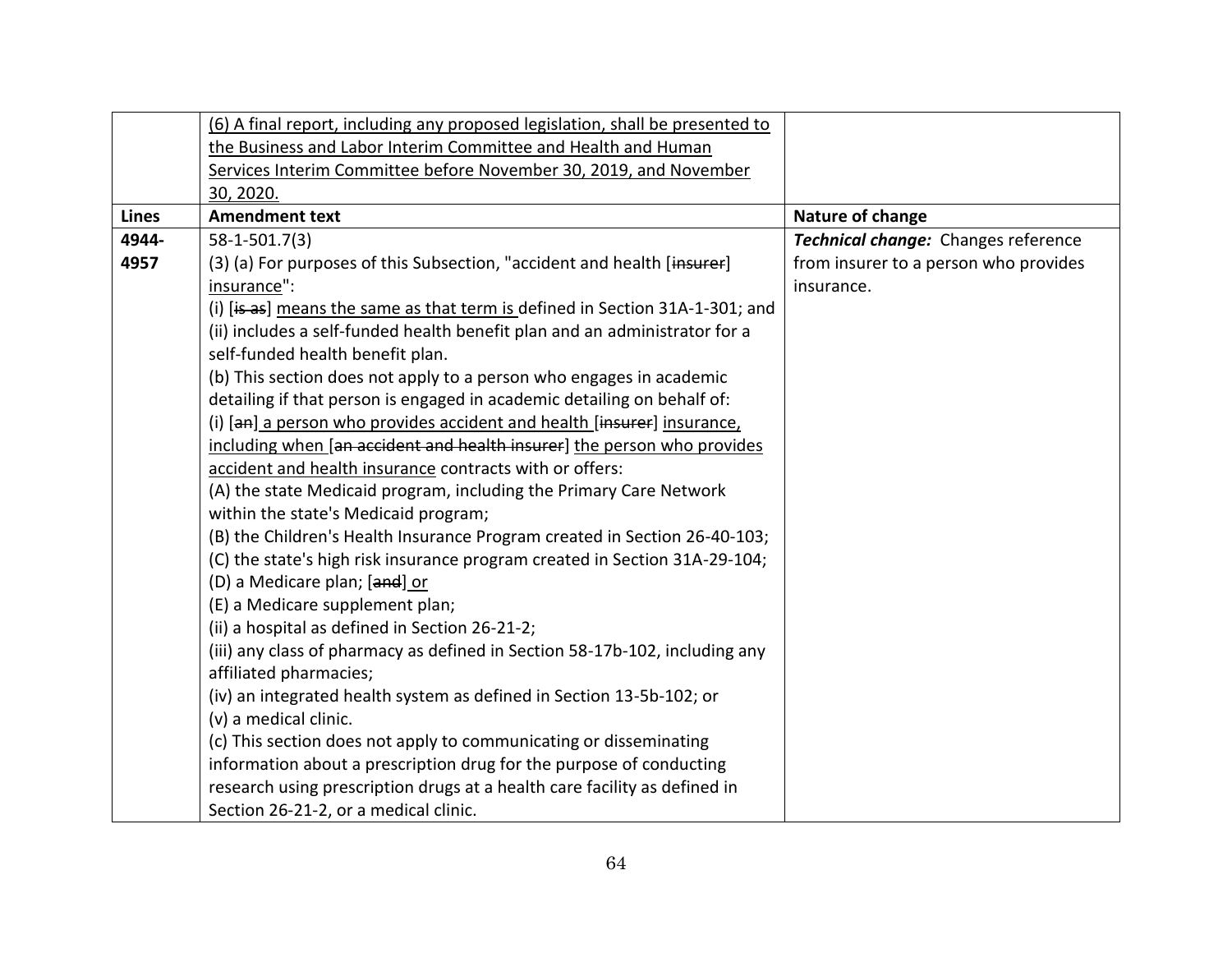| <b>Lines</b> | <b>Amendment text</b>                                                        | Nature of change                           |
|--------------|------------------------------------------------------------------------------|--------------------------------------------|
|              | $62A-2-101(2)$                                                               | Technical change: Corrects reference to a  |
| 5050         | (20) "Health benefit plan" means the same as that term is defined in         | health benefit plan.                       |
|              | Section [31A-22-619.6]31A-1-301.                                             |                                            |
| <b>Lines</b> | <b>Amendment text</b>                                                        | Nature of change                           |
|              | 63G-2-305. Protected records.                                                | Policy change: This provision makes        |
|              | The following records are protected if properly classified by a              | confidential documents submitted by        |
|              | governmental entity:                                                         | captive insurers during department         |
|              | $***$                                                                        | financial examinations. It also makes      |
| 5579-        | (71) a record submitted to the Insurance Department in accordance with       | confidential records generated by the      |
| 5581         | Section 31A-37-201; and                                                      | department in conducting those financial   |
|              | (72) a record described in Section 31A-37-503.                               | examinations.                              |
| <b>Lines</b> | <b>Amendment text</b>                                                        | Nature of change                           |
|              | 63I-1-236. Repeal dates, Title 36.                                           | Repeals Health Reform Task Force as of     |
|              | (1) Section 36-12-20 is repealed June 30, 2023.                              | June 1, 2021                               |
| 5585         | (2) Section 36-29-106 is repealed June 1, 2021.                              |                                            |
|              | [(2)] (3) Title 36, Chapter 31, Martha Hughes Cannon Capitol Statue          |                                            |
|              | Oversight Committee, is repealed January 1, 2021.                            |                                            |
| <b>Lines</b> | <b>Amendment text</b>                                                        | Nature of change                           |
|              | 76-6-521                                                                     |                                            |
|              | (1) A person commits a fraudulent insurance act if that person with intent   |                                            |
|              | to defraud:                                                                  |                                            |
|              | (a) presents or causes to be presented any oral or written statement or      |                                            |
|              | representation knowing that the statement or representation contains         |                                            |
|              | false or fraudulent information concerning any fact material to an           |                                            |
|              | application for the issuance or renewal of an insurance policy, certificate, |                                            |
| 5594-        | or contract <sub>i</sub> , as part of or in support of:                      | Policy change: The changes are needed      |
| 5699         | (i) obtaining an insurance policy the insurer would otherwise not issue on   | to address: (a) new developments in the    |
|              | the basis of underwriting criteria applicable to that person or entity;      | kinds of fraud being committed in          |
|              |                                                                              | applying for insurance or insurance        |
|              |                                                                              | benefits; and (b) the increase in the loss |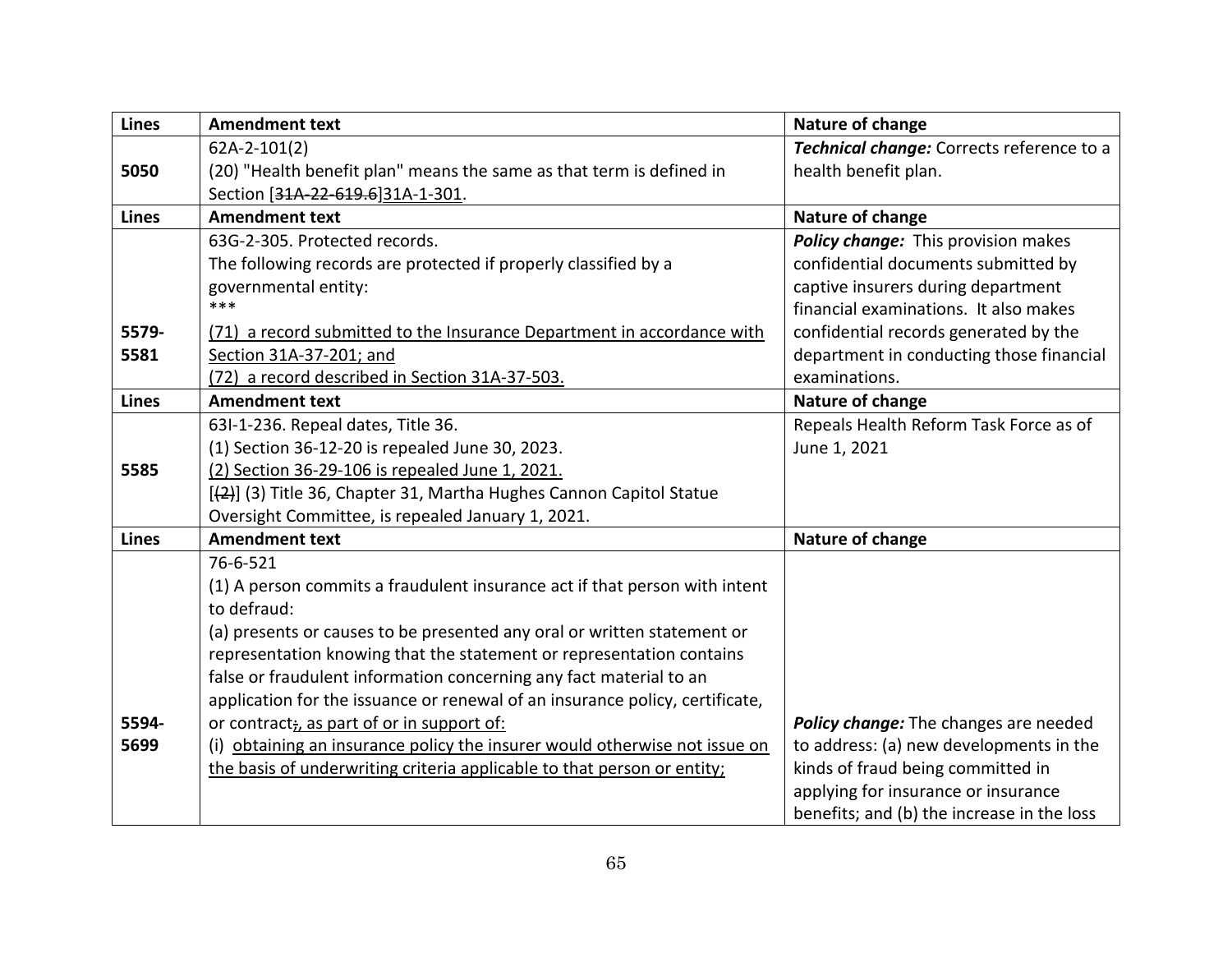|      | (ii) a scheme or artifice to avoid paying the premium that an insurer                | values involved in those new kinds of     |
|------|--------------------------------------------------------------------------------------|-------------------------------------------|
|      | charges on the basis of underwriting criteria applicable to the person or            | fraud.                                    |
|      | entity; or                                                                           |                                           |
|      | (iii) a scheme or artifice to file an insurance claim for a loss that has            |                                           |
|      | already occurred;                                                                    |                                           |
|      | (b) presents, or causes to be presented, any oral or written statement or            |                                           |
|      | representation:                                                                      |                                           |
|      | $(i)(A)$ As part of or in support of a claim for payment or other benefit            |                                           |
|      | pursuant to an insurance policy, certificate, or contract; or                        |                                           |
|      | (B) In connection with any civil claim asserted for recovery of damages for          |                                           |
|      | personal or bodily injuries or property damage; and                                  |                                           |
|      | (ii) Knowing that the statement or representation contains false,                    | Technical change: Adds to the Criminal    |
| 5605 | incomplete, or fraudulent information concerning any fact or thing material          | Code's insurance anti-fraud statute a     |
|      | to the claim;                                                                        | provision from the Insurance Code's anti- |
|      | (c) knowingly accepts a benefit from proceeds derived from a fraudulent              | fraud statute (31A-31-103(1)(f)).         |
|      | insurance act;                                                                       |                                           |
|      | (d) intentionally, knowingly, or recklessly devises a scheme or artifice to          |                                           |
|      | obtain fees for professional services, or anything of value by means of false        |                                           |
|      | or fraudulent pretenses, representations, promises, or material omissions;           |                                           |
|      | (e) knowingly employs, uses, or acts as a runner, as defined in Section 31A-         |                                           |
|      | 31-102, for the purpose of committing a fraudulent insurance act;                    |                                           |
|      | (f) knowingly assists, abets, solicits, or conspires with another to commit a        |                                           |
|      | fraudulent insurance act; or                                                         |                                           |
|      | $(g)$ knowingly supplies false or fraudulent material information in any             |                                           |
|      | document or statement required by the Department of Insurance; or                    |                                           |
|      | (h) knowingly fails to forward premium to an insurer in violation of Section         |                                           |
|      | 31A-23a-411.1.                                                                       |                                           |
| 5617 | $(2)(a)$ A violation of Subsection $(1)(a)(i)$ is a class $B \triangle$ misdemeanor. |                                           |
|      | (b) A violation of Subsections (1)(a)(ii) and (1)(b) through (1)(gh) is              |                                           |
|      | punishable as in the manner prescribed by Section 76-10-1801 for                     |                                           |
|      | communication fraud for property of like value.                                      |                                           |